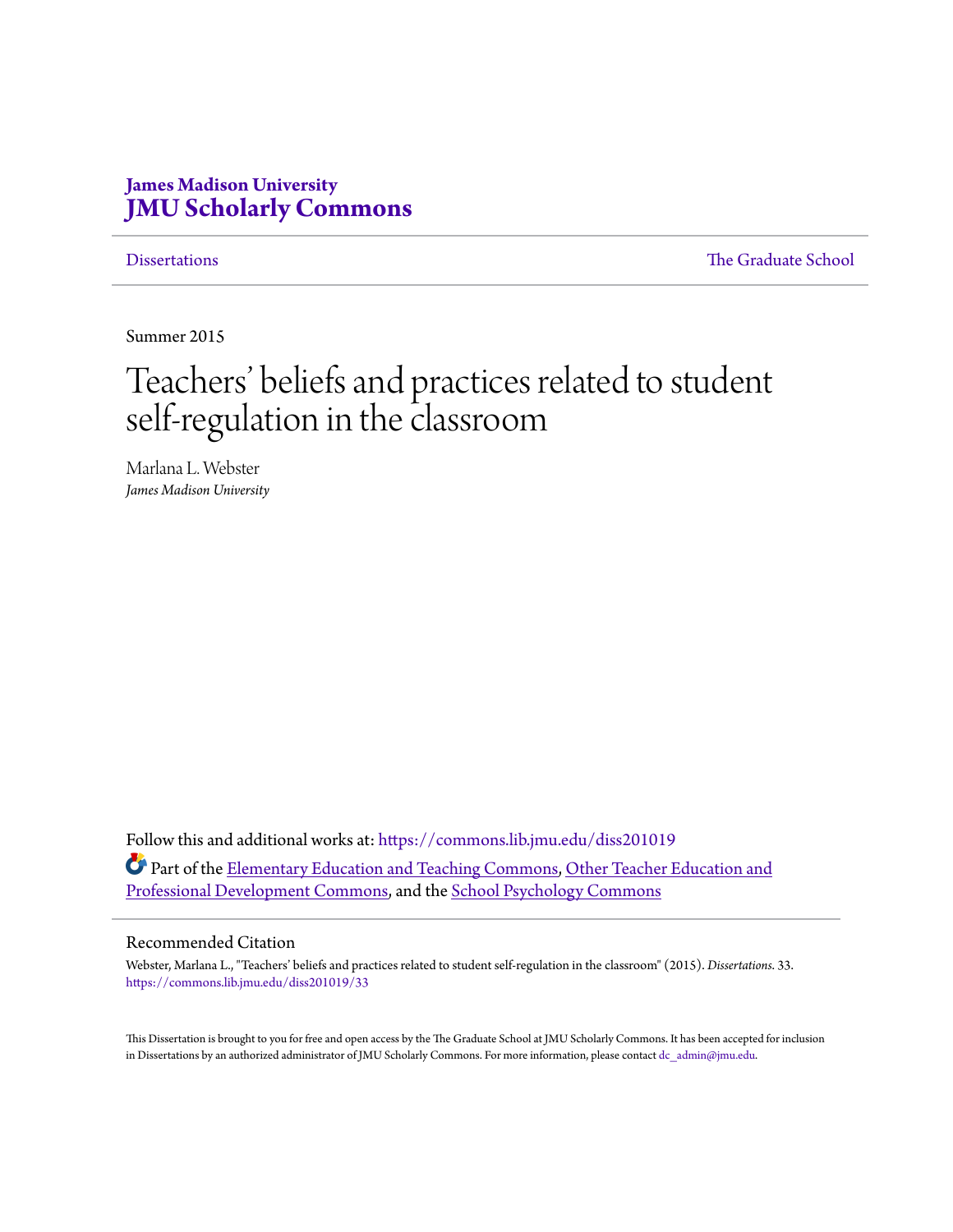# TEACHERS' BELIEFS AND PRACTICES RELATED TO STUDENT SELF-REGULATION IN THE CLASSROOM

Marlana Ashe Webster, Ed.S.

A dissertation submitted to the Graduate Faculty of

# JAMES MADISON UNIVERSITY

In

Partial Fulfillment of the Requirements

for the degree of

Doctor of Psychology

Combined-Integrated Program in Clinical and School Psychology

August 2015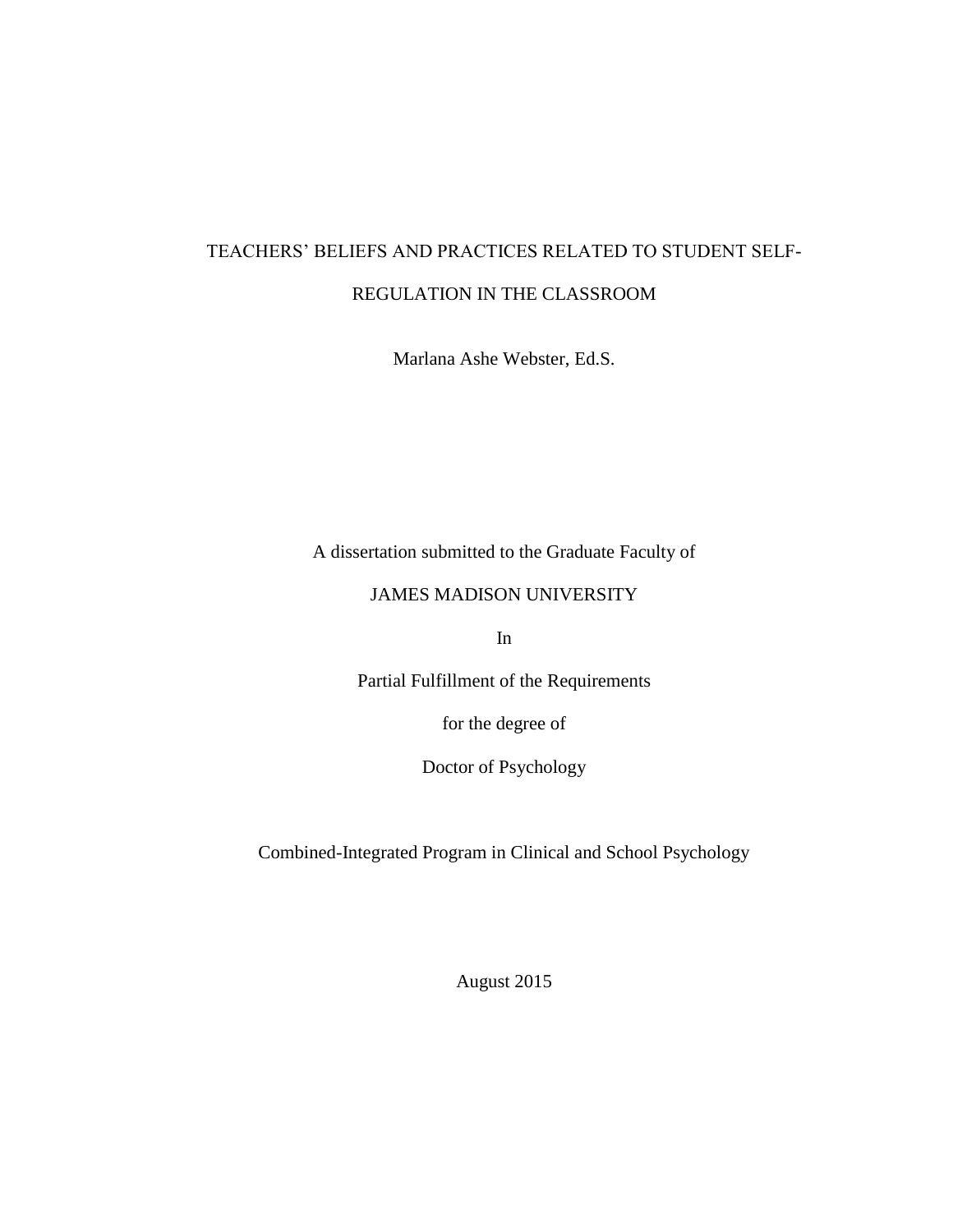#### ACKNOWLEDGEMENTS

Words cannot fully capture my gratitude in all the support I have received in achieving this goal. First, I thank God for His grace provided throughout this journey. He gave the vision, motivation, and constant reminders of the greater purpose that kept me going. To my family, you all have made great sacrifices of time shared to help me finish this feat in life. Mom and Dad, you believed in me and stepped in to help in any way possible. To my son Cornell, mommy loves you and is happy you were along for the ride. My loving husband and best friend Cory, I love you endlessly and appreciate every day you facilitated space and time for me to work, every extra nudge when I wanted to sleep, and your consistent accountability. You sharpen me, iron. To each of my friends, especially Whitney, Lesley, Nicole, and Duane, thank you for inspiring me to be greater by the way you each have pursued your dreams. I am grateful for your friendship and your patience when I could not be present during this process. Elena, you have been a wonderful advisor and committee chair along the way. You challenged me and pushed me with a kind nurturing spirit. You saw my potential and helped me reach the goals you already knew were possible. To my committee, thank you for lending your expertise and insight to this process. I appreciate your time and efforts greatly. I acknowledge and thank Prince George's County Schools for allowing me to collect data from your teachers. Special thanks to each teacher who completed the survey; your feedback will make a difference for others in the future. Finally, I thank teachers everywhere who choose to make an impact on our future by serving children today.

ii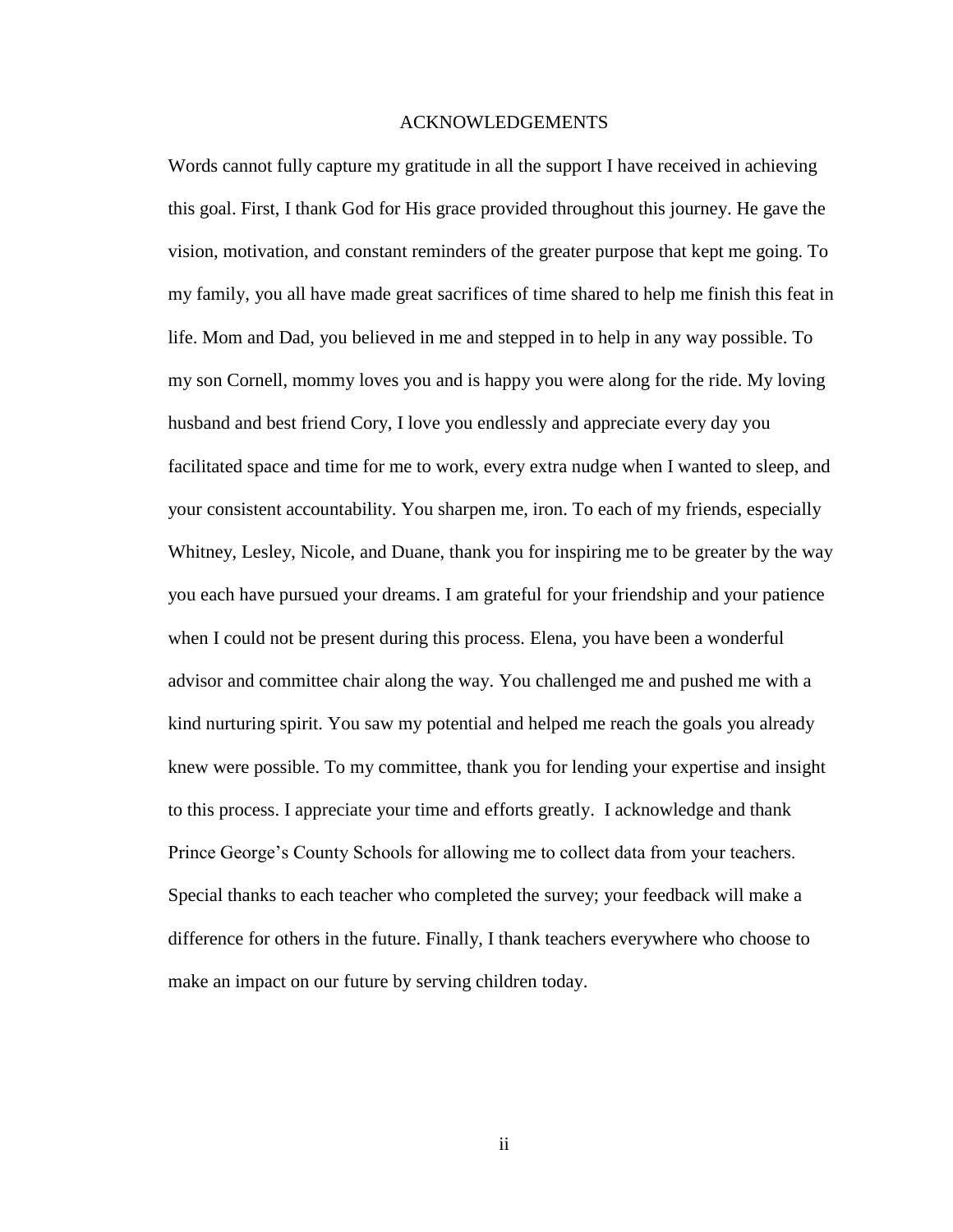# Table of Contents

| Behavioral and Instructional Strategies and Interventions to<br>Support Self-Regulation in the Classroom<br>Organization of Classroom Environment<br>Organization of the Instruction to Promote Self-Regulation<br>Promoting Self-Regulated Learning and Metacognition through<br><b>Instructional Interventions</b><br>Private Speech in the Classroom<br>Facilitating Working Memory in the Classroom<br>Teachers Attributions and Interventions Regarding Problem Behavior in the<br>Classroom |
|---------------------------------------------------------------------------------------------------------------------------------------------------------------------------------------------------------------------------------------------------------------------------------------------------------------------------------------------------------------------------------------------------------------------------------------------------------------------------------------------------|
| .27<br>Participants and Data Collection<br><b>Measures and Procedures</b><br>Data Analysis                                                                                                                                                                                                                                                                                                                                                                                                        |
| <b>Research Question 1</b><br><b>Research Question 2</b><br><b>Research Question 3</b><br><b>Research Question 4</b>                                                                                                                                                                                                                                                                                                                                                                              |
| <b>Results for Causal Attributions</b><br><b>Results for Preferred Interventions</b><br><b>Beliefs Practice Correlations</b><br>Limitations<br><b>Implications for Practice</b><br><b>Future Research</b>                                                                                                                                                                                                                                                                                         |
|                                                                                                                                                                                                                                                                                                                                                                                                                                                                                                   |
|                                                                                                                                                                                                                                                                                                                                                                                                                                                                                                   |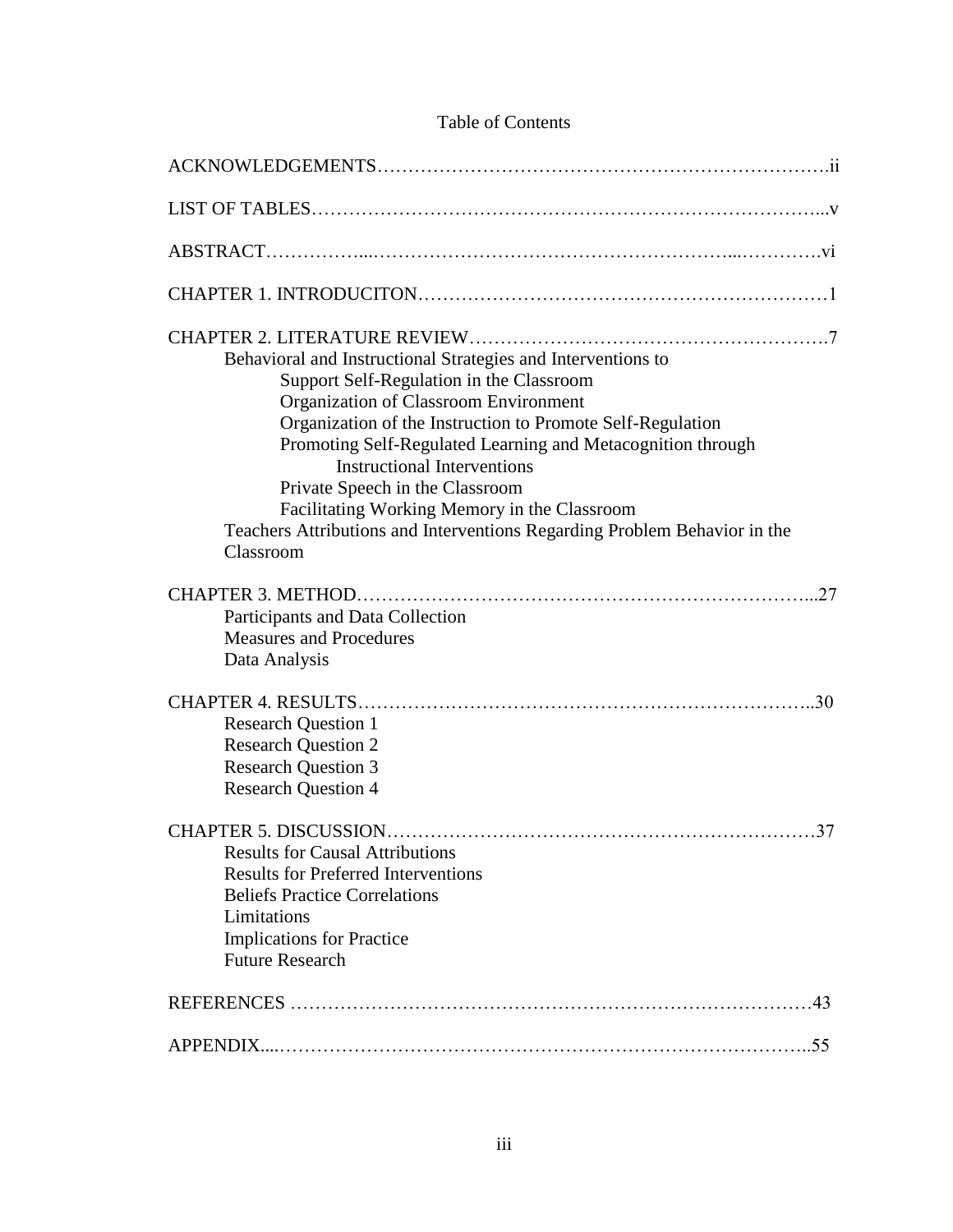© 2015 Marlana L. Webster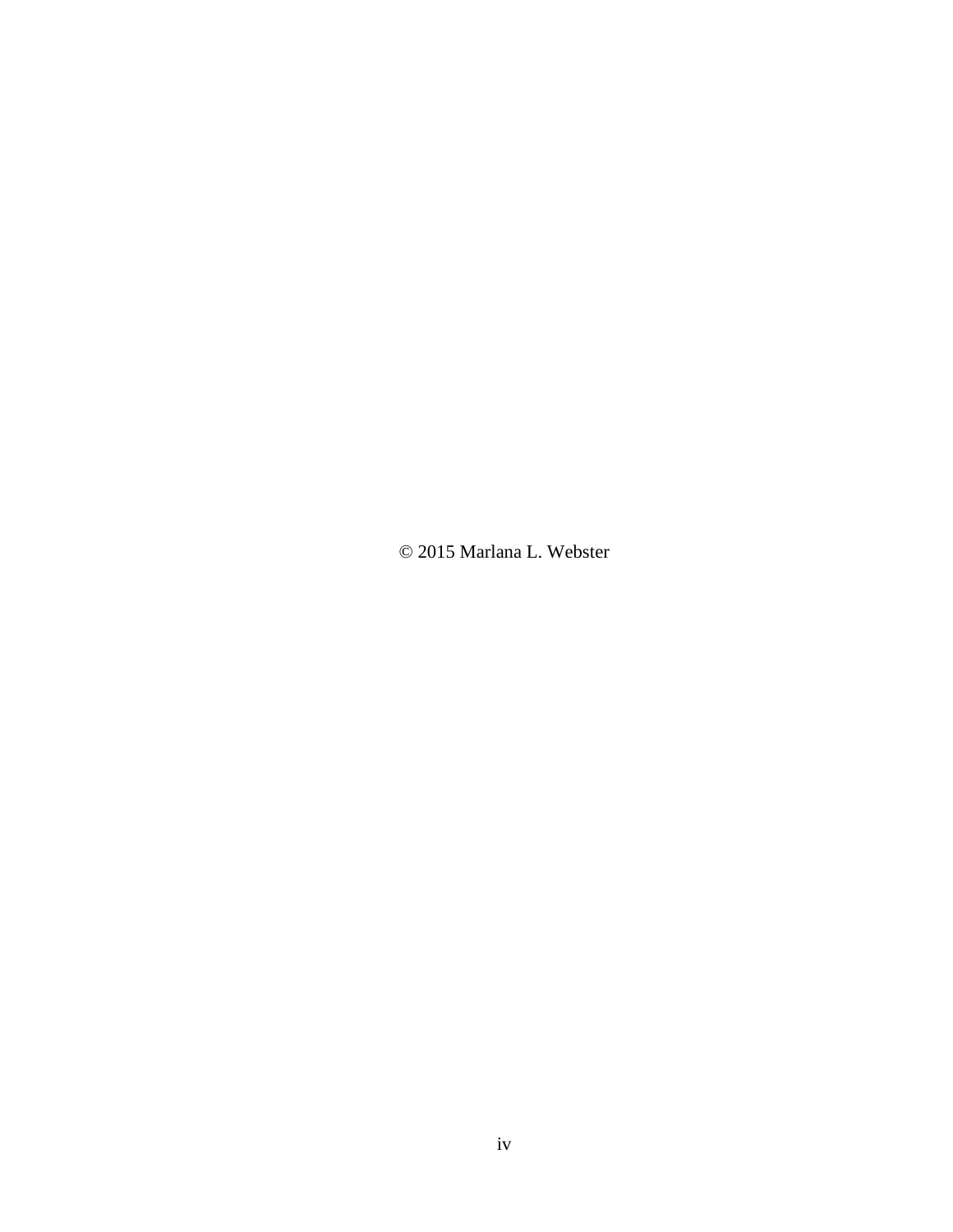# LIST OF TABLES

| 4. Correlations Between Causal Attribution and Recommended Intervention for |  |
|-----------------------------------------------------------------------------|--|
|                                                                             |  |
| 5. Correlations Between Causal Attribution and Recommended Intervention for |  |
|                                                                             |  |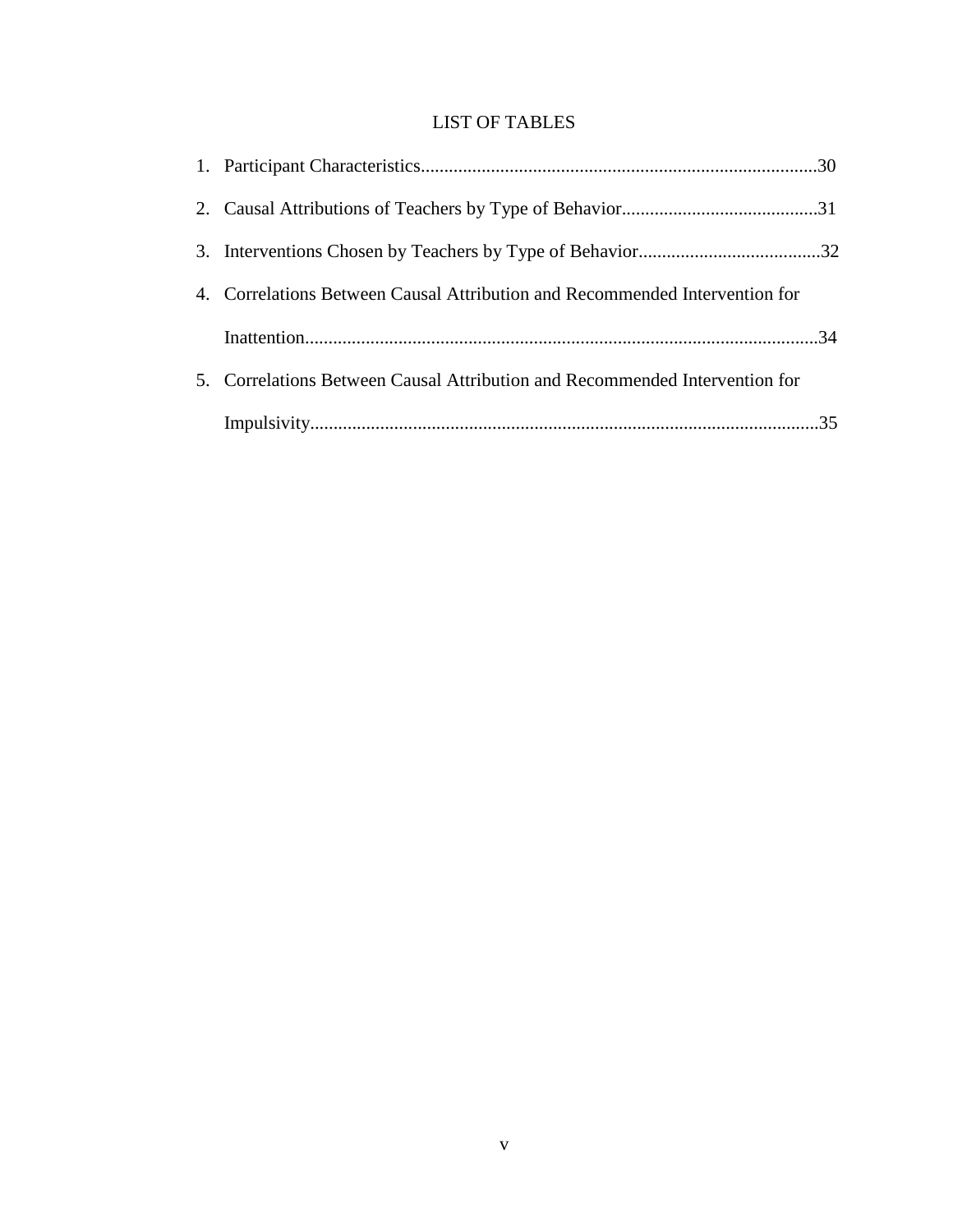# ABSTRACT

Self-regulation serves as a pivotal skill for children to acquire early in life. Mastery of the skill leads to high academic achievement and increased sense of self-efficacy. Teachers play a major role in developing self-regulation in children. Consequently, the beliefs and practices that teachers hold regarding poor self-regulation (i.e. inattention and impulsivity) are to be understood and taken into account. The Self-Regulation Survey was created to capture teachers' attributions for inattention and impulsivity along with subsequent chosen interventions in 52 participants. The results indicated that teachers attribute impulsivity to organic factors and family origin to a greater degree than classroom environment, instructional style, and motivation within the child. Inattention was attributed to the child's family and intrinsic motivation. When intervening on the behavior, teachers most often chose to move the child closer to the teacher and contact the parent. Participants' responses suggest differences amongst recommendations made for inattention versus those to impulsivity. Significant correlations existed between teachers' attributions of inattentiveness and impulsivity and interventions. More specifically, teachers who attribute inattentiveness to biological factors are likely to choose medication as an intervention. Those who attribute inattention to inappropriate instruction were likely to prefer adjusting the method of instruction. Similarly, teachers who attributed impulsivity to biological factors were likely to choose medication as a preferred recommendation. Attribution of impulsivity to the child's family was also correlated with teachers choosing to contact to parents. Results will inform future teacher trainings related to self-regulation.

vi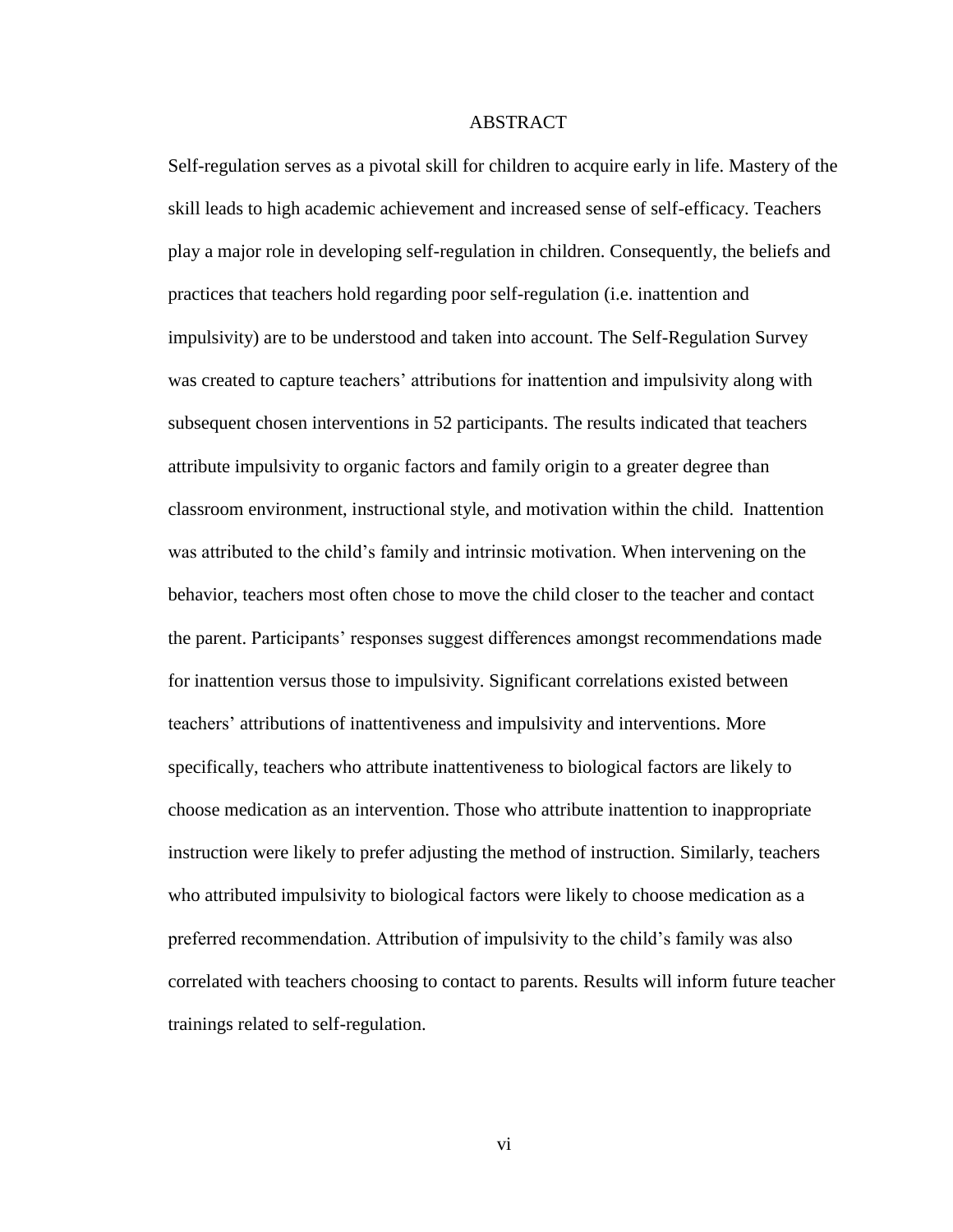# **CHAPTER 1. INTRODUCTION**

Self-regulation is a skill that allows individuals to thrive in life. The skill is developed during the early years of life and is predictive of academic achievement, wellbeing, and life success. Once children enter formal schooling, the demands on selfregulation increase (McClelland & Cameron, 2012). However, not all children exhibit adaptive self-regulation skills. When children have poor regulation, problems in behavior and school performance ensue. Self-regulation needs to be cultivated and understood by parents and educators early in the life of a child. Well-developed self-regulation is positively with increased achievement and self-efficacy (Connor et. al., 2010; Dembo & Eaton, 2000). Moreover, academic success induced by self-regulation persists through  $6<sup>th</sup>$ grade if established by kindergarten (Rimm-Kaufman et. al., 2009). Therefore, it is imperative that children gain self-regulatory skills.

Beneath the surface of self-regulation lies executive functioning, which encompasses working memory, behavioral inhibition, and attention shifting (Hofmann, Schmeichel, & Baddeley, 2012). As attention and impulse control serve as two of the primary bases for self-regulation, it is important to understand how teachers perceive deficits in these areas as found in students in their classrooms. Children with inattention may have difficulty listening even when spoken to directly, avoid tasks requiring sustained attention, are distracted easily, and have a forgetful nature. In the classroom, teachers may recognize these students as those who may not initiate tasks immediately, need directions repeated, or turn in incomplete assignments. Children with inattentive features may also have lower grades, miss assignments, appear disengaged, and make more errors of omission when compared to typically developing children (U.S.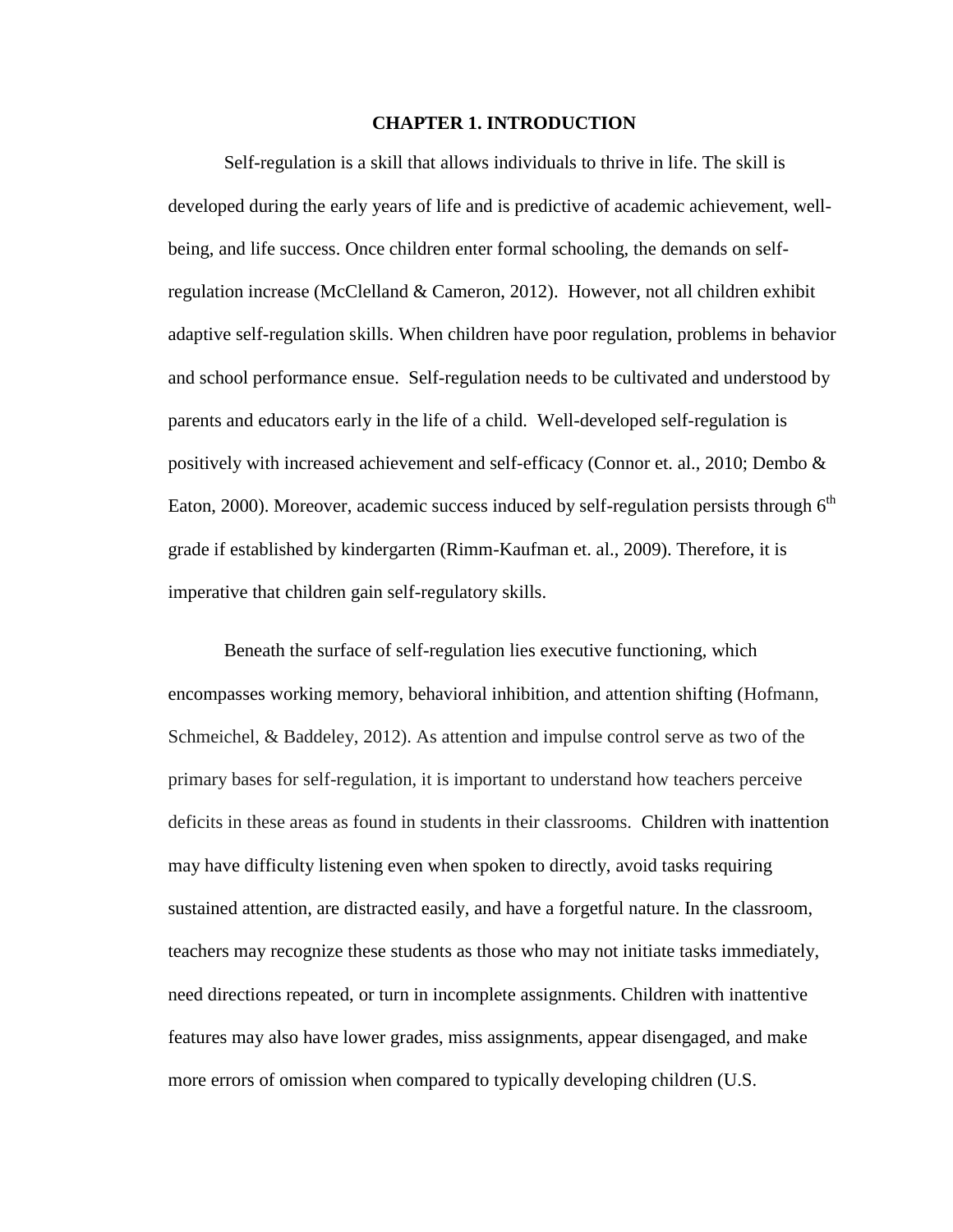Department of Education, 2009; Bezdjian, Baker, Lozano, & Raine, 2009). Children who struggle to control their impulses are typically less engaged academically and are off-task (Junod, DuPaul, Jitendra, Volpe, & Cleary, 2006). In the classroom, these students may blurt out answers, make seemingly careless errors of commission on assignments, or struggle in social interactions with peers (U.S. Department of Education, 2009; Bezdjian et. al., 2009).

Teachers play an integral role in developing self-regulation in their students by how they instruct, structure the classroom, and the relationship they form between the students (Cameron & Morrison, 2011;Lambert, Cartledge, Heward, & Ya-yu Lo, 2006; Nowacek, McKinney, & Hallahan, 1990; Archer & Hughes, 2011;Marzano & Pickering, 2011; Bandura, 1991). Both national and state certification bodies for teachers encourage standards of teaching that support self-regulation. The National Board of Professional Teaching Standards (2002) describes "accomplished" teachers in part as those who recognize that behavior occurs within the context of the child's environment. Specifically, the standard holds that teachers are able to effectively use class time, instruct in a manner that sustains the attention of students, create a classroom environment that encourages learning rather than "controlling behavior," and consider the child, context, and prior teaching experience to choose the appropriate management strategies. According to the National Association for the Education of Young Children (2009), teachers are responsible for implementing curricula that assists children in regulating their emotions, managing impulses, and minimizing frustration and anxiety. Within the state of Virginia, Standards of Teaching encourage teachers to use engaging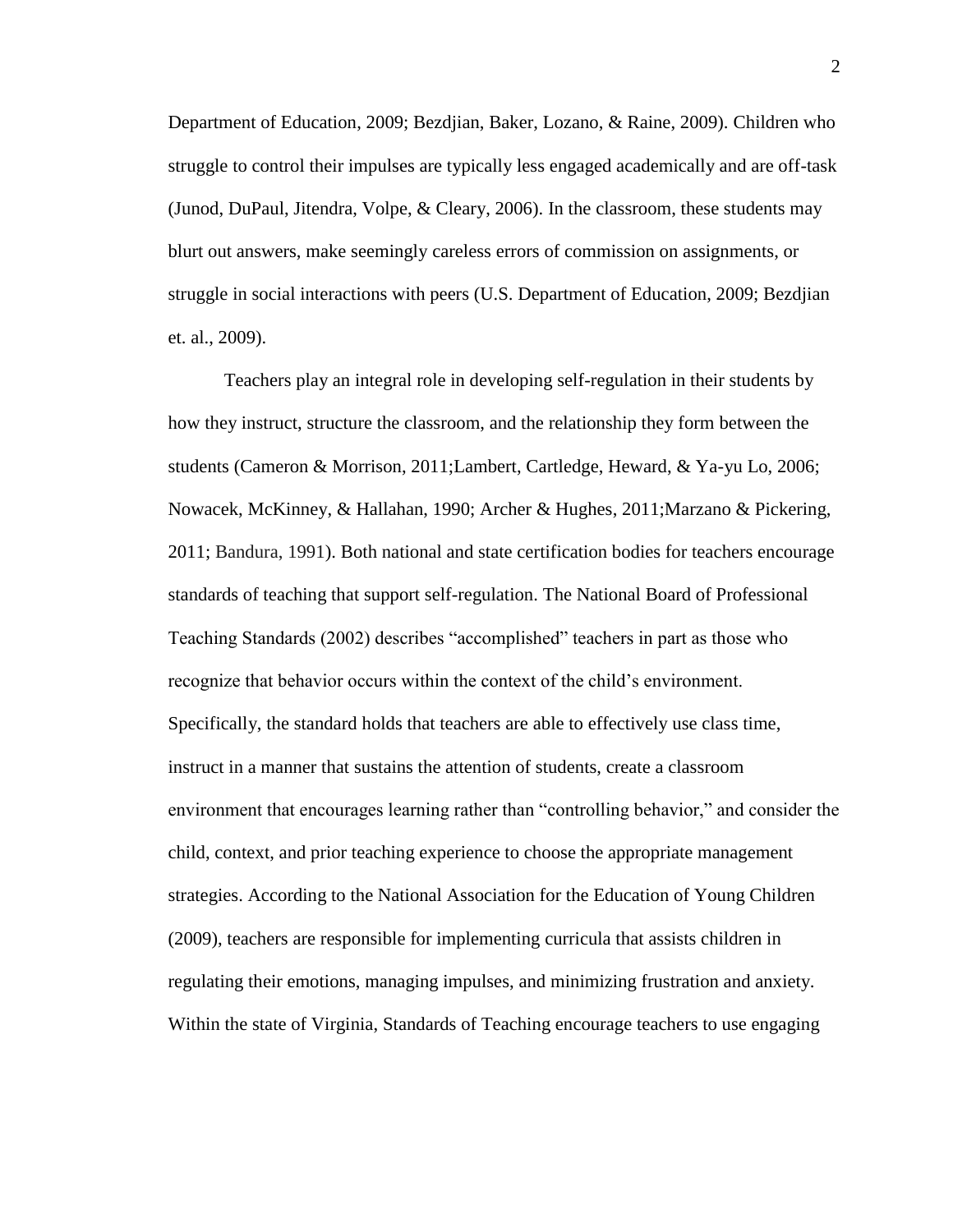instructional practices and to create a learning environment that supports social interaction, active learning, and intrinsic motivation (Virginia Board of Education, 2012).

In spite of having mandates shaping the academic training for teachers, selfregulation interventions will ultimately be chosen and implemented based upon the teachers' attributions regarding children's difficulties with self-regulation. Attributions are causal beliefs influenced by the locus of cause, values, stability of the cause, and expectancy (Weiner, 2010). Similar to schema, attributions contribute to an individual's understanding of the world and the actions he or she takes. Research suggests that teachers' attributional style influences how they interact with children, how they organize instruction and the classroom environment, and their acceptance of behavioral treatments (Kulinna, 2008; Andreou & Rapti, 2010; Bibou-Nakou, Kiosseoglou, & Stogiannidou, 2000).

Previous studies indicated that teachers attribute children's difficulties with selfregulation to factors external to the school environment, i.e. genetics, child's motivation, and the family (Havey, Olson, McCormick, & Cates, 2005; Ho, 2004; Kulinna, 2008; Lovejoy, 1996; Poulou & Norwich, 2000; Ding, Li, Li, & Kulm, 2010; Bibou-Nakou, Kiosseoglou, & Stogiannidou, 2000). Furthermore, cross-cultural studies demonstrate that Chinese teachers attribute poor behavior to the child's low motivation (Ding, Li, Li, & Kulm, 2010); while Russian teachers, school psychologists, and parents believe that poor self-regulation is caused in part by social factors, i.e. poor parenting and the relationship with the teacher (Savina, Moskovtseva, Naumenko & Zilberberg, 2014). The attributions teachers make about the causes of a child's behavior are associated with intervention choice. For example, it was shown that that teachers who attribute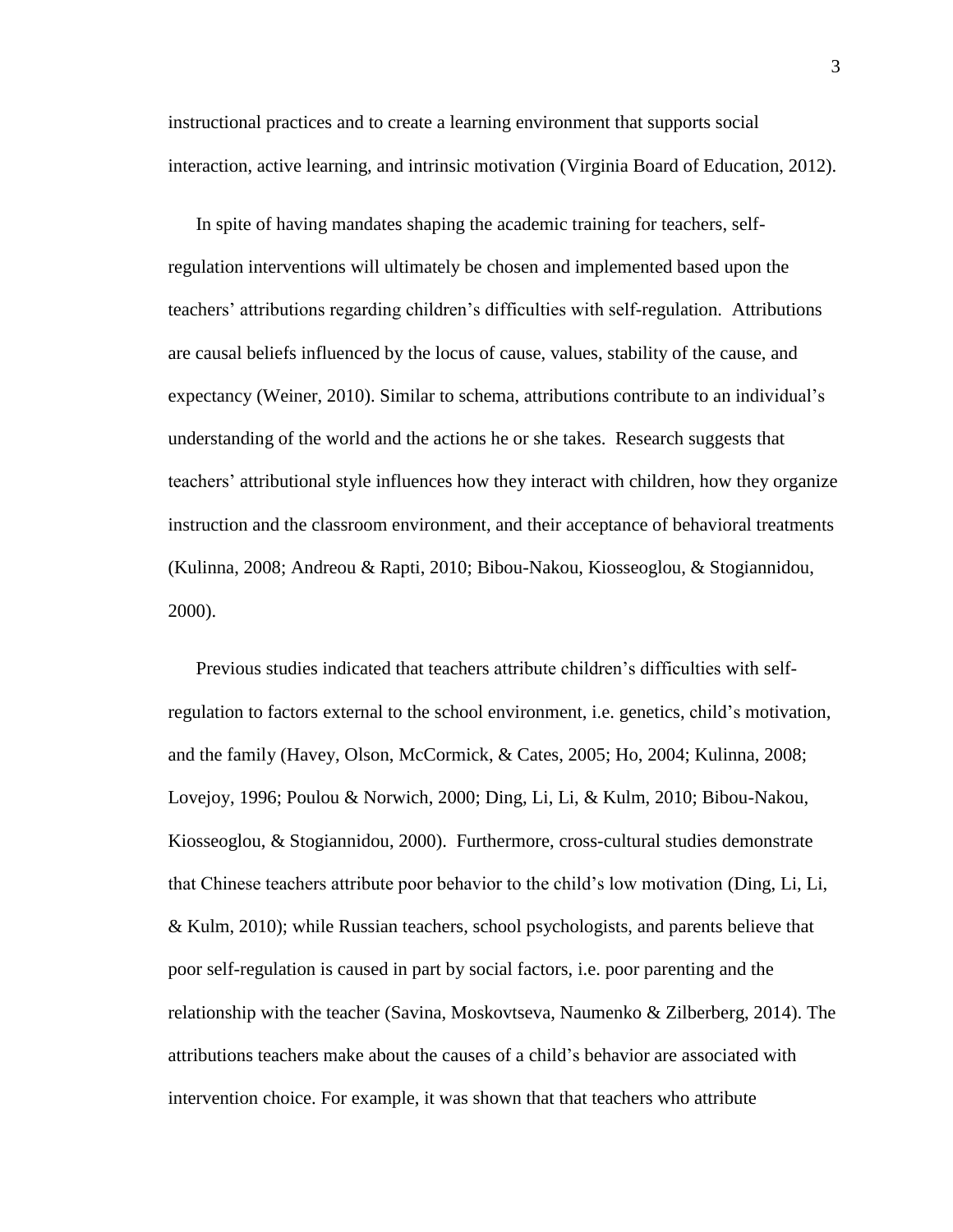inattention and impulsivity to biochemical factors within the child largely (90%) recommended using medication and behavior modification (Havey et. al., 2005). When disruptive behavior is attributed to school factors, educational interventions are typically recommended (Andreou and Rapti, 2010). Further, teachers recommended speaking to the child as a primary intervention in response to the poorly regulated behavior (Kulinna, 2008). Teachers who attributed behaviors related to Attention Deficit Hyperactivity Disorder to biological factors, consequently recommend the use of medication (Havey et. al., 2005). A review of the literature demonstrates that though many previous studies addressed causal beliefs and interventions, few explored the correlation between the two factors and none have sought to inform teacher training.

# **Purpose of the Research**

The current study's purpose is to add to the body of literature regarding teacher attributional styles and subsequent interventions. Furthermore, the data collected is intended to inform the training of future teachers. It will provide more information on the ways elementary school teachers' beliefs influence the development of self-regulation in their students. The current study will answer the following research questions:

*1. What causal attributions do teachers make regarding inattention and impulsivity?*

It is expected that teachers will attribute both inattentive and impulsive behaviors to factors not related to school (organic/biological low motivation, and family environment) to a greater degree than the variables in the educational environment (structure of classroom environment and appropriateness of instruction).

*2. Are there any differences in causal attribution of inattentiveness vs. impulsivity?*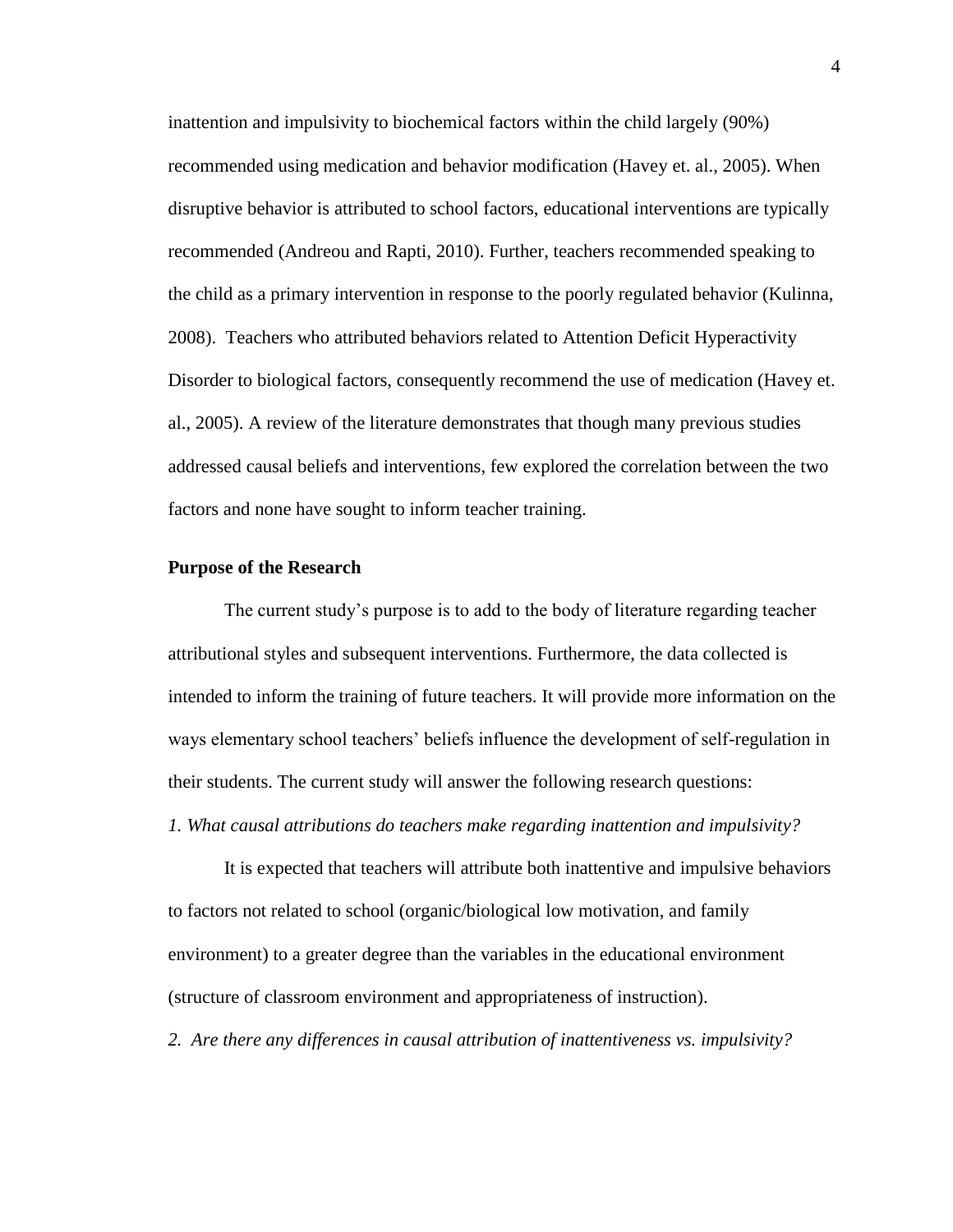It is expected that inattention will be attributed to environmental factors (classroom organization and instruction) to a greater degree than impulsivity. While impulsivity will be attributed to biological/organic factors to a greater degree than attentiveness.

*3. What interventions do teachers prefer to use in response to inattentive and impulsive behavior?*

a) Given the previous research, teachers will prefer environmental changes (reorganizing the classroom, modifying instruction, and changing the classroom seating arrangement) more than consulting with other school professionals or recommending medication (Curtis, Pisecco, Hamilton, & Moore, 2006; Andreou & Rapti (2010); Algozzine, Ysseldyke, Christenson, & Thurlow, 1983; Johnson & Pugach, 1990).

b) It is expected that for inattentive behavior, teachers will have stronger preference for environmental interventions (adjusting the child's seating, adapting the instruction to engage the child more, and limiting the distractions in the classroom environment) than for impulsive behavior. On the other hand, for impulsive behavior teachers will prefer to recommend medication to greater degree than for inattentiveness.

*4. Are there any associations between causal attribution of inattentiveness and impulsivity and intervention choice?* 

It is expected that the type of attribution will influence teachers' choice of subsequent interventions. Specifically, teachers who hold environmental types of attribution (inappropriate instruction or distracting classroom environment) will likely prefer interventions related to changing the environment (making instruction more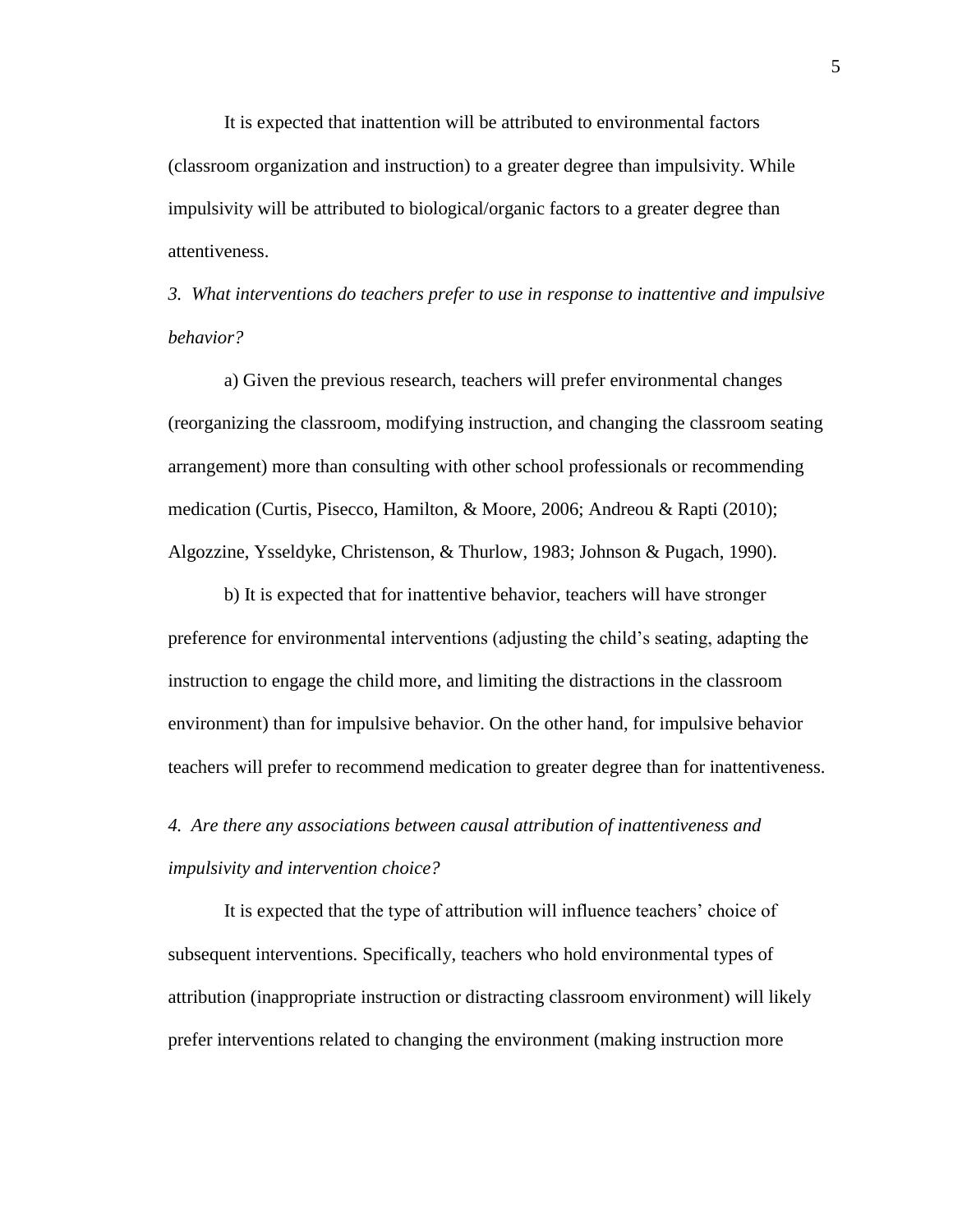engaging and reorganizing the classroom environment). On the other hand, teachers who attribute problem behavior to biological factors will favor medication.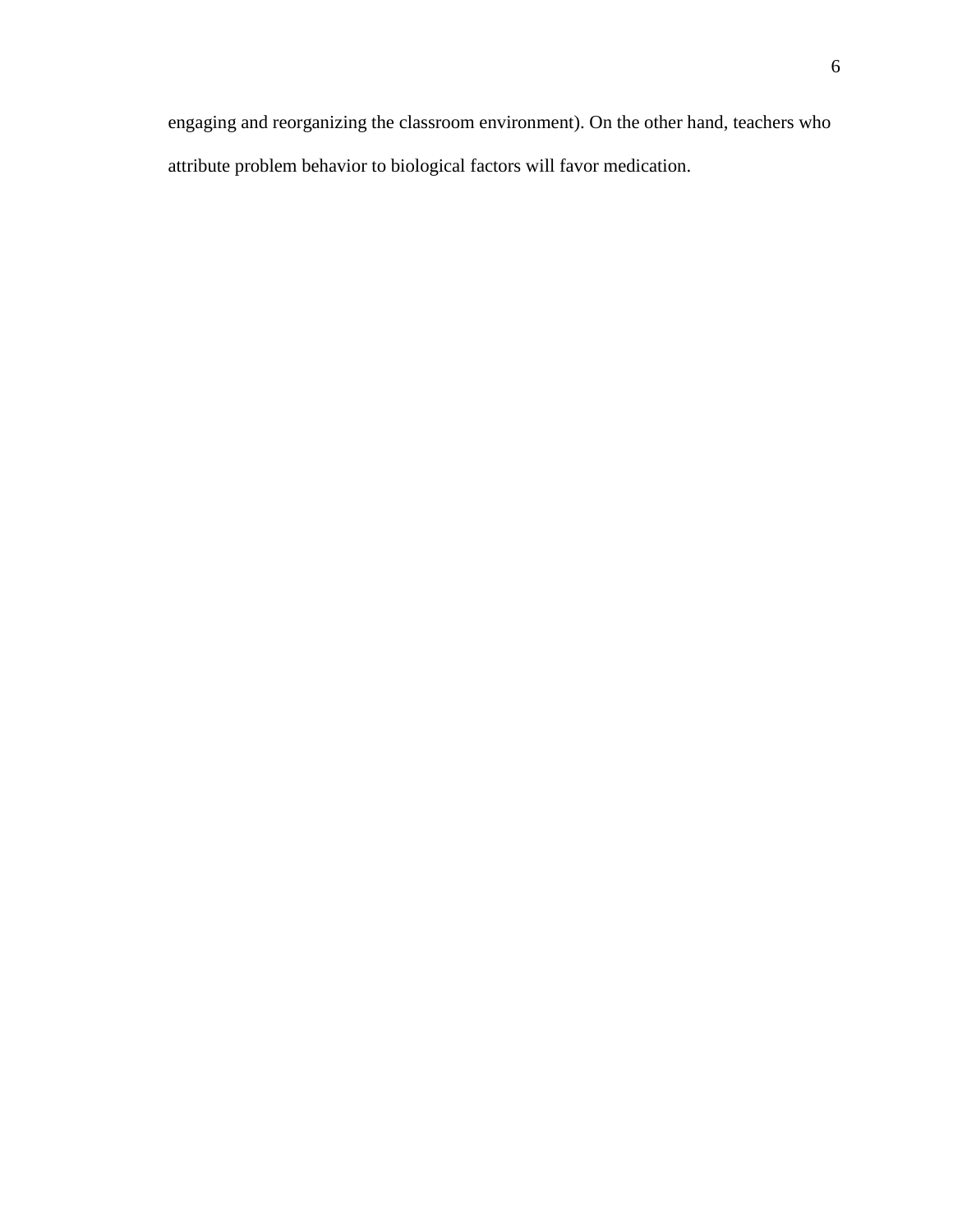### **CHAPTER 2. LITERATURE REVIEW**

One of the key variables associated with school success is students' ability to selfregulate their behavior, emotions, and learning (McClelland & Cameron, 2012).

Developmentally, self-regulation relates to one's ability to begin and end activities, comply with a request, control impulses to fit the demands of certain social contexts, delay gratification of accessing a goal, and monitor verbal and motor responses in the absence of an external mediator (Kopp, 1982). Self-regulation affects internal processes such as cognition and emotion. When compared to typically-developing peers, children with poor self-regulation have poor self-concepts, a diminished sense of selfefficacy, and ineffective academic attributional patterns (Tabassam & Grainger, 2002). Furthermore children with poor self-regulation skills, as seen in Attention Deficit Hyperactivity Disorder (ADHD), are increasingly susceptible to depression, attributing their disruptive behavior to an innate deficit (McQuade, Hoza, Waschbusch, Murray-Close, & Owens (2010).

Self-regulation becomes especially important as children enter school (McClelland & Cameron, 2012). Children with better self-regulation functioning typically perform well academically and take more responsibility for their own learning (Connor, Ponitz, Phillips, Travis, Glasney, & Morris, 2010; Dembo & Eaton, 2000). The academic success fostered through self-regulation persists through the sixth grade if first established in the kindergarten classroom (Rimm-Kaufman, Curby, Grimm, Nathanson, & Brock, 2009). The impact of self-regulation goes beyond that of the child and permeates the environment in which the child learns as well. Children in classrooms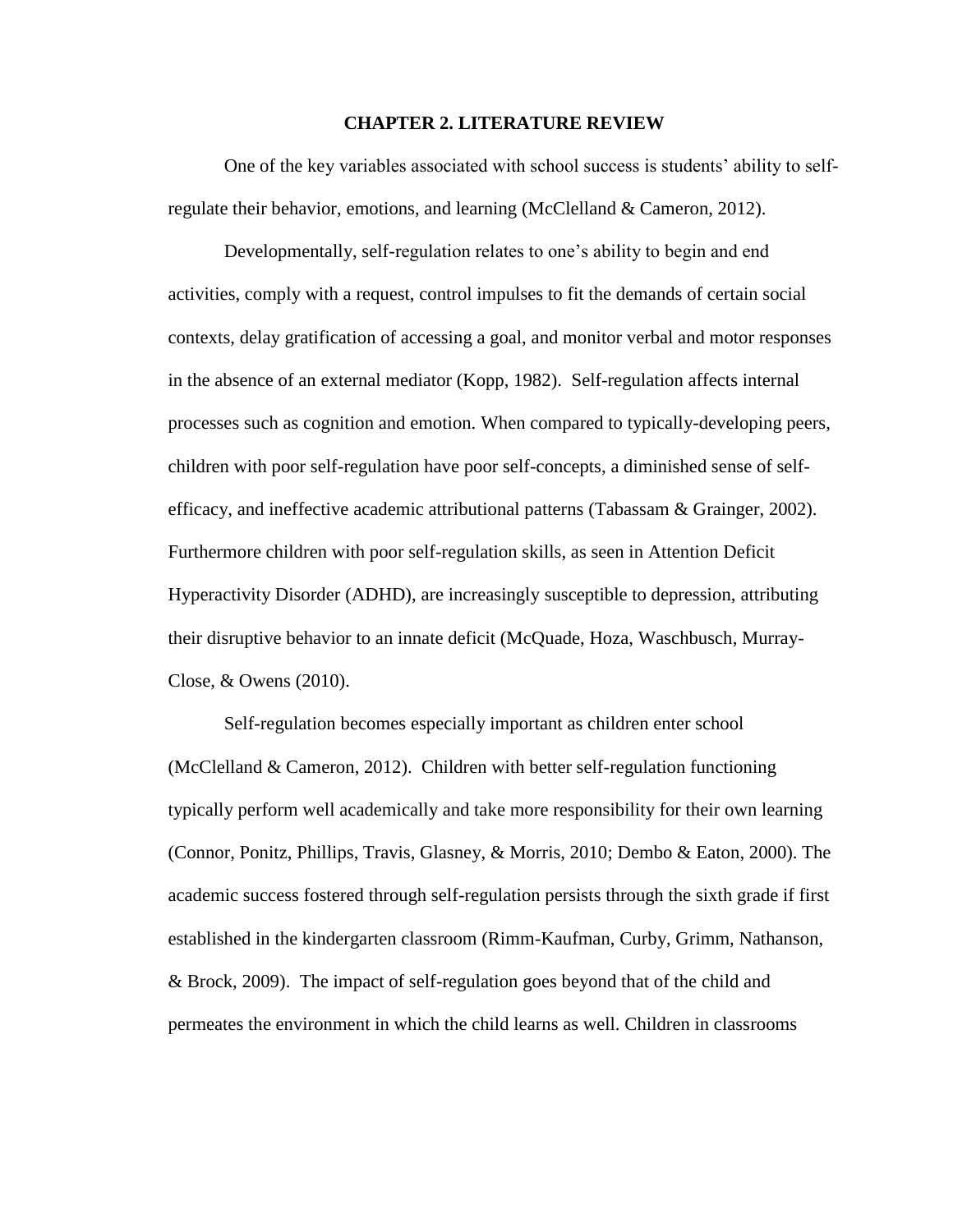where their peers have poor self-regulatory skills perform worse on reading comprehensions tasks (Skibbe, Phillips, Day, Brophy-Herb & Connor, 2012).

# **Behavioral and Instructional Strategies and Interventions to Support Self-Regulation in the Classroom**

Successful learning requires self-regulation skills, and teachers play an important role in creating environments conducive to this process. Self-regulation skills can be promoted in the classroom in several ways including organization of the classroom environment, the instruction provided to students, explicit teaching of self-regulatory skills and metacognition, encouraging private speech, and facilitating strategic use of working memory. The role of teachers is imperative in supporting children's ability to regulate themselves through planning, initiating, and executing tasks.

#### *Organization of Classroom Environment*

Psychological processes of regulation develop from external stimuli being integrated within the person through the process of internalization (Vygotsky, 1978); therefore, organization of the classroom environment is essential in order to foster students' self-regulation. Rimm-Kaufman and colleagues (2009) found that classroom quality (the degree of emotional and instructional support and classroom management) is associated with higher ratings of cognitive self-control and academic engagement and reduced off-task behavior in kindergarten children. Teachers who emotionally support their students, provide effective instruction, and manage their class well, have children who exhibit more pro-social behavior and better impulse control.

A classroom environment supportive of self-regulation should have wellestablished routines. Setting up routines can create expectations that can be internalized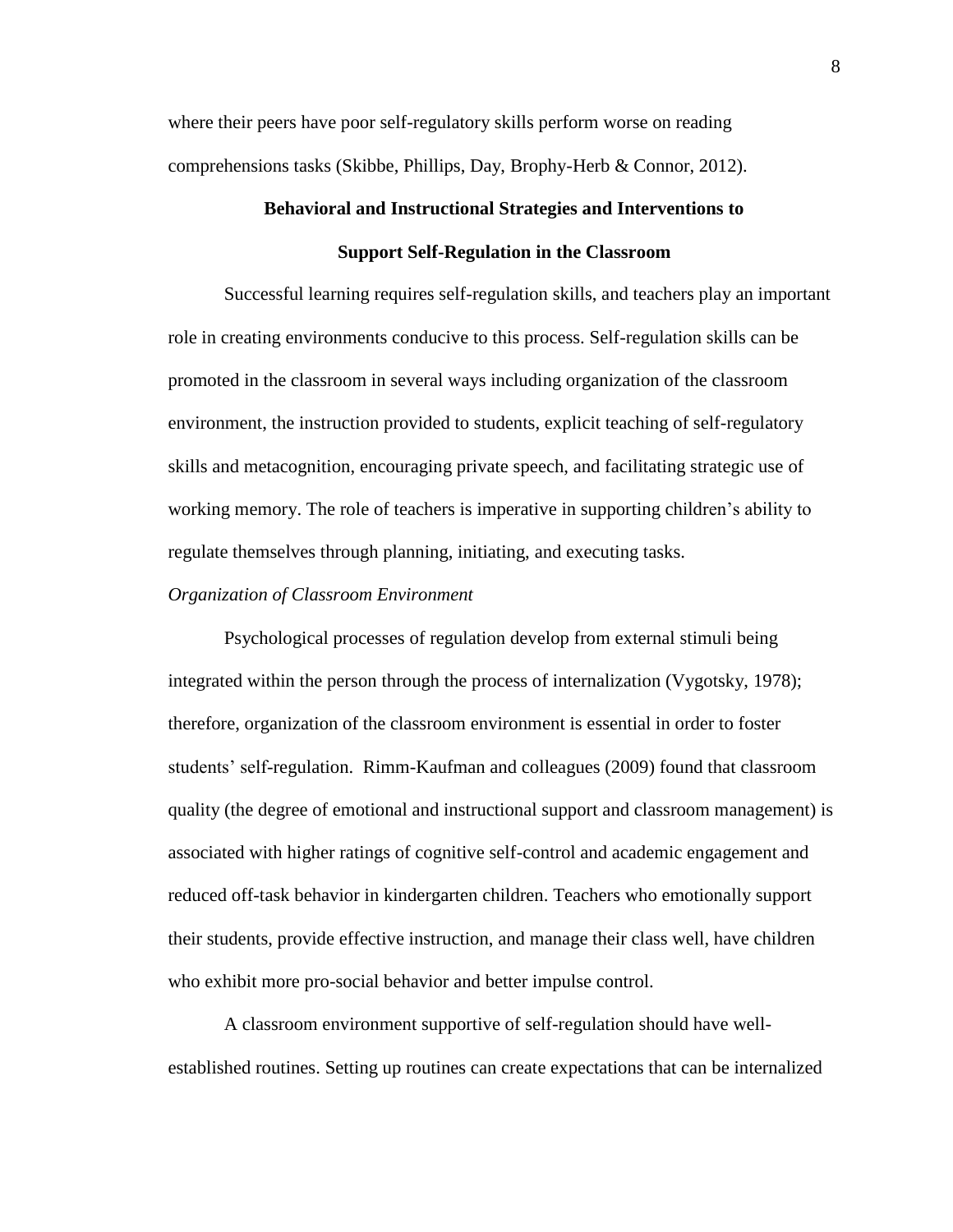by children so that they may move from adult-directed interactions to peer- and selfdirected interactions (Rimm-Kaufman et.al., 2009). Well-established classroom routines increase classroom efficiency by freeing up valuable instructional time often used to manage student behavior (Trussell, 2008). Furthermore, a clear routine, including transitions, a defined beginning and end, steady pacing, assigned independent seatwork, and a scaffolded presentation of new information, supports sustained attention in the students (Marzano & Pickering, 2011). In fact, more experienced teachers do more to create and maintain routines in their classrooms than less experienced teachers (Bohn, Roehrig, & Pressley, 2004; Leinhardt, Weidman, & Hammond, 1987). Bohn et al. (2004) found that in many cases, the management systems of effective teachers are almost unnoticeable because they are so salient. In these classrooms, teachers spent time at the outset of the school year teaching routines and practicing them with their students. Meaningful routines that clearly set the expectations for students' decrease inappropriate behavior by encouraging appropriate classroom behavior (Capizzi, 2009). Children in classrooms where teachers create a routine for the students that provide predictability, have more processing capacity available, ultimately enhancing the opportunity for a child to learn (LaParo, Pianta, & Stuhlman, 2004; Morrow, Tracey, Woo, & Pressley, 1999).

Rules are another element of classroom organization that support the development of self-regulation. Stating the desired behavior in rules can help students regulate and discipline themselves, increasing independent work and problem solving (Malone & Tietjens, 2000). Involving children in the creation of rules fosters ownership of the rules, creating a sense of community, making the rules meaningful, and increasing the students' respect for the rules. The most effective rules are established by teacher and students and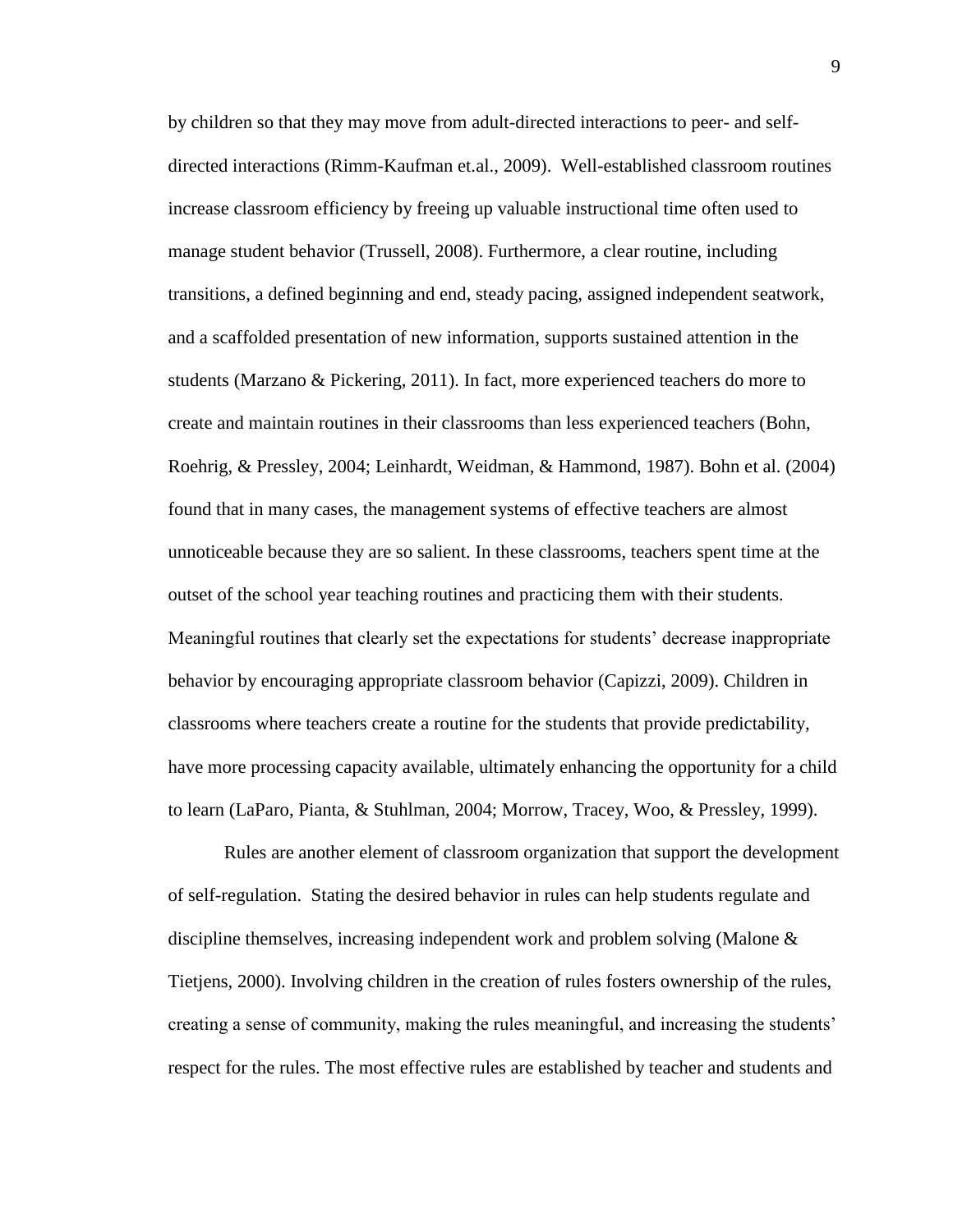involve an average of 5.6 guidelines related to speaking, interpersonal interaction, movement, supplies, and lesson assignments (Malone & Tietjens, 2000).

Along with well-formulated rules, students' seating arrangement in the classroom can be important in promoting self-regulated behavior. A meta-analysis of nine studies indicated that 7 arranging seats in rows rather than in clusters or groups increases on-task behavior and either maintains or dramatically increases the quality of students' work (Wannarka & Ruhl, 2008).

One prominent model of self-regulated learning in action is the Responsive Classroom (RC) model (Rimm-Kaufman, Fan, Chiu, & You, 2007). The Responsive Classroom approach is grounded in four main concepts: Engaging academics, social interaction, effective behavior management, and attention in students. In combining these four pillars, teachers create an optimal learning environment where social learning theory meets developmentally appropriate academic goals. Many of the practices used, such as providing clear directions, collaborating with children to create clear expectations for behavior, structuring the physical space of the room to meet developmental needs, and establishing a regular routine, have been supported by previous research to foster selfregulation in the students (Center for Responsive Classroom, 2015). Created in 1981, the RC model has become an empirically-based practice for classrooms and is effective in improving the academic performance of children in low socio-economic status and increasing students' math performance (Rimm-Kaufman et. al., 2007). Rimm-Kaufmann and Chiu (2007) found that teachers using the RC practice demonstrated greater perceived closeness to their students, more assertion in teaching the students, and reported improved pro-social behavior amongst the students in the class. The use of the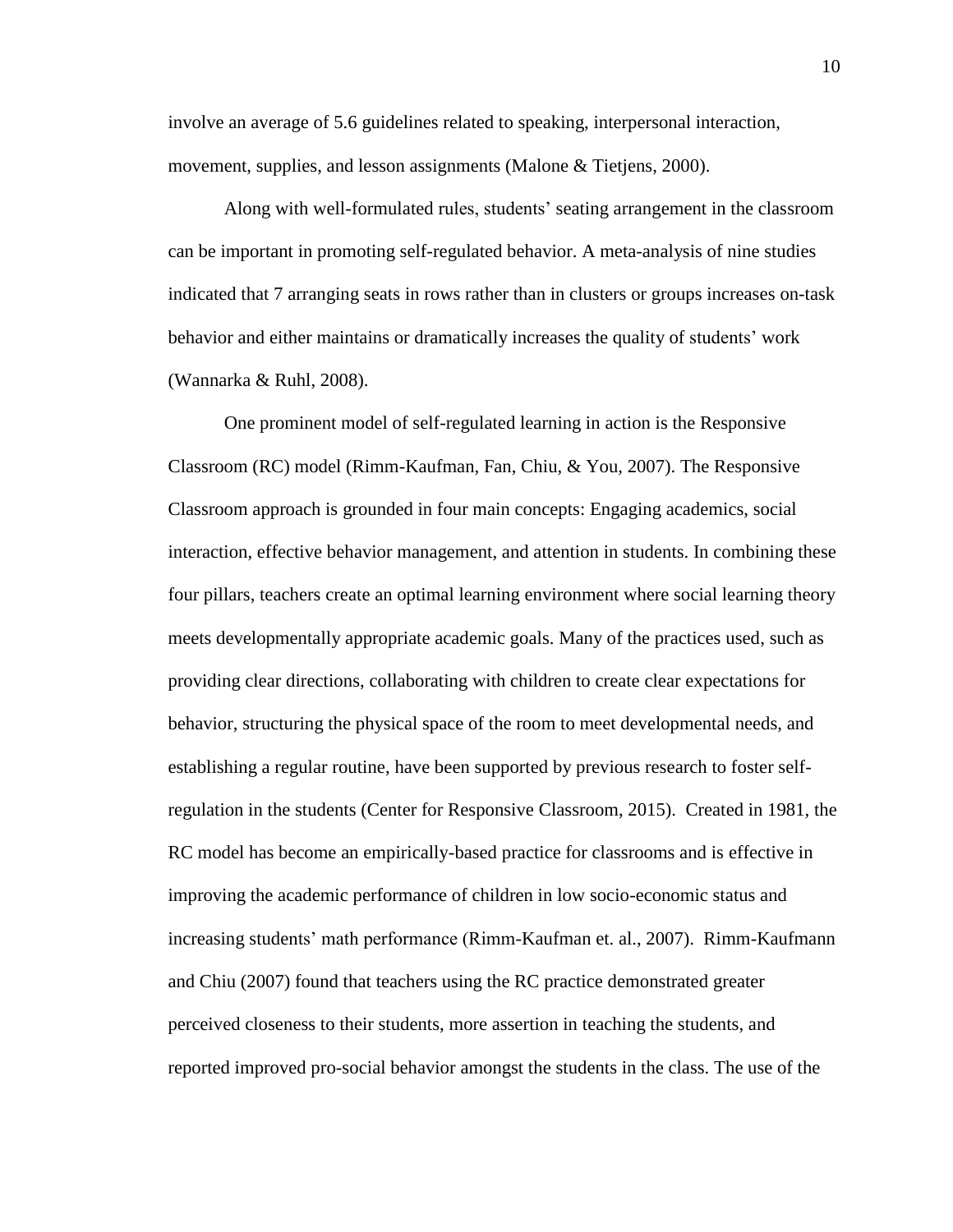Responsive Classroom approach mitigated past negative behavior experiences of children and is thought to likely close the achievement gap between majority and minority students as family risk status did not negatively impact the progress of students in the RC cohort (Rimm-Kaufmann & Chiu, 2007).

# *Organization of the Instruction to Promote Self-Regulation*

Instructional methods significantly affect a child's self-regulation. Instruction is defined as any direct or indirect action taken to increase the students' ability to master the curriculum (Cameron, Connor, & Morrison, 2005). The organizing component of instruction refers to clear explanation of the objectives for an activity, preparation of students for future tasks, and intentional scaffolding of information so that children may practice various skills related to the task (Gaskins & Pressley, 2007). Teachers who organize their instruction well tend to have stronger classroom management skills, which are associated with increased independent work and improved reading achievement in children (Cameron, Connor, Morrison, & Jewkes, 2008). Alternatively, in the classrooms where teachers spend more time on non-instructional activities such as transitioning, gathering materials or organizing a lesson in vivo, students demonstrate lower achievement performance (Arlin, 1979). Research indicates that teachers who are effective in organizing their instruction have certain characteristics and behaviors. For instance, these teachers maximize academic learning time, set high expectations for their students, maintain a swift and steady pace, and present information in a clear was (Nowacek, McKinney, & Hallahan, 1990). The explicit instruction framework provides guidelines for organization of the introduction of new academic lessons or curriculum. It emphasizes such strategies as providing a concise focus on critical information,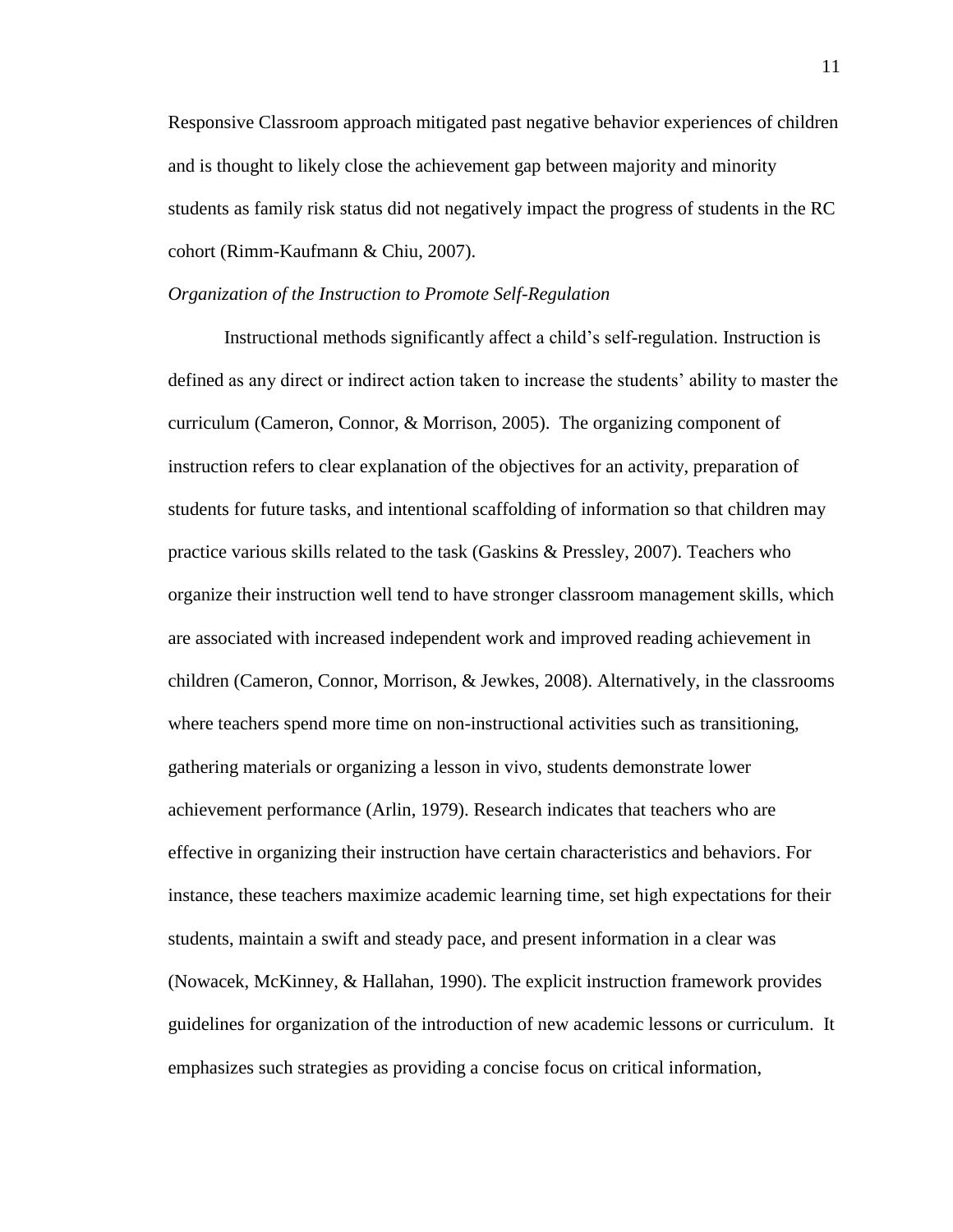sequencing, organizing the lesson, clearly stating lesson goals, reviewing and previewing, modeling, and giving opportunities for teacher supported practice (Archer & Hughes, 2011).

When teachers plan their lesson in advance to fit the individual needs of their students, teachers tend to be more efficient in the classroom and further build students' expertise (Connor, Ponitz, Phillips, Travis, Glasney, & Morrison 2010). Children with low self-regulation receiving instruction in classes where teachers planned lesson as constructed by the Assessment-to-instruction (A2i) computer program made gains in selfregulation and academic skills. The A2i software generated recommended individualized strategies for each teacher specific to the teacher's unique instruction. Teachers using the A2i organized their classrooms in a way that allowed children to be aware of the timing of tasks in the class (preview of the agenda), reduced distractions through regular routines, used differentiated instruction, and engaged children in independent work with peers. Children with low self-regulation demonstrated the greatest gains in behavioral self-regulation measured by the test of motor inhibition Head-Toes-Knees-Shoulders. Those who began with relatively high levels of self-regulation maintained those levels and demonstrated gains in reading achievement measured by the Woodcock Johnson III Tests of Achievement (WJ III). Teachers in the intervention group also had fewer classroom disruptions requiring behavior management and increased instructional time (Connor et. al., 2010).

Another aspect of instructional organization is orientation to the activity. Cameron and Morrison (2011) studied the association between of activity orienting strategy on students' self-and regulation and academic skills. Orienting the act of a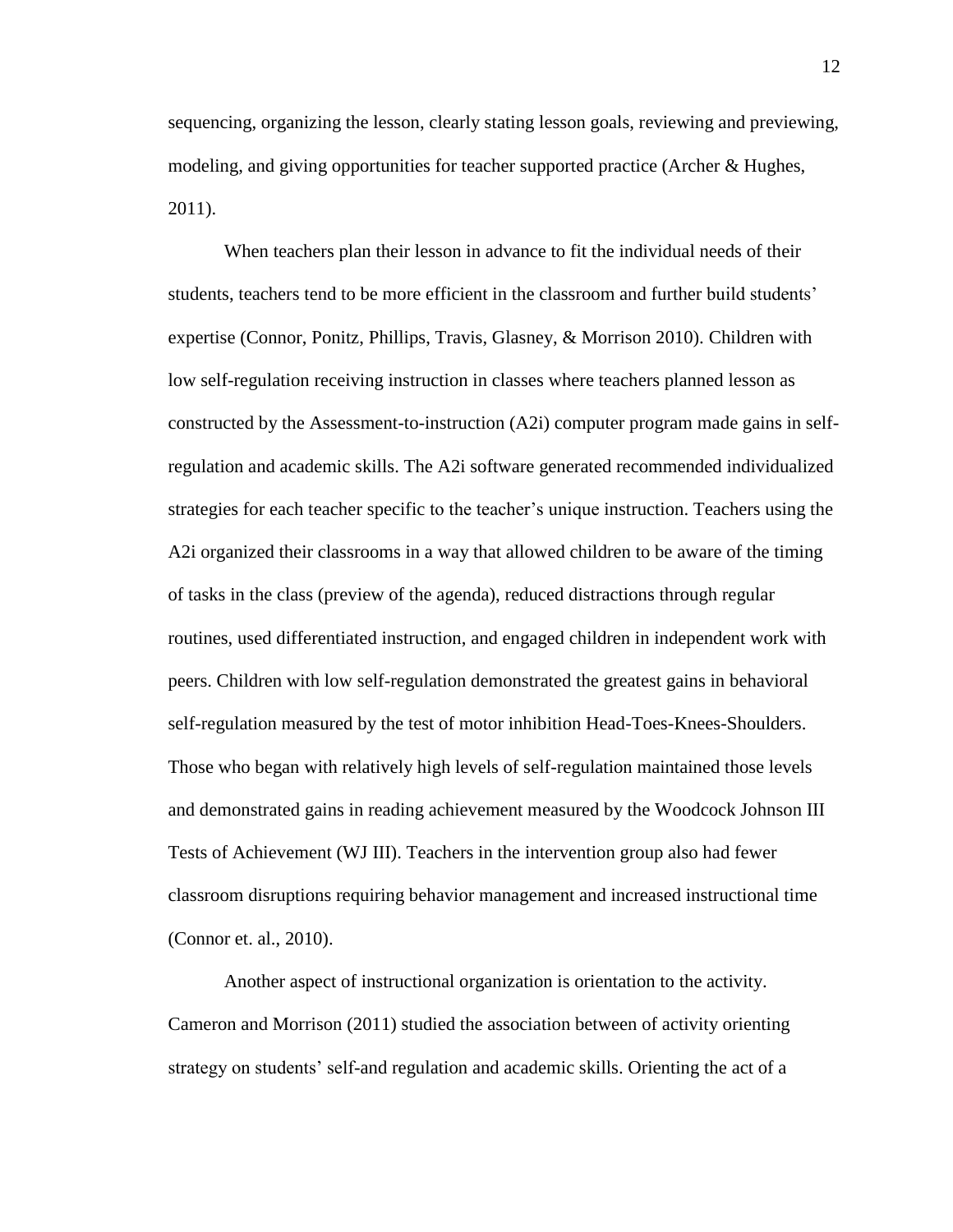teacher providing a preview of upcoming activities, explaining an activity, providing center locations along with demonstrating what is to be done for each task. The results indicated that children in classrooms where teachers spent more time on orienting activity tended to score higher on measures of behavioral self-regulation (measured by Head-to-Toes Task) and overall achievement. Teachers were more effective when they presented information in a structured manner, preparing children for what is to come in the day (Cameron & Morrison, 2011).

In addition to the effective use of orienting for the classroom environment, strategies for the individual child may also be implemented to enhance self-regulation. For instance, response cards may be used by the child to reduce impulsive behavior (Armendariz & Umbreit, 1999; Lambert, Cartledge, Heward, & Lo, 2006). The premise behind this strategy is that asking students to pause and write down their responses actively engages students in instruction and inhibits their impulsive behavior. When using this approach with fourth-grade students, disruptive behavior decreased and anticipation, opportunities to respond to an academic question, and correct responses to math instruction increased (Lambert et.al., 2006).

# *Promoting Self-Regulated Learning and Metacognition through Instructional Interventions*

Self-regulated learning is a child's ability to work independently to plan, implement, and evaluate a process wherein decision-making is ongoing and intertwined with motivation (Wirth  $\&$  Leutner, 2008). In particular, self-regulated learners are driven by self-imposed goals and continuously monitor their progress toward those goals,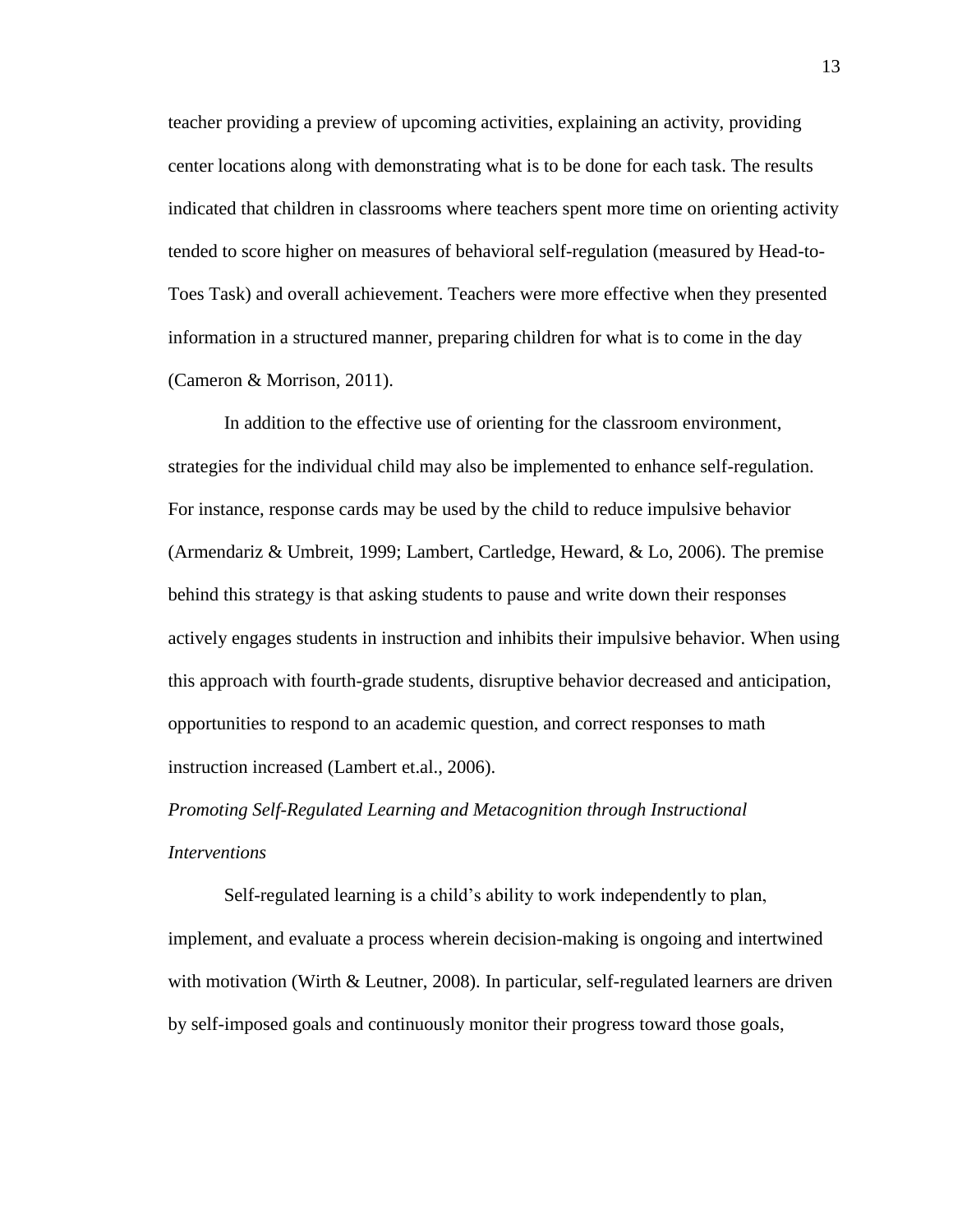adjusting their time, physical space, and methods to attain those goals (Wirth & Leutner, 2008).

A child's efficacy and intrinsic motivation further influence self-regulated learning (Zimmerman, 2002). Zimmerman (2002) identified three phases of selfregulated learning: Forethought, performance, and self-reflection. It involves the progression from planning to focusing attention and implementing various strategies, to making causal attributions about the product. During the performance phase, metacognition arises as a vital component of self-regulated learning. Metacognition involves a child being aware of his thoughts throughout the learning process, employing specific strategies to fit the needs of particular problems (Zimmerman, 2002; Gaskins &Pressley, 2007). Metacognition serves an essential role in children's academic success as it leads to children being able to assess their strengths and weaknesses, while setting attainable goals (Gaskins & Pressley, 2007; Flavell, 1979).

Metacognitive skills include awareness of various learning strategies, knowledge of appropriate use of particular strategies, recognition of potential for growth in skills, intrinsic motivation, planned execution of strategies, and automatic access to prior knowledge (Borkowski & Burke, 1996). One metacognitive strategy, thinking aloud, has produced success in reading comprehension tasks. Using thinks-alouds, teachers encourage students to give reasons for their responses on reading comprehension tasks (Ward & Traweek, 1993). Students are further challenged through "interpretive processing," evaluating whether an answer makes sense given the context of the text. In particular, this strategy induces self-monitoring that may not yet be automatic in children. Additionally this method forces children to attend to the passage while read and reduces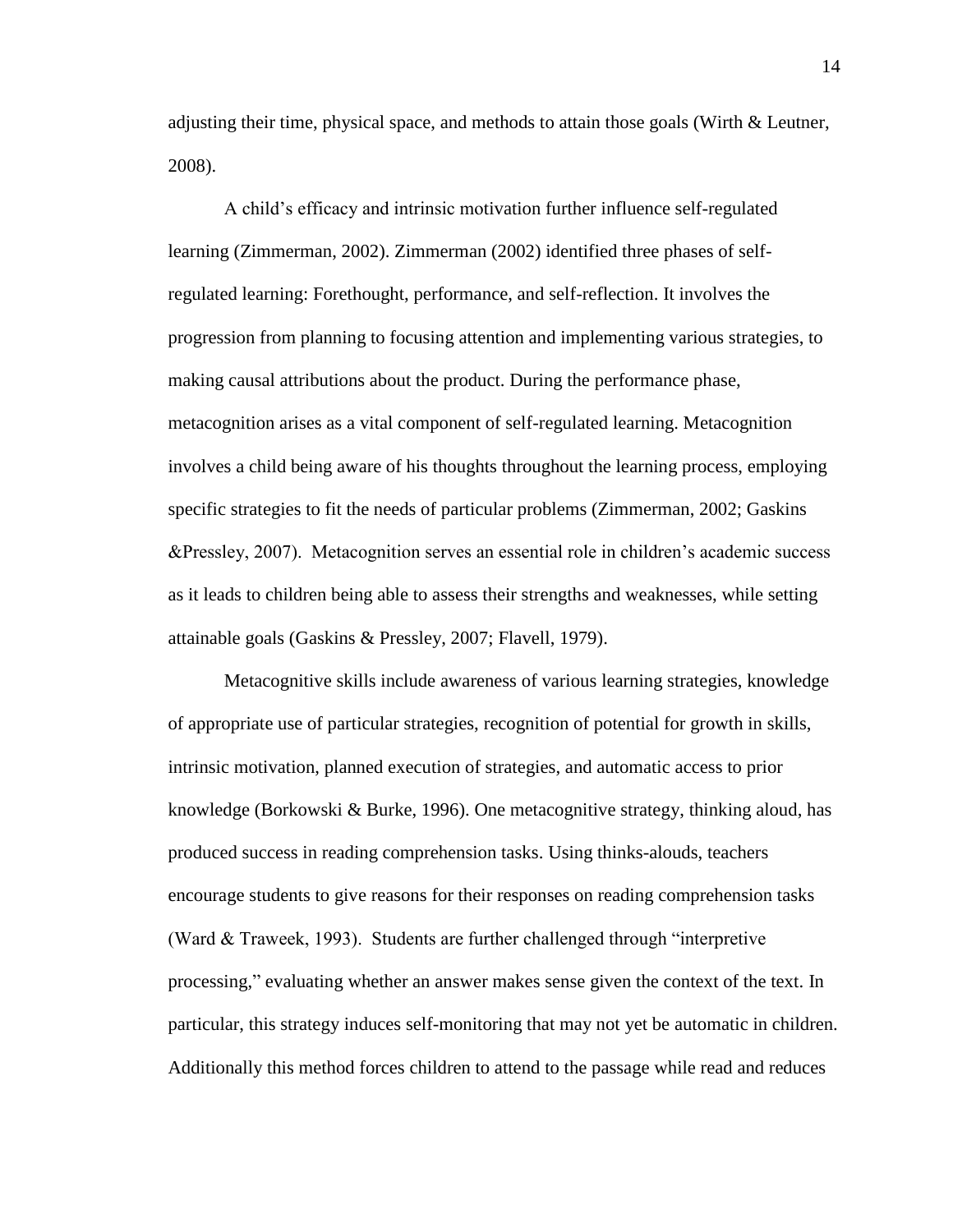the likelihood of guessing when answering comprehension questions. The use of thinkalouds improves children's in-the-moment processing of information and reading comprehension. However, it may not strongly affect knowledge of metacognitive reading strategies to be used in the future after direct instruction or external mediator of the thinkaloud method is no longer present. Children identified as "good readers" use comprehension and monitoring automatically until they meet a challenge, requiring implementation of a new intervention (Ward & Traweek, 1993).

As demonstrated through the research on reading, self-regulation is pertinent in a variety of academic subjects, including writing. Harris and Graham (1992) determined that a certain "metascript" might be used to foster use of metacognitive strategy in writing composition through active collaboration between the teacher and student. Seven stages of instruction were found to help students gain more metaknowledge for strategy use: 1) pre-skill development, 2) goal-setting, 3) exploration of writing strategies, 4) modeling of the strategy by the teacher and subsequent self-instruction by the student, 5) demonstration of strategy mastery, 6) collaborative monitoring of goal setting and achievement with the teacher and student, and 7) student plans and writes independently. Children who used metacognitive strategies exhibited improved writing skills and shortterm generalization of the skills across settings, teachers, and modes of writing, typed or handwritten (Harris & Graham, 1992).

Along with reading and writing, metacognitive strategies are important to mathematics. Children who use metacognitive monitoring to solve a problem are more likely to get the correct solution. Carr, Alexander, & Folds-Bennett (1994) used the Intellectual Achievement Responsibility (IAR) to measure children's use of external aids,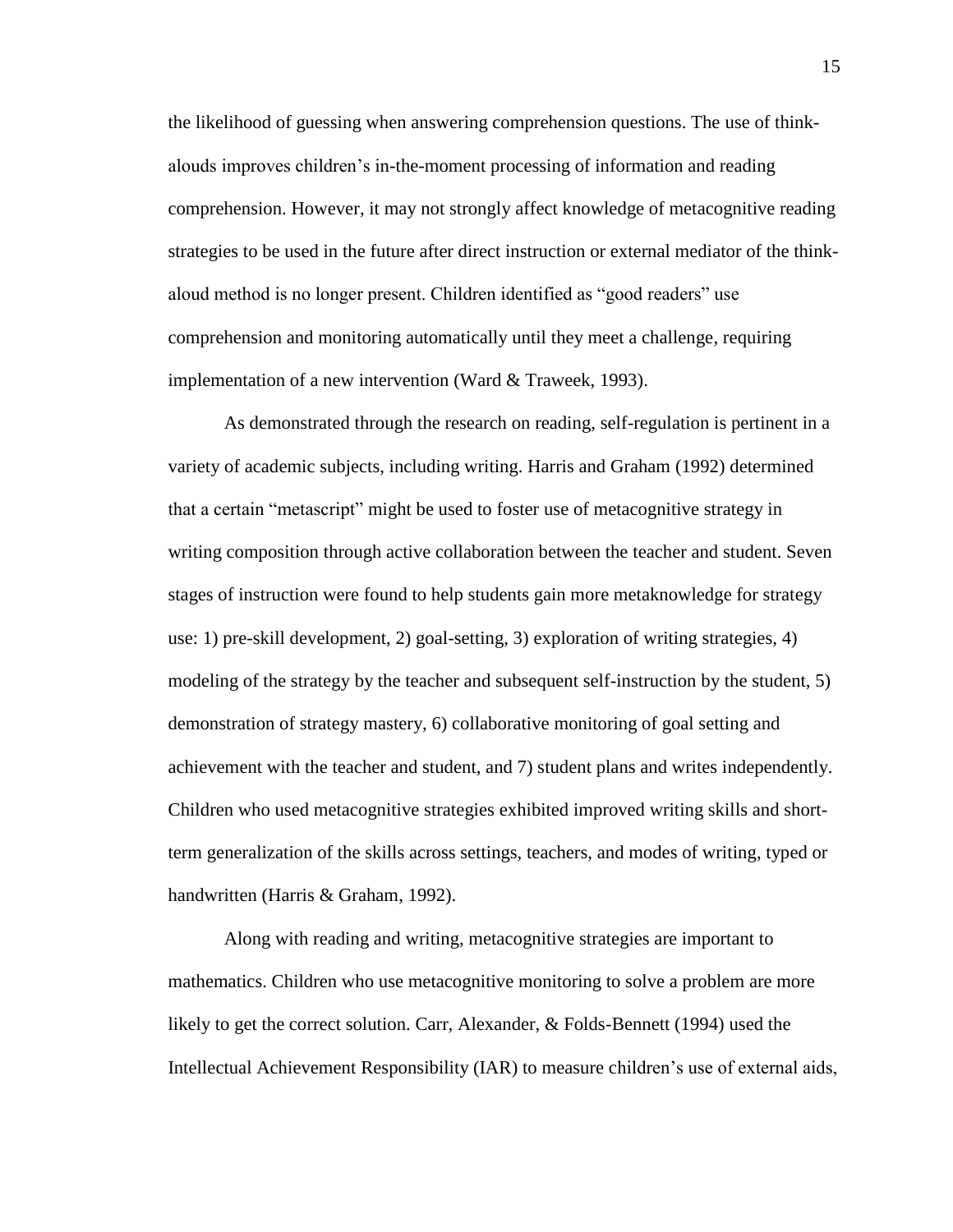i.e. using counters, counting on hands, internalized strategies, counting in the head as described by the child, or automatic retrieval (no strategy, "I just knew it") to solve math problems. The purpose of the research was to determine children's use of metacognitive strategies. Children who learned strategies and knew how to correctly apply them exhibited greater metacognitive knowledge in relation to mathematics.

Self-evaluation is an important component of self-regulated learning. Labuhn, Zimmerman, and Hassellhorn (2010) found that the feedback teachers provide to their students can promote metacognition when the feedback is clear and based on standards known by the children. Children receiving both socially comparative and individual feedback increased the accuracy of self-evaluation. Furthermore, the children in this study increased their ability to self-monitor when using multiple sources of feedback, including a visual chart by which they could assess themselves (Labuhn et.al., 2010). Incorporating self-evaluation into a curriculum enhances metacognition by providing children an opportunity to set goals and monitor themselves, further gaining an awareness of their unique strengths and weaknesses (Zimmerman, 2000).

Gaskins and Pressley (2007) stated that students who mastered metacognitive skills have knowledge of strategies (use and appropriateness), put emphasis on effort to attain goal, and use flexible self-monitoring and implementation of strategies. These children also have a good understanding of the lesson content, are knowledgeable of the workings of the mind and how this affects learning. Further, they are willing to work to overcome "perceived deficits," actively involve themselves in the process of learning through goal setting and reflection, and are familiar with their own style of learning and use strategies based on that knowledge. Gaskins and Pressley (2007) designed an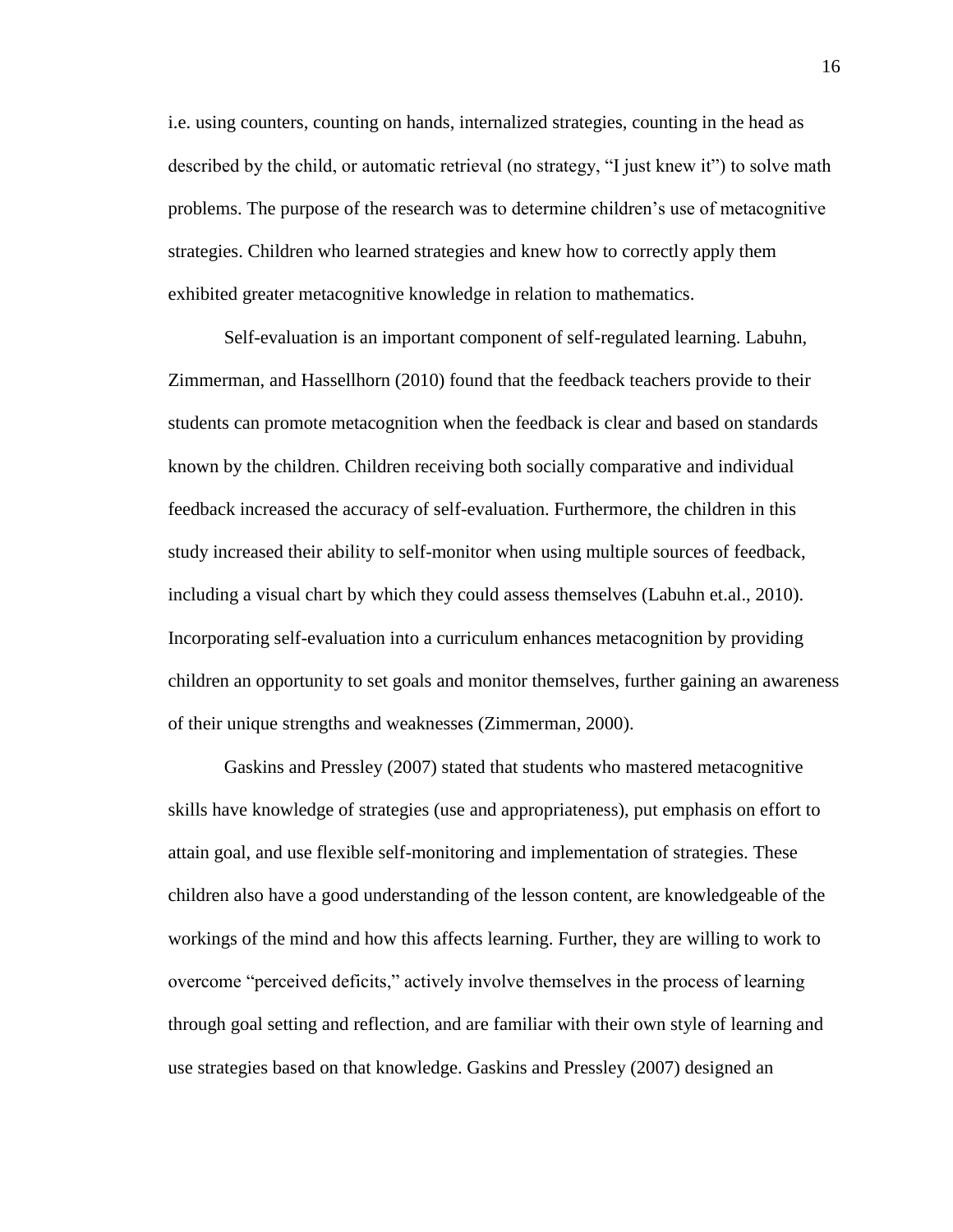instructional model that supports the learning of metacognitive strategies. The model has six components: Explanation of the strategy, utilization of explicit instruction to familiarize students with mechanisms of the brain, promotion of self-monitoring via selftalk, facilitation of goal identification, education on the impact of inattention and impulsivity on learning, and control of learning situations through self-evaluation.

There are several reasons why students should be taught self-regulation strategies, including the need to instruct students on how to learn, to promote autonomous learning and flexible thinking, to aid students in identifying and moving beyond weaknesses, and to hone in on the process of learning. Teaching metacognitive or executive processes should be embedded in the curriculum and taught explicitly in a structured and systematic way (Meltzer, Pollica, and Barzillai, 2007; Ward & Traweek, 1993). Motivation and effort should be promoted through explaining the benefit of deliberate use of metacognitive strategies to students. Meltzer and colleagues (2007) designed an intervention program, Drive to Thrive, which helps to create the aforementioned strategic classroom. Drive to Thrive has the following elements: planning and setting goals (organizing materials and time to initiate a task, essential in reading, writing, and completion of large projects), organizing and prioritizing (arranging information categorically and in order of importance, used in composition, note-taking, and studying), shifting flexibility (fluidly moving from one cognitive mindset to the next), selfmonitoring and self-checking (track one's own progress and identifying strengths and weaknesses).

Another area of teaching students metacognitive skills, is applying those skills to cognitive processes, for example, teaching students metamemory skills. Dehn (2008)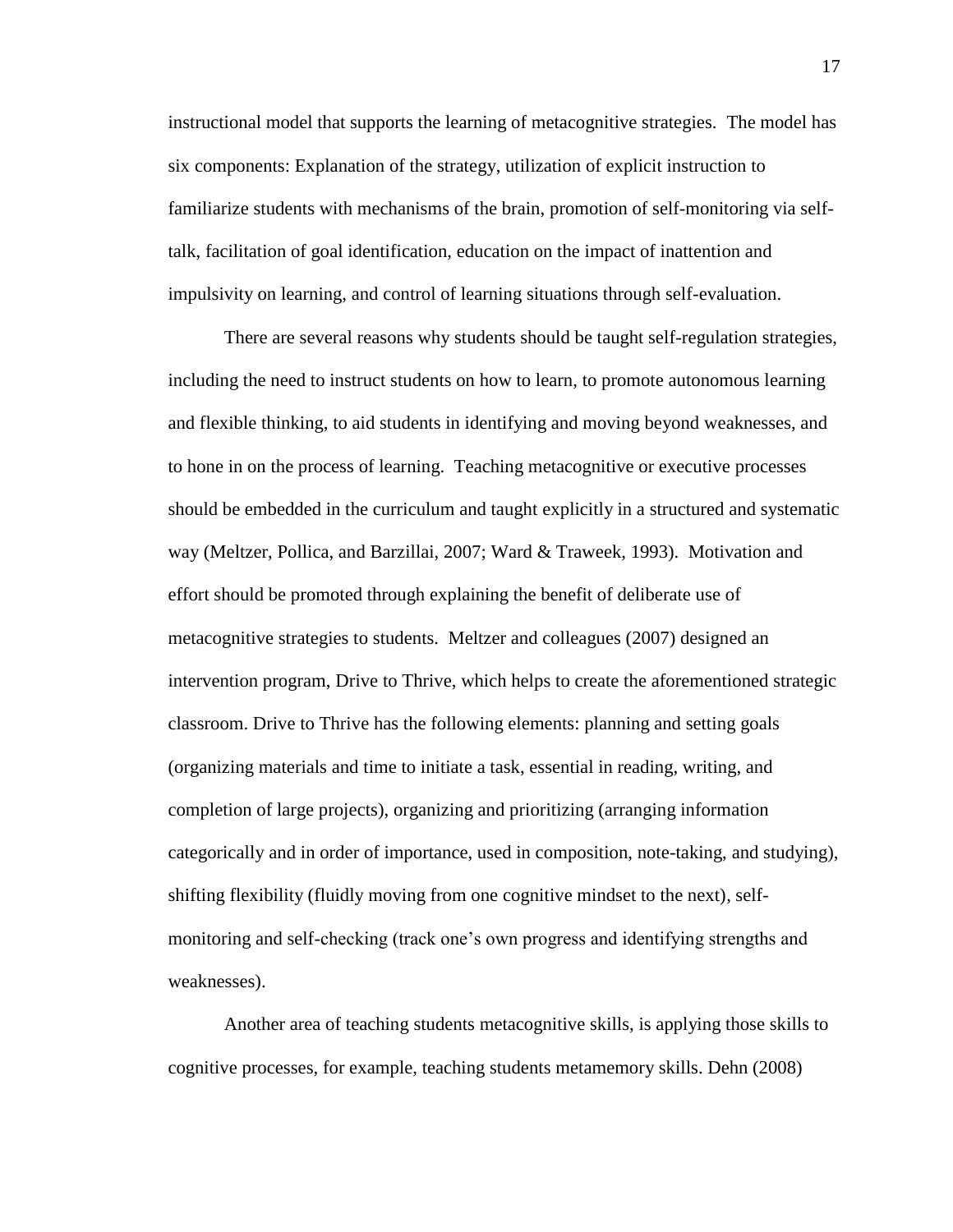posits that metamemory is essential to acquiring memory strategies. This skill allows one to become aware of one's own strengths and weaknesses in regards to memory. Research indicates that students in high mnemonic classrooms outperform same-age peers in low mnemonic classes on math and language arts tasks (Ornstein, Grammer, & Coffman, 2010). High mnemonic classrooms were characterized by teachers who suggested memory strategies such as clustering, repetition, visual organizers, and metacognitive questioning, while providing explicit instruction on memory within learning tasks. Furthermore, teachers in high mnemonic classrooms prompted the children to use certain memory tools within a lesson and placed deliberate demands on the use of memory strategies. Ornstein, Grammer, and Coffman's (2010) work demonstrated that in elementary children, explicit teaching of metamemory strategies enhances the effectiveness of memory strategies on academic tasks. Specifically, children in the high mnemonic classrooms demonstrated improvement in their academic achievement and maintenance of the strategic memory devices learned in the class.

#### *Private Speech in the Classroom*

Internal speech is a fundamental self-regulation tool (Luria, 1960). It develops from external speech with private speech being an intermediate step towards the inner speech (Winsler, 2009). Research on teachers' awareness of and beliefs about private speech indicates that teachers do not have full understanding of the role of private speech in child's task performance: while many teachers have observed children using private speech, they had difficulties identifying its purpose (Deniz, 2009). Furthermore, teachers attribute private speech to being a result of frustration, the need to problem solve, an attempt to avoid a task, or simply a distraction for both the teacher and other students in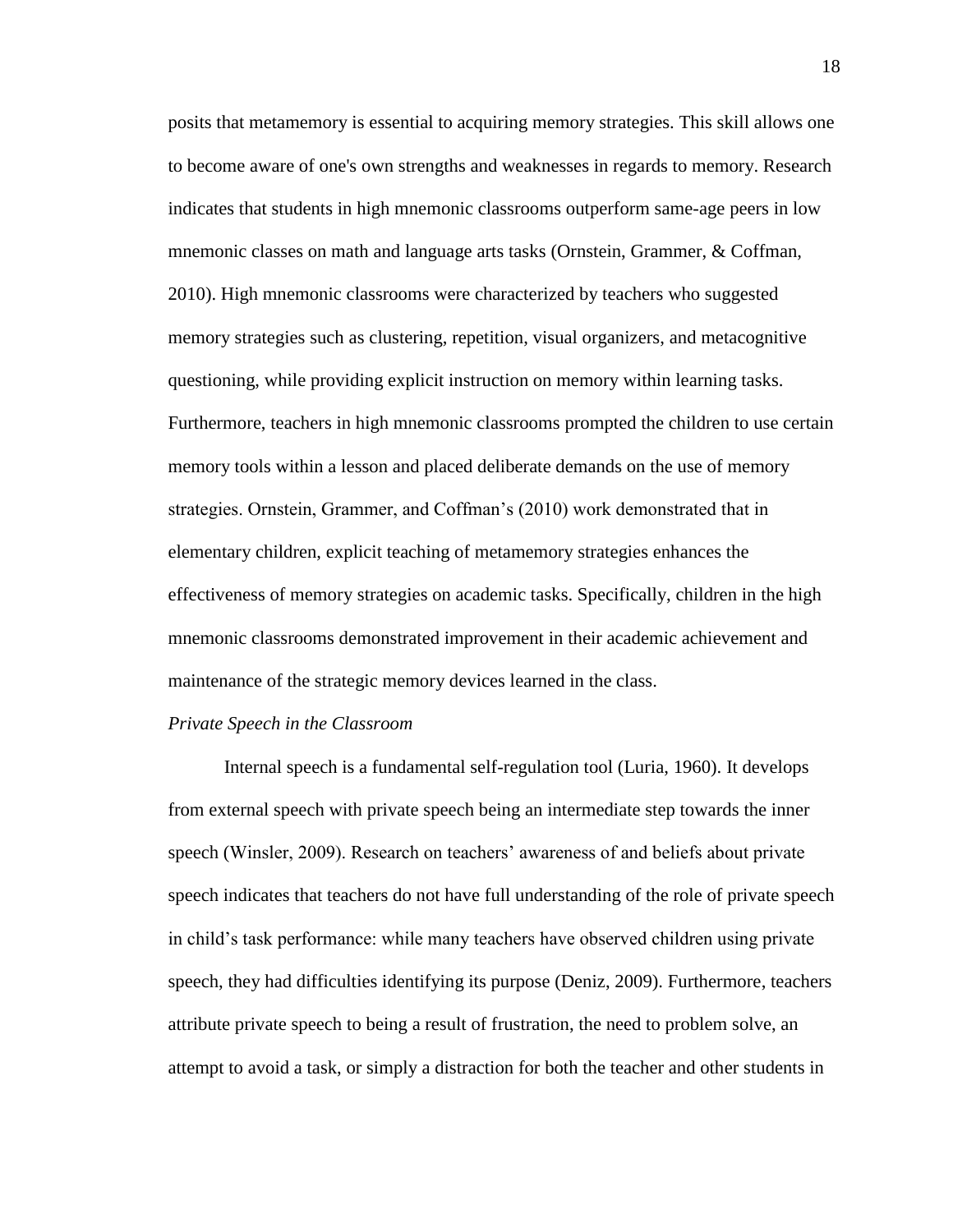the area. With this vast array of beliefs about private speech, it comes as no surprise that teachers' practices in relation to private speech differ depending on the context in which it is seen, with some being more accepting of it when they deem it typical or a means of coping for the child. In the case of identifying the private speech as a coping style, teachers either ignored, discouraged, or encouraged private speech (Deniz, 2009). *Facilitating Working Memory in the Classroom*

From the neuro-cognitive perspective, working memory serves an essential role in self-regulation. This mechanism aids in the person's ability to mentally sequence information and shift from one task to the next (Banfield, Wyland, Macrae, Munte,  $\&$ Heatherton, 2004). Working memory is most important at early stages of learning. As children mature, basic skills that are mastered are cemented in long-term memory, requiring less working memory. However, children may continue to benefit from further honing their working memory skills beyond the early formative development years. Direct teaching of memory strategies (chunking, repetition, routine, mnemonics, etc.) is important because it enhances executive use of working memory, allowing children to build skills in accessing strategies, inhibiting irrelevant information, and managing their resources to solve a problem (Dehn, 2008). Since working memory has limited capacity, automaticity in task performance is essential because it releases space in the brain for children to learn new information. When automaticity is achieved for basic skills, even children with working memory deficits can rely less on their capacity for working memory and make academic progress (Dehn, 2008). Making information meaningful to children increases the likelihood of it being kept in working memory and learned. One mode of adding meaning is dual encoding wherein combining visuospatial and verbal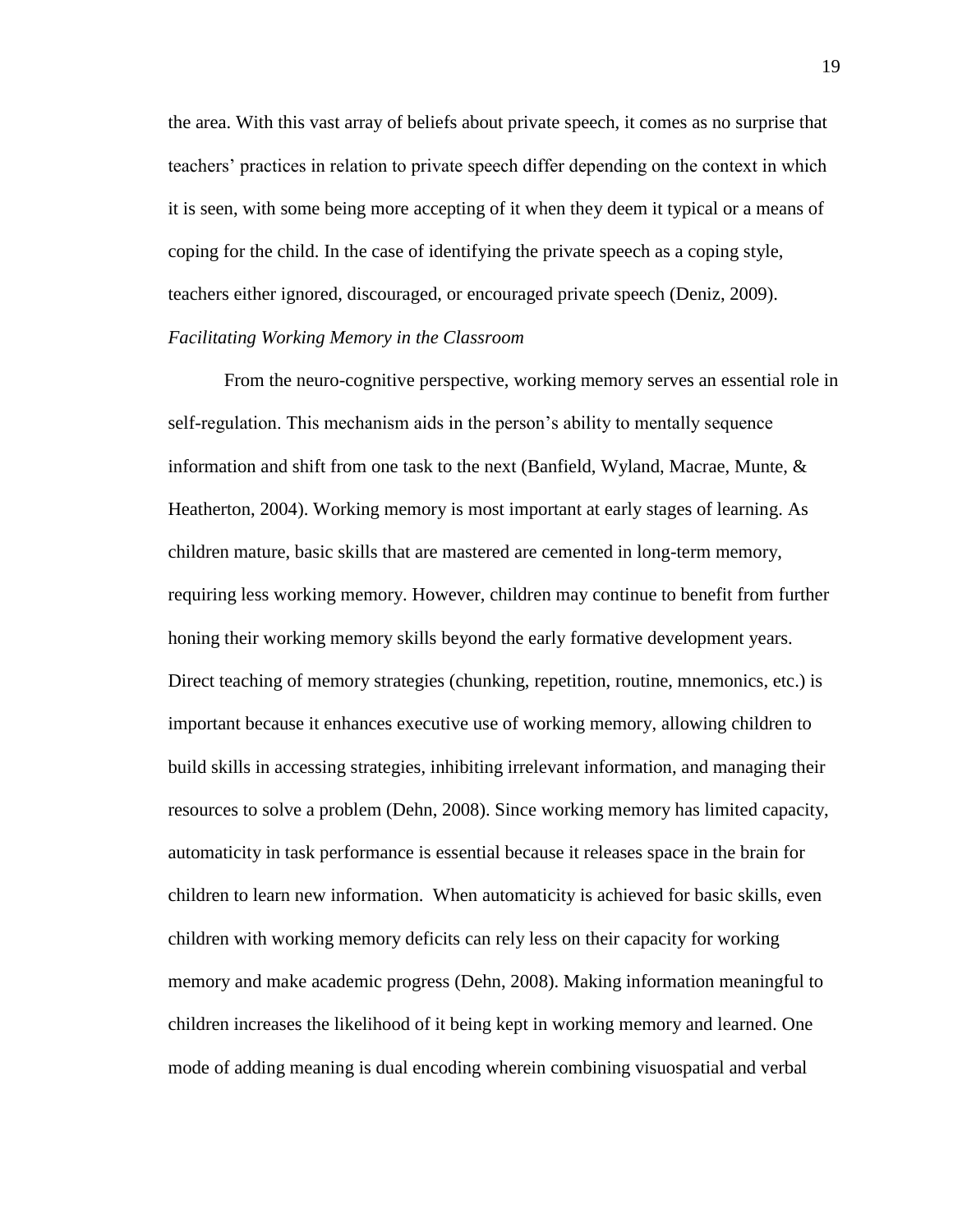processing involves higher level working memory skills, proving more effective than isolated use of visual or verbal strategies. When more than one retrieval route is created, retention of the info is more likely and long lasting (Dehn, 2008). Brain imaging also supports the use of integrated or dually encoded information. The prefrontal cortex is activated more when verbal and spatial information is combined rather than when presented alone (Prabhakaran, Narayanan, Zhao, & Gabrieli, 2000).

# *Teachers Attributions and Interventions Regarding Problem Behavior in the Classroom*

Though the research indicates particular interventions that are effective for improving self-regulation, teachers have their own preferences to counteract inattention and impulsivity. Teachers historically have preferred to address disruptive behavior by understanding the problem a child has and taking action in the classroom to promote change prior to referring the child for specialist services or medication (Algozzine, Ysseldyke, Christenson, & Thurlow, 1983). Furthermore, teachers are least likely to use an intervention if it will seemingly exacerbate the child's behavior problem or the rules of the school discourage use of a certain intervention (Johnson & Pugach, 1990). In Johnson and Pugach's 1990 study, the top 5 of 52 preferred interventions were: to consult other teachers regarding the student's problematic behavior, emphasize the student's positive behaviors, discuss academic problems with the parents, consult with other teachers on ways to improve academic problems, and adjust performance expectations to increase the probability of student success.

In comparing teachers from the United States (*N*=159) and teachers from New Zealand (*N*=261), researchers found that U.S. teachers prefer to use medication to address inattention more than their New Zealand counterparts (Curtis, Pisecco, Hamilton, &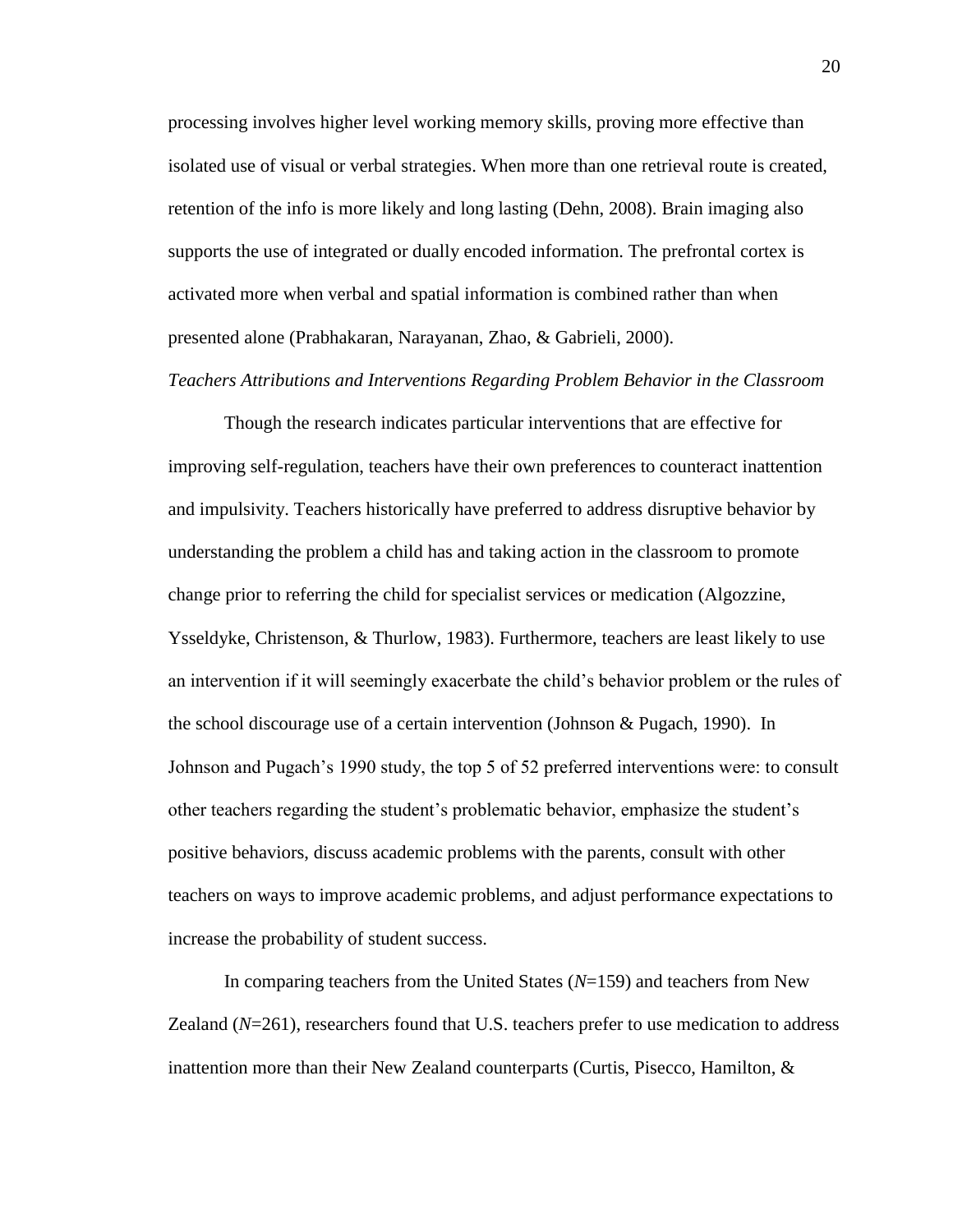Moore, 2006). Teachers were provided scenarios about children with inattentive behaviors and then given the option of four interventions: daily response card, response cost, medication, and classroom lottery. American teachers perceived response cost to be more acceptable in intervening for disruptive behavior than did teachers in New Zealand (Curtis et. al., 2006).

While teachers have preferences in the interventions they use, they also have attributions that indelibly influence the way they teach, manage classroom behavior, and shape the experiences of their students (Ames & Ames, 1984). According to Weiner (2010), attributions are causal beliefs influenced by the locus of cause, values, stability of the cause, and expectancy. Attribution styles of teachers has been researched in relation to management of anti-social and pro-social behavior (Arbeau & Coplan, 2007), behavioral symptoms of ADHD (Havey, Olson, McCormick, & Cates, 2005), learning styles (Ross, Bierbrauer, & Polly, 1974), internalized and externalized behaviors (Savina, Moskovtseva, Naumenko & Zilberberg, 2014) and disruptive behavior (Ho, 2004; Lovejoy, 1996; Poulou & Norwich, 2000). Within the literature, various types of causal attributions have been studied including biological factors, family environment, community environment, organization of the classroom, teacher characteristics, motivation of the child, and locus of control (Havey et. al., 2005; Ho, 2004; Kulinna, 2008; Lovejoy, 1996; Poulou & Norwich, 2000; Ding, Li, Li, & Kulm, 2010; Bibou-Nakou, Kiosseoglou, & Stogiannidou, 2000).

Attributions of teachers appear to vary cross-culturally. Teachers in Australia and China attribute disruptive behavior to the child and family more so than to school-related factors (Ho, 2004). Teachers from both countries attributed poor behavior in students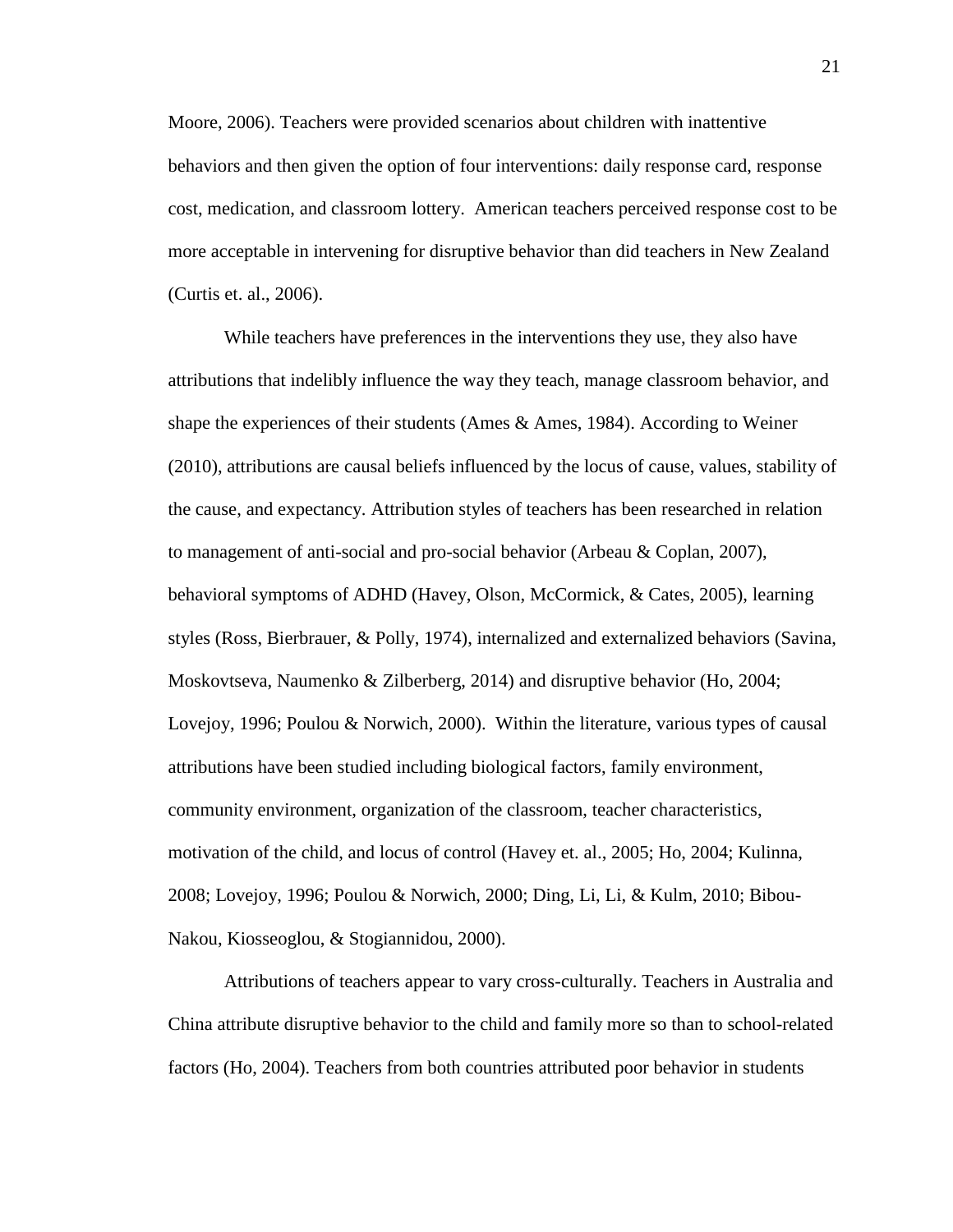most to lacking effort on the part of the student, with the least amount of causal attribution noted for teachers. However, the study also exemplified cultural differences Chinese teachers placed more attribution on the student's family while Australian teachers focused on the student's ability (Ho, 2004). In another study, Greek teachers (*N*=391) surveyed using an Attribution Inventory provided insight on causal attributions made regarding six scenarios of disruptive behavior (Poulou & Norwich, 2000). Disruptive behavior was attributed to the school environment and the teachers themselves. These professionals expressed significant levels of sympathy for the children with disruptive behavior and chose more positive reinforcement strategies to increase desired behavior (Poulou & Norwich, 2000).

When comparing professional teachers and undergraduate students, Ross, Bierbrauer, and Polly (1974) found that both groups tend to attribute success to a child's ability and see failures as more related to their efforts as teachers. The participants consisted of 32 schoolteachers and 32 Stanford University undergrads. Participants in both groups individually taught an 11-year old how to spell 25 commonly misspelled words, while being observed. Subjects were given pre- and post-test questionnaires to capture their attributional patterns and expectations of the student. In comparison to undergraduate students, professional teachers were more likely to attribute failure of the child to themselves as teachers.

It appears that attributional styles for teachers develop during the teacher training years. Lovejoy (1996) surveyed 227 undergraduate students from introductory psychology classes and education courses. The participants attributed inattentive and hyperactive behavior to stable causes, innate to the child and aggressive behavior to the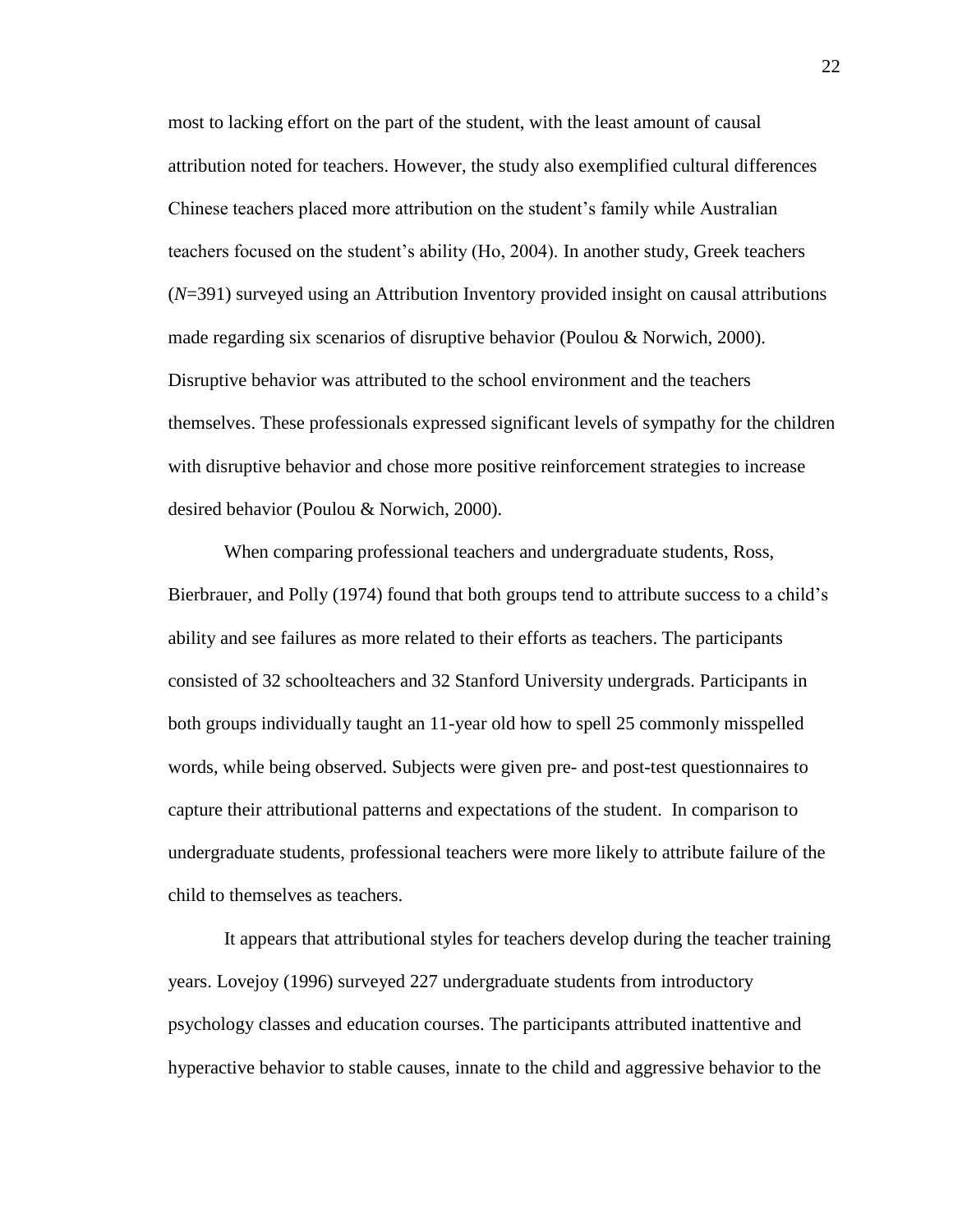child's environment. The participants most preferred to place the aggressive child in time out as an intervention for the behavior. For inattention, the participants preferred calmly using inductive reasoning with the child to intervene on the behavior. These results are an early indication of the impact that attributions for poor self-regulatory behavior have on subsequent intervention.

In addressing the self-regulation needs of children, teachers have a number of beliefs regarding the impact of the behavior on the student and classroom as a whole. Lessened sustained attention of the child engaging in disruptive behavior, disturbance of the progress of other students, and the potential for aggression after reprimand are all attributed to poor self-regulatory behavior (Arbuckle & Little, 2004). The 96 teachers in the study had higher levels of concern for male students who engaged in disruptive behaviors than they did for female students. Though half of the teachers surveyed expressed confidence in managing disruptive behavior, approximately one-third of the teachers did not answer the question. The teachers were more likely to refer male students for support services and noted using staff meetings and in-services as methods of support to address concerning behavior (Arbuckle & Little, 2004).

When surveying 199 physical education teachers, Kulinna (2008) found that across elementary, middle, and high school, teachers attribute disruptive behavior (inattention, hyperactivity, and impulsivity) to parenting and home environment factors. Teachers perceived themselves and the school factors (class size, management, and services) as the least responsible for poor behavior. There were 27 possible strategies to choose in order to manage the hypothetical behavior, including catching the child being good, talking with the child directly, contacting the classroom teacher, calling the parents,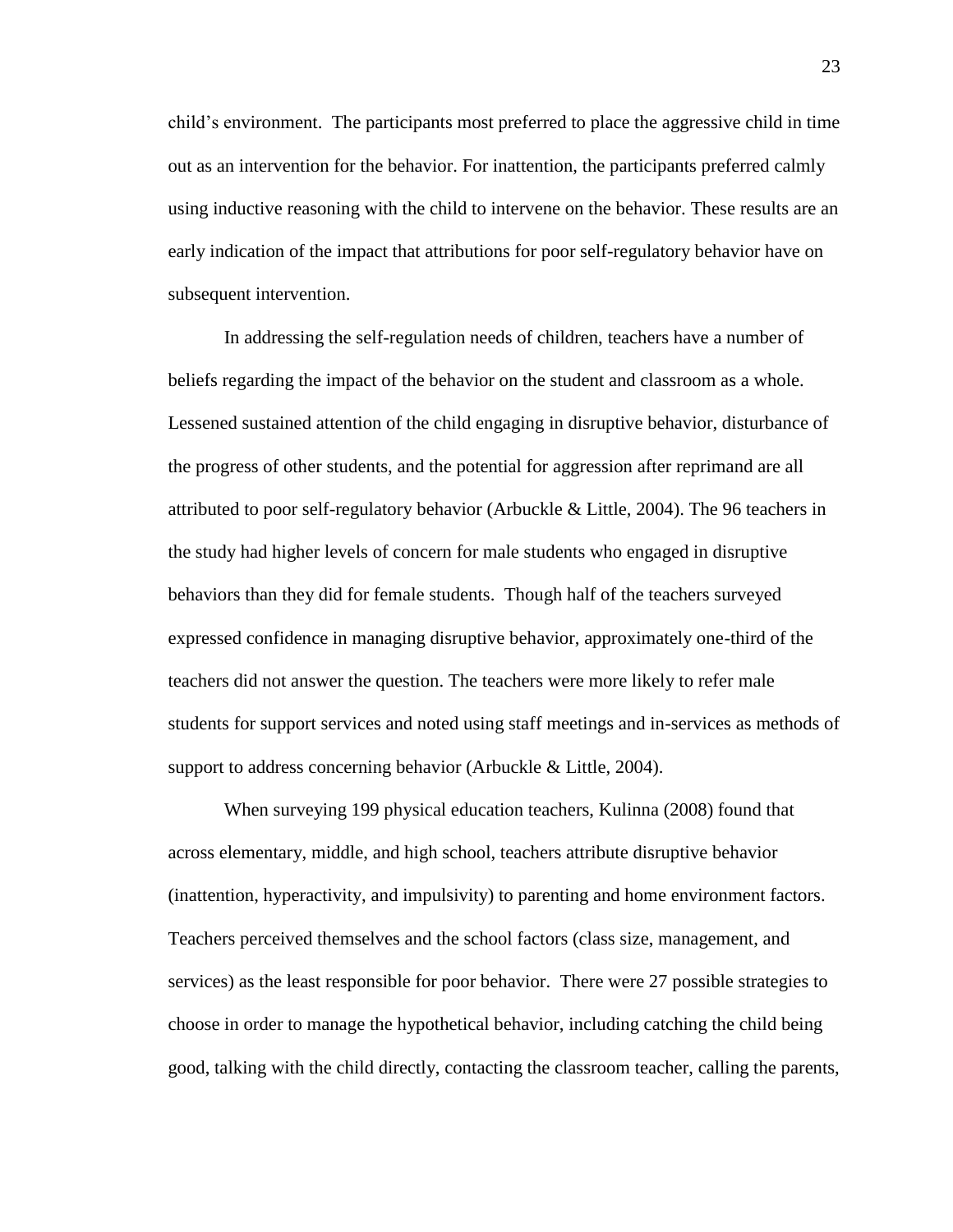and consulting an outside expert. The physical education teachers in this study most often chose to directly talk to the child as an intervention for the disruptive behavior (Kulinna, 2008). Similarly, 56 elementary and middle school teachers surveyed attributed ADHD behavior to biological factors and recommended medication for the intervention. Each of the teachers completed a survey created for the study querying the cause of the ADHD (biological, environmental, extreme normal behavior, and combination) and appropriate treatment (medication, behavior modification, medication and modification together, or other). Teachers attributed ADHD behavior to biochemical factors within the child and a large percentage of the teachers (90%) recommended using medication and behavior modification (Havey, Olson, McCormick, & Cates, 2005).

Researchers surveyed 244 Chinese teachers of grades 1-12 regarding the cause of disruptive behavior, they found that teachers attributed it most to "laziness" on the part of the child, poor learning habits, and low interest in learning (Ding, Li, Li, & Kulm, 2010). The Chinese teachers chose rewarding the positive behavior of students and talking to misbehaving students after class most often for coping strategies (Ding et. al., 2010).

In exploring the attributions of not only teachers, but of school psychologist and parents as well, researchers found that Russian teachers tend to attribute internalizing and externalizing behavior less to themselves and more to social factors (Savina, Moskovtseva, Naumenko  $\&$  Zilberberg, 2014). Each of the participants in this study was given two vignettes, one related to internalizing behavior and the other to externalizing. They were subsequently surveyed regarding causal attributions, the gravity of the problem, and recommended interventions. Teachers, parents, and psychologists agreed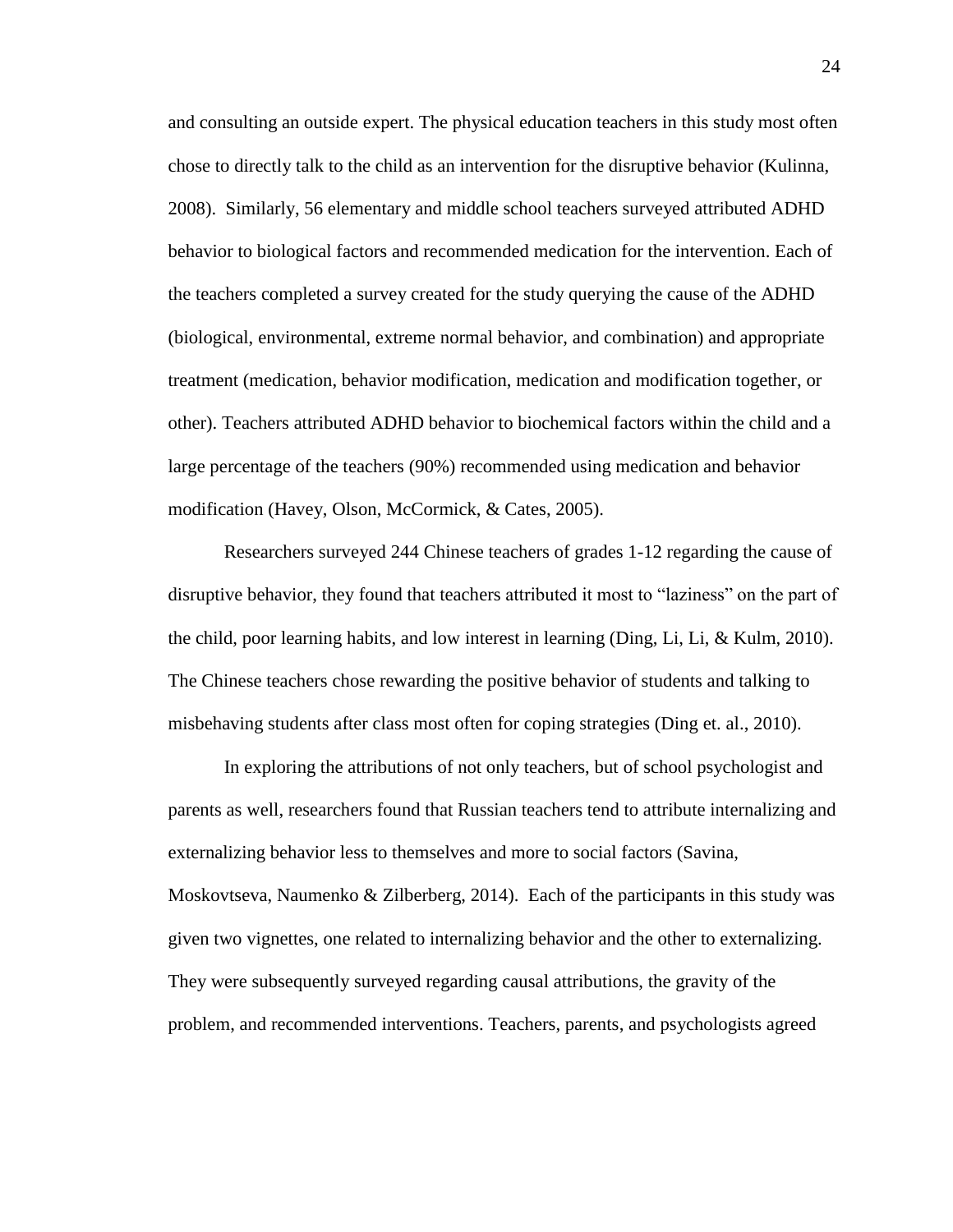that externalizing problems, more than internalizing behaviors, were related to poor parenting and poor relationships with teachers (Savina et al., 2014).

As demonstrated in several of the aforementioned studies, research suggests that the attributional style of the teacher influences the intervention chosen to address disruptive behavior. Two hundred teachers surveyed by Bibou-Nakou, Kiosseoglou, and Stogiannidou (2000) provided insight into the connection between the psychological process of attributions and the choice of behavioral interventions. It was found that the most agreed-upon factors for causing misbehavior were related to the child's character and family's influence. While factors related to the teacher were the least agreed-upon causal attributions. With regard to interventions, teachers were more likely to choose tactics such as ignoring the child's behavior than using punishment. When teachers attributed behavior to external student factors, they chose to either interrupt the child's behavior or ignore the behavior. In the case where behavior was attributed to internal factors for the child, teachers most often chose to ignore the behavior (Bibou-Nakou et. al., 2000).

Andreou and Rapti (2010) provided 249 primary teachers a vignette depicting a male student misbehaving, along with a list of attributions, and a list of possible interventions, to determine teachers' attributions and preferred interventions. The causal attribution included factors related to the school, concerns related to the students, and factors related to the child's family. Subsequent interventions included assigning rewards, punishing the child, recommending counseling, explaining school rules, individualizing the child's instruction, engaging the child in class activities, pointing out the problematic behavior, and gaining the child's trust. Teachers who attributed poor behavior to the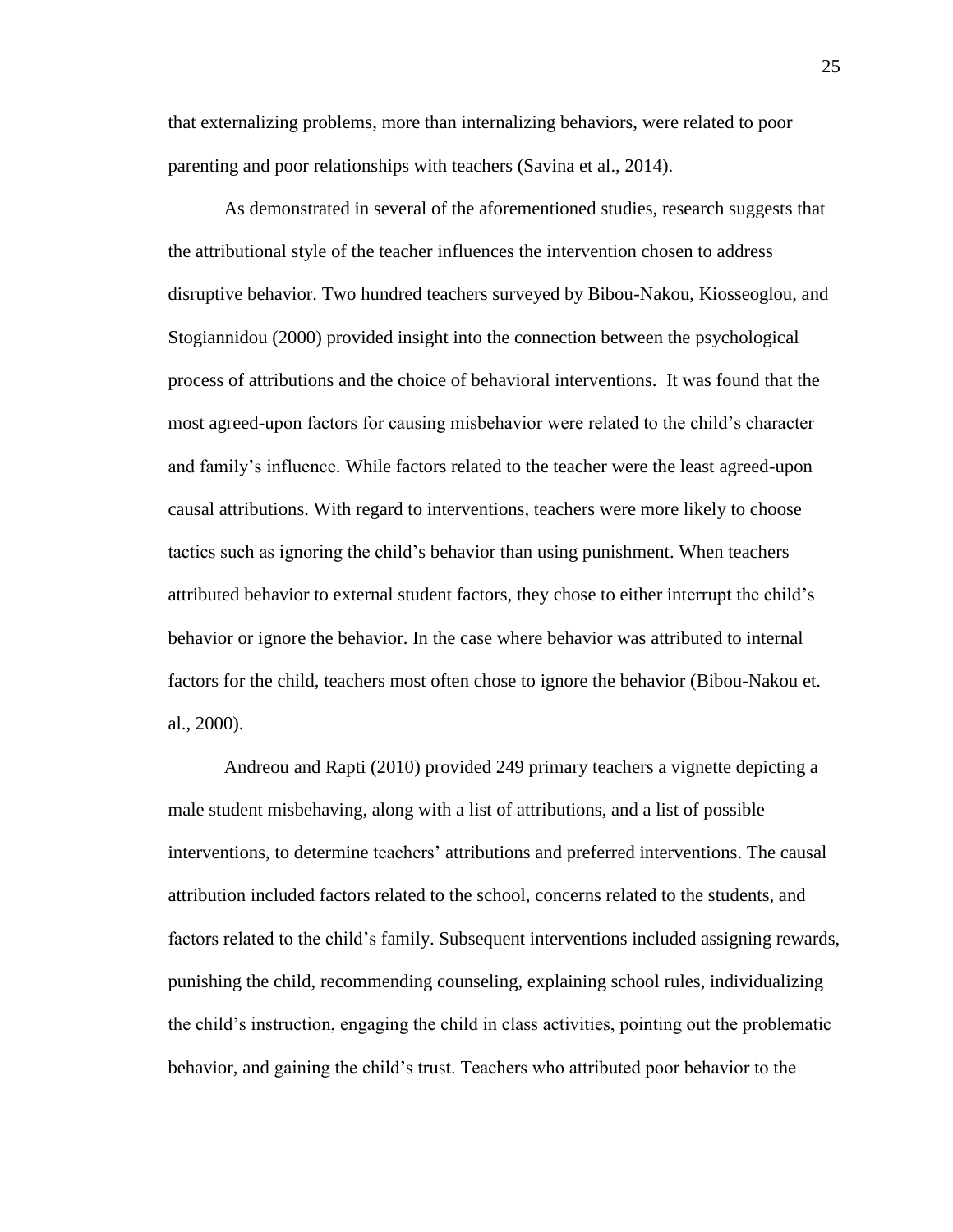school related factors were likely to recommend educational behavioral interventions, specifically pointing out the misbehavior and reminding the student of expected behavior while in school. Furthermore, teachers who attributed misbehavior to the child's family were likely to recommend counseling for the student (Andreou & Rapti, 2010).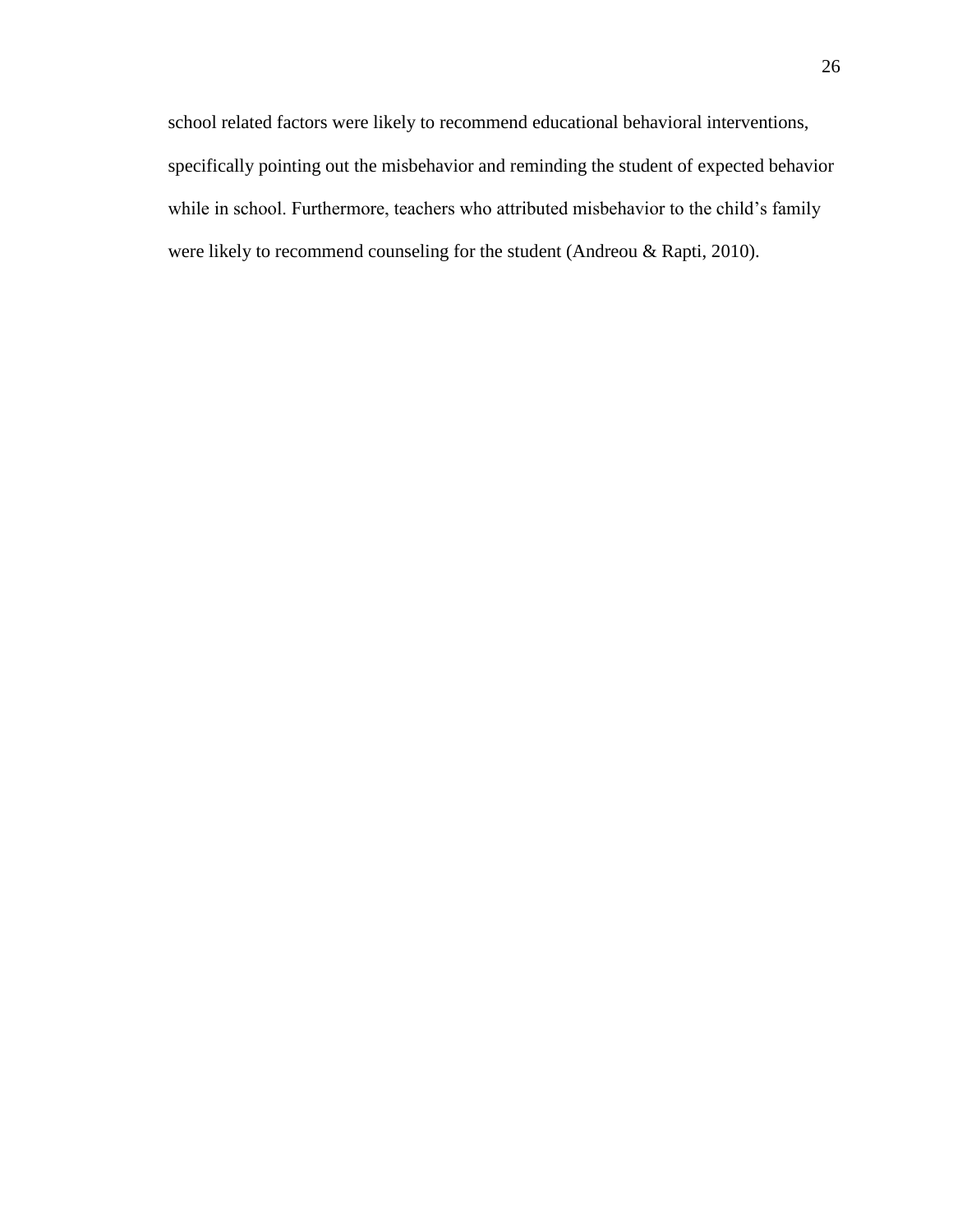### **CHAPTER 3. METHOD**

# **Participants and Data Collection**

First through fourth grade teachers (*N*=200) in Prince George's County Public Schools (PGCPS) in Maryland were invited to participate in the survey. Each recipient was provided with an electronic link to the online survey, which took 7 minutes on average to complete.

Sixty-six teachers responded to the survey; 52 (female=50; male=2) completed the 27-item survey in its entirety. Regarding teachers' grade taught, there were 15 first grade teachers, 13 second grade teachers, 13 third grade teachers, 8 fourth grade teachers, and 3 teachers who omitted grade information. The mean age of the participating teachers was  $M = 40.2$  years old,  $SD = 14.2$  and the average years of teaching experience was  $M =$ 13.2 years,  $SD = 11.0$ .

# **Measures and Procedures**

Quantitative data was collected from participating teachers in the form of a survey. The use of a structured questionnaire is a more effective means of collecting data on teacher's perceptions of students' behaviors than using open questions (Kieling, Kieling, Aguiar, Costa, Dorneles, & Rohde, 2014).

A 27-item survey was designed specifically for this study. The survey has four parts: the first part measures teachers' causal attributions of inattentiveness including organic/biological factors, family, classroom environment, appropriateness of instruction, and poor motivation of the child. Teachers were asked rate their agreement with the likelihood of organic/biological factors, family, classroom environment, instruction, and lack of interest/motivation causing inattention. A 10-point Likert-scale was used with 0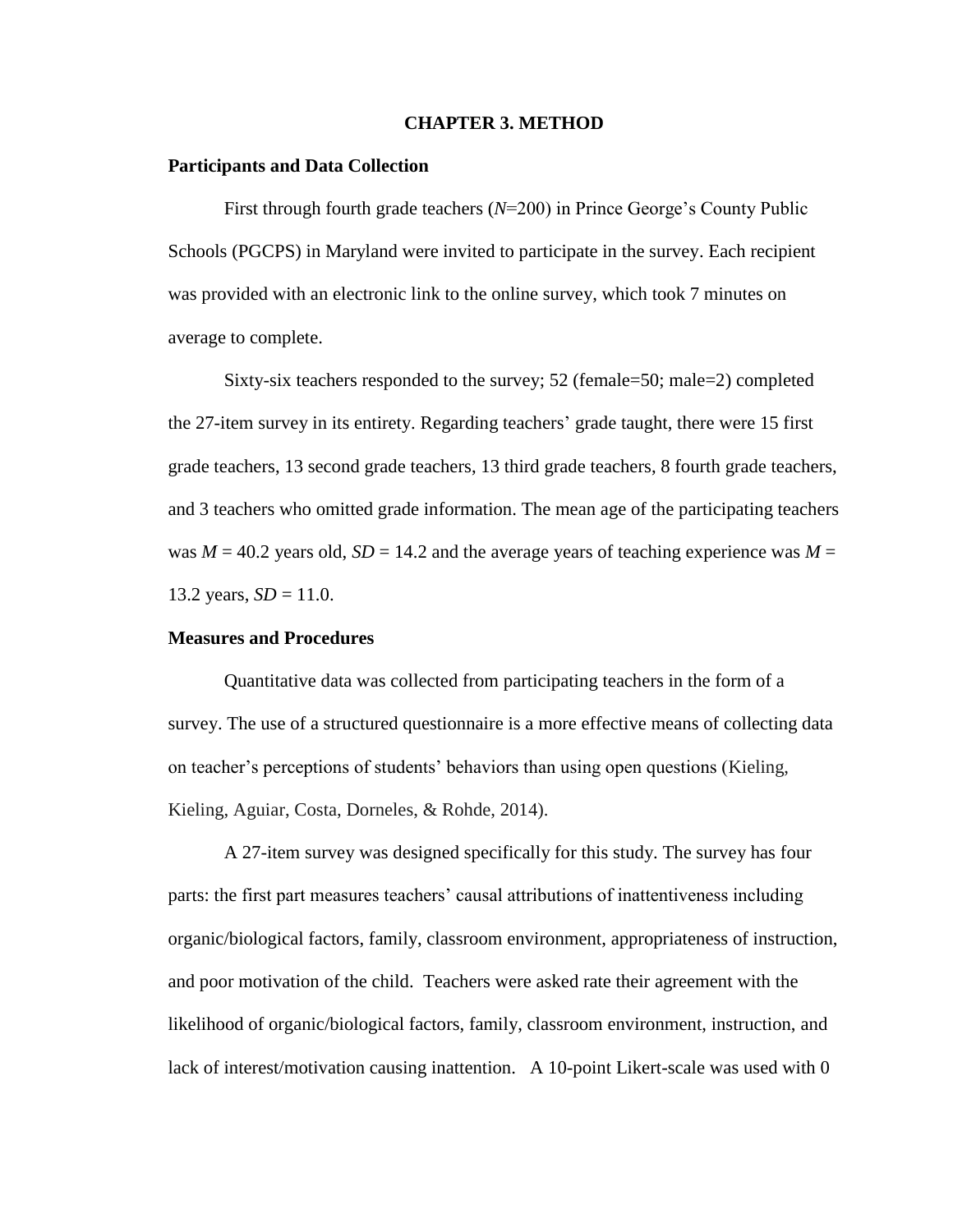meaning very unlikely and 9 meaning very likely. In the second part, the teachers were presented with the following scenario: "*You noticed that one student in your classroom is often inattentive. He/she looks at the windows or talks to his/her peers. He/she often misses verbal instructions given by you and because of that, he does not complete his work."*

Imagining that they were the teacher in the classroom with this student, teachers were asked to select the most appropriate intervention including: a) moving the child closer to the teacher to supervise the child more often, b) revise how the classroom is organized, c) modify instruction to make it more interesting and engaging, d) discuss the problem with the student's parents, or discuss the problem with the school psychologist; and e) medication. A 10-point Likert scale was used to capture teachers' imagined responses with 0 meaning very unlikely and 9 meaning very likely to use that intervention. The perceived difficulty of having a child with inattentive behavior in the classroom was captured using a 10-point Likert scale. Teachers were also queried as to whether the described behavior is more typical for a boy, girl, or gender does not matter.

The third part measured teachers' causal attributions for impulsivity. The same causal attributions offered for inattention, including, organic/biological factors, family, classroom environment, inappropriate instruction, and poor motivation were provided for impulsivity. In the fourth portion of the survey, teachers were provided the following scenario: "*You noticed that one student in your classroom is often inattentive. He/she looks at the windows or talks to his/her peers. He/she often misses verbal instructions given by you and because of that, he does not complete his work."* Using similar interventions (move the child, reorganize the classroom, etc.) listed for the inattentive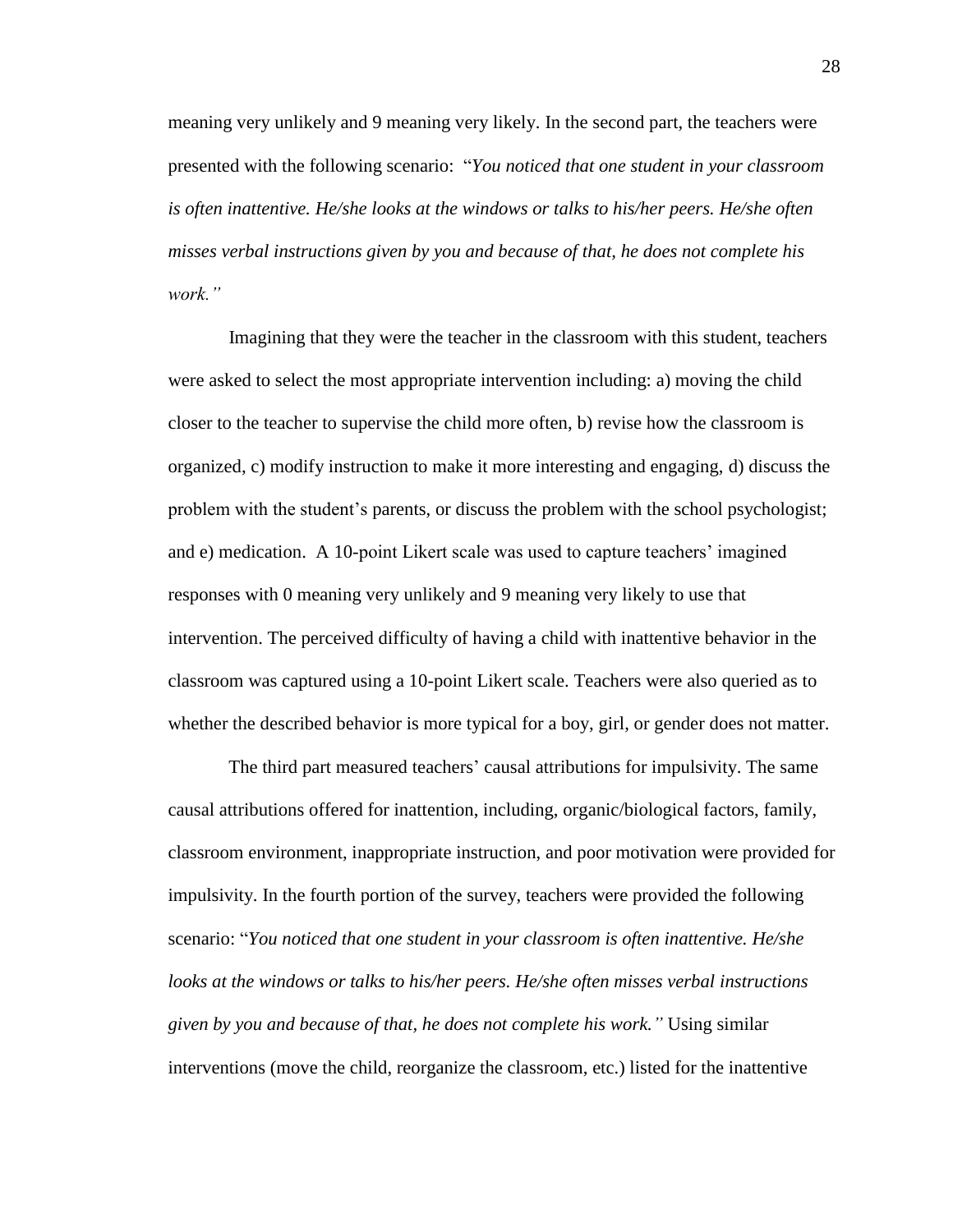behavior scenario, teachers were asked to indicate how likely they would respond given each suggested intervention. The perceived gender of the child and difficulty in managing impulsivity in the child were also queried at the end of this portion of the survey.

Demographic information including age, number of years taught, current grade being taught, and the gender of the teacher was collected at the beginning of the questionnaire. The full survey can be found in Appendix A.

# **Data Analysis**

Paired *t*-tests were run to compare teachers' attributions of inattentiveness with attributions of impulsivity. Five variables were compared including attributions of child inattentiveness and impulsivity to organic causes, family, classroom environment, appropriateness of instruction, and motivation. Paired *t*-tests were also used to compare teachers' preferred interventions for inattentiveness with interventions for impulsivity. Such interventions included moving the child's seating position in the classroom, changing the classroom environment, consulting a school psychologist, calling the parents, or recommending medication). Cohen's *d* was computed for the each paired *t*test to determine the effect size. Finally, Pearson's *r* was calculated to explore the associations between attributions and interventions.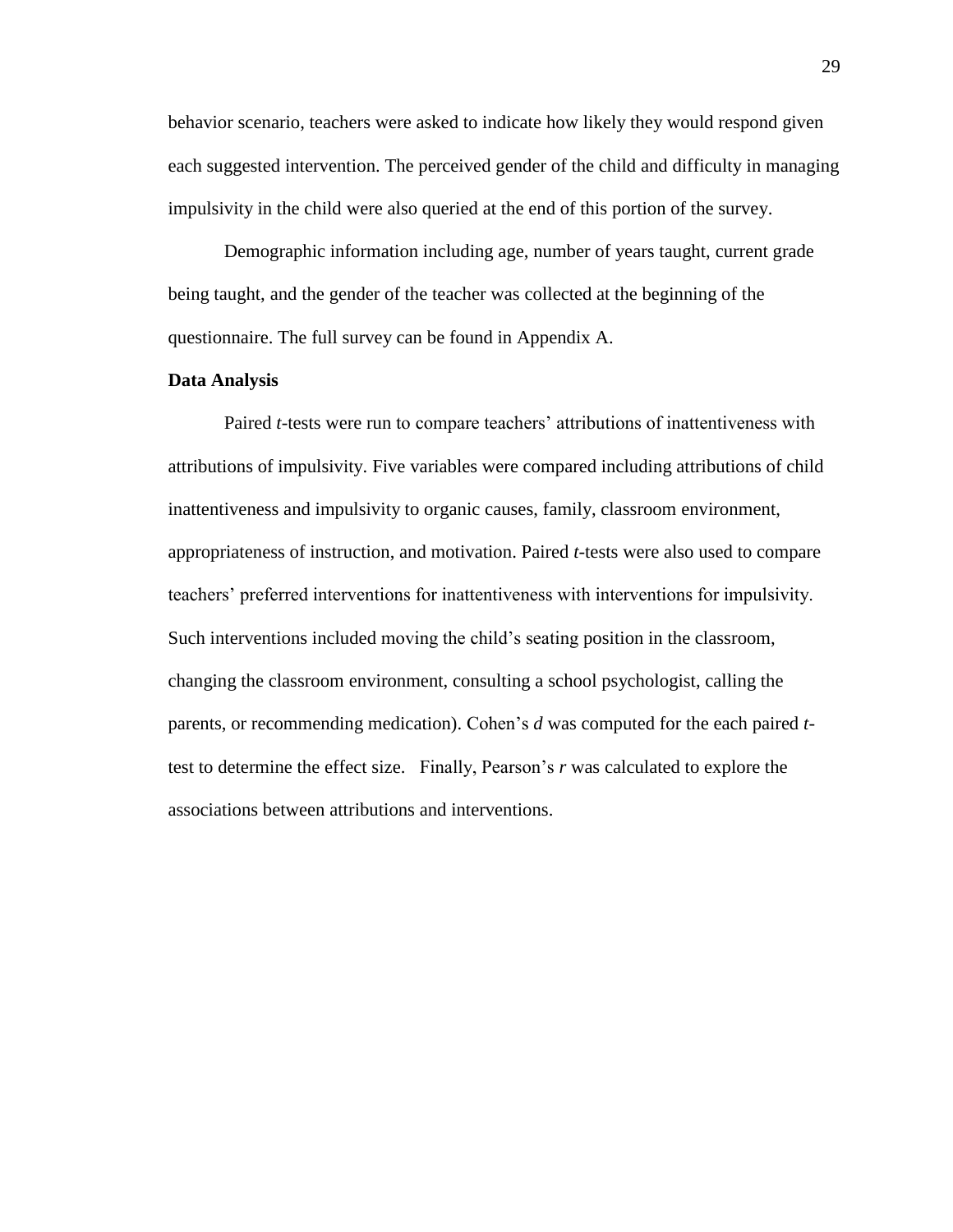# **CHAPTER 4. RESULTS**

Distributions of the participants' gender, grade taught, and years of teaching experience are presented in Table 1. A larger proportion of females than males participated in the study.

Table 1

*Participants' Characteristics*

|                                          | <b>Teacher Sample</b> |
|------------------------------------------|-----------------------|
| Gender                                   |                       |
| Female                                   | 50 (96.2%)            |
| Male                                     | $2(3.8\%)$            |
| <b>Current Grade Level</b>               |                       |
| First                                    | 15 (28.8%)            |
| Second                                   | $12(23.1\%)$          |
| Third                                    | 13 (25.0%)            |
| Fourth                                   | 8 (15.4%)             |
| Other (teaching multiple grade levels or | $3(5.8\%)$            |
| Missing information)                     |                       |

# **Research Question 1**

*What causal attributions do teachers make regarding inattention and impulsivity?*

Descriptive statistics regarding causal attributions are provided in Table 2. The inspection of the means revealed that the most popular attribution of inattention was child's family and child's lack of motivation, followed by the appropriateness of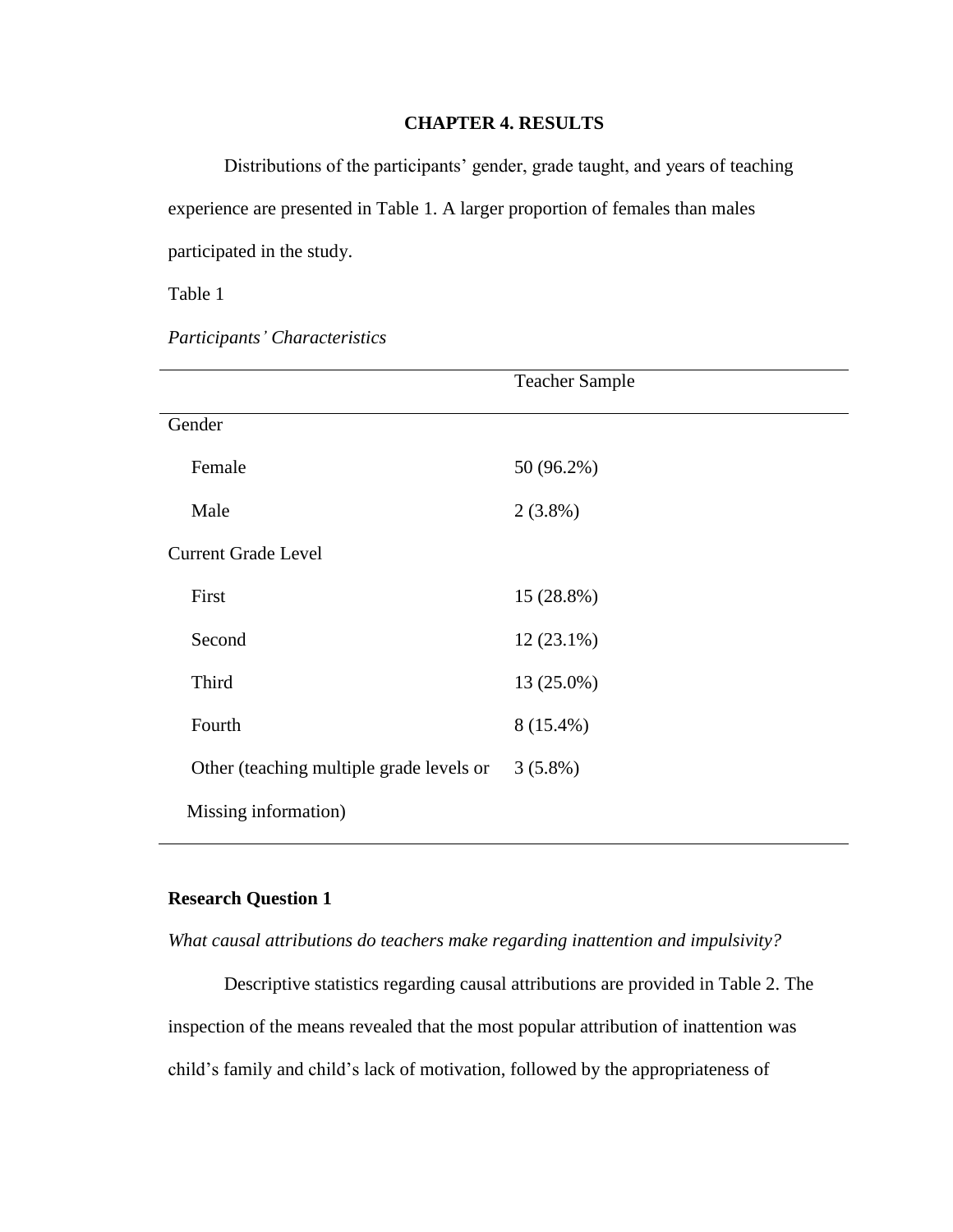instruction, classroom environment, and biological factors. However, as one can see, the differences between means are rather small. With regard to impulsive behavior, teachers' attributions demonstrate a similar pattern found with inattention. The most popular attribution for impulsivity was family, followed by organic factors, and child's motivation. For inattention and impulsivity, instruction and classroom environment, were rated as less probable cause of child behavior. The results confirm the hypothesis that teachers will favor attributing inattention and impulsivity to the family, biological factors, and motivation to a greater degree than factors related to the school.

Table 2

|                              | Inattentiveness M (SD) | Impulsivity M (SD) |
|------------------------------|------------------------|--------------------|
| <b>Attributions</b>          |                        |                    |
| Organic/Biological Factors   | 6.00(2.13)             | 6.37(1.95)         |
| Family                       | 7.06(2.01)             | 7.27(1.87)         |
| <b>Classroom Environment</b> | 6.08(1.94)             | 5.62(1.65)         |
| Instruction                  | 6.50(1.96)             | 5.52(2.00)         |
| Child's Motivation           | 6.60(1.89)             | 5.77(2.03)         |

*\*Responses based on Likert Scale of 0-9, with 9 being very likel*y

# **Research Question 2**

*Are there any differences in causal attribution of inattentiveness vs. impulsivity?*

Paired samples *t*-tests were conducted to determine whether there were statistically significant differences between the causal attributions made for inattentive behavior compared to attributions made for impulsivity. It was found that participants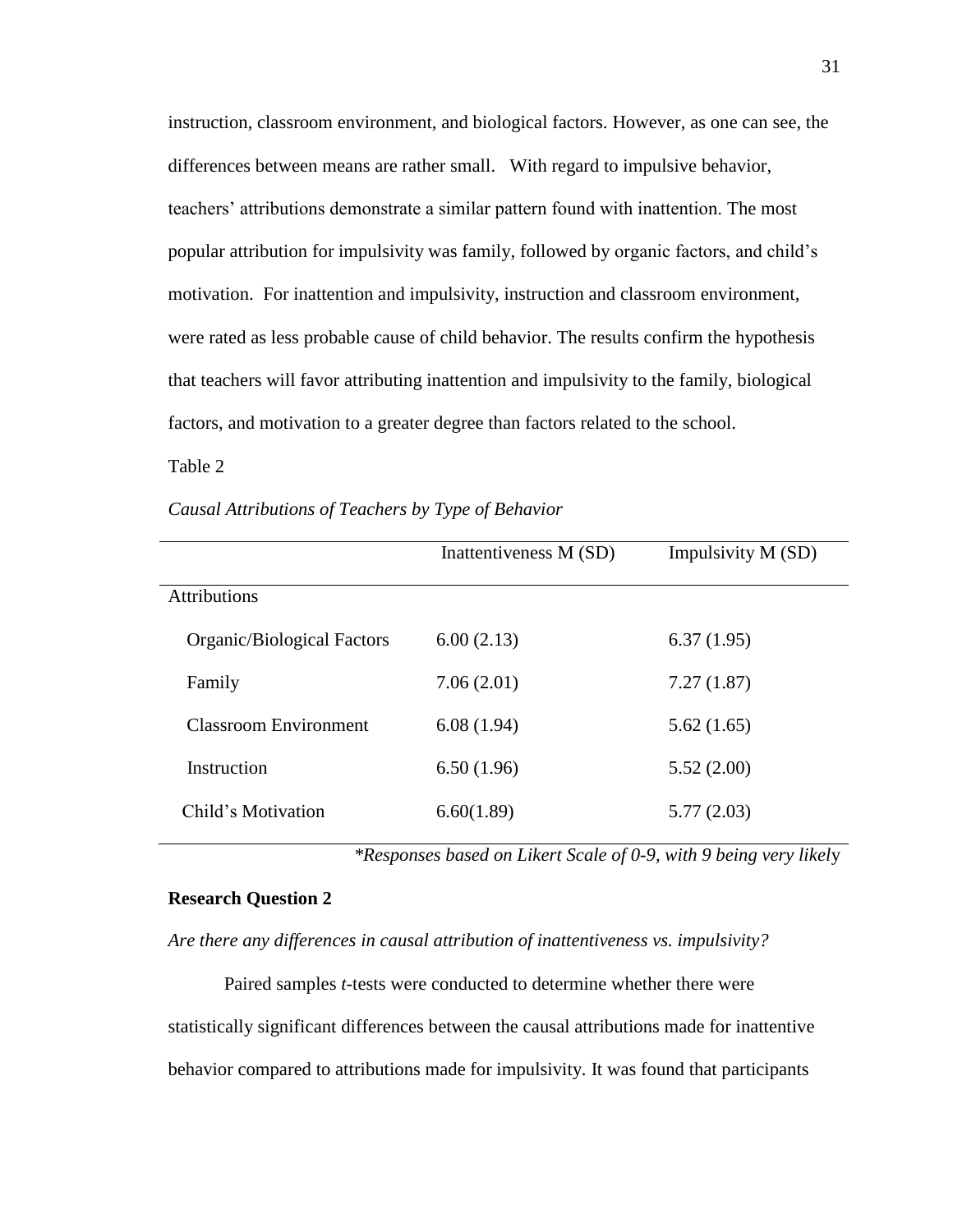attributed inattention to the child's motivation and the appropriateness of instruction to a greater degree than they attributed impulsivity,  $t(51) = 4.55$ ,  $p \lt 0.00$ ,  $d = 0.42$  and  $t(51)$  $=3.45$ ,  $p<.001$ ,  $d = 0.49$ , respectively. There were no significant differences between the two behaviors being attributed to biological factors, family, or classroom environment, *t*(51)= -1.66, *p*=.102, *t*(51)= -.834, *p*=.408, *t*(51)= 1.44, *p*=.155, respectively.

Furthermore, there was no significant difference in the perceived level of difficulty in managing inattention compared to impulsivity,  $t(51)=0.677$ ,  $p=.501$ . Contrary to the hypothesis, the results suggest that teachers notice no difference in how challenged they are by inattention or impulsivity in children.

# **Research Question 3**

*What interventions do teachers prefer to use in response to inattentive and impulsive behavior?*

Table 3

|                             | M (SD) for Inattentiveness | M (SD) for Impulsivity |
|-----------------------------|----------------------------|------------------------|
| Interventions-Inattention   |                            |                        |
| Move Child Closer           | 7.96(1.58)                 | 6.40(2.46)             |
| <b>Change Classroom</b>     | 6.63(2.25)                 | 5.73(2.41)             |
| Environment                 |                            |                        |
| Change Method of Teaching   | 7.19(1.75)                 | 5.69(2.33)             |
| <b>Parent Conference</b>    | 7.75(1.68)                 | 7.54(2.01)             |
| Consult School Psychologist | 5.88(2.26)                 | 5.48(2.65)             |
| <b>Medication Referral</b>  | 5.21(2.06)                 | 4.96(2.44)             |

*Interventions Chosen by Teachers by Type of Behavior*

*\*Responses based on Likert Scale of 0-9, with 9 being very helpful*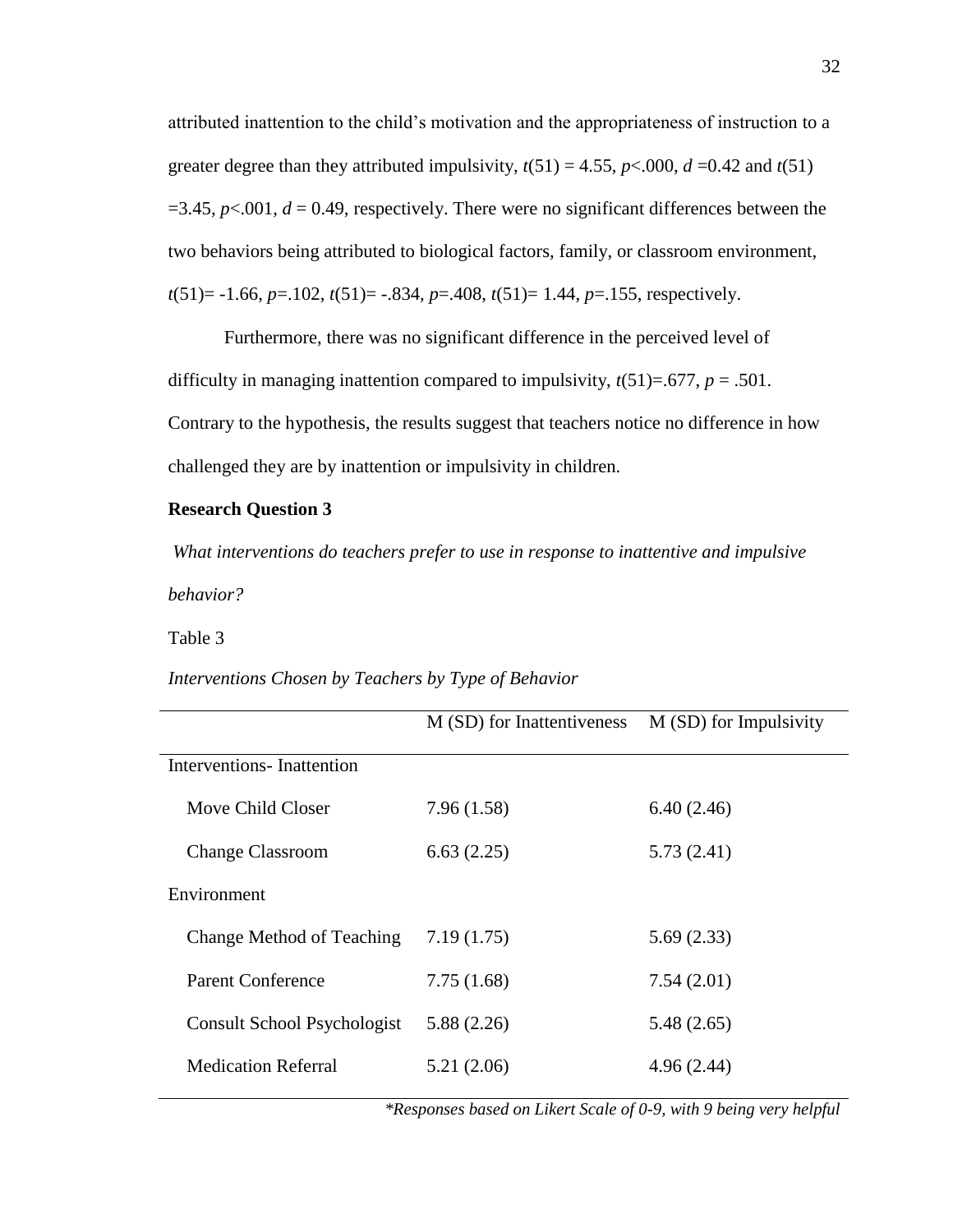Descriptive statistics regarding interventions are provided in Table 3. The inspection of the means revealed that the most recommended intervention for inattention was moving the child closer to the teacher and contacting the child's parents for a conference, followed by the adjusting the method of instruction, changing the classroom environment, consulting the school psychologist, and referring the child for medication. With regard to impulsive behavior, teachers' chosen interventions demonstrate a relatively similar pattern found with inattention. The most common intervention for impulsivity was calling a parent conference, followed by moving the child closer to the teacher, changing the classroom environment, and adjusting the method of instruction. For both inattention and impulsivity, consulting with the school psychologist and referring the child for medication were the least recommended interventions. *Are there differences in preferences for interventions for inattentiveness versus impulsivity?* 

With regard to interventions, teachers prefer to move children closer to them, reorganize the classroom environment, and change their method of teaching more for children with inattentive behaviors than those with impulsive behavior, *t*(51)=5.28, *p*<.000, *d* =0.75, *t*(51) =2.46, *p*= .017, *d*=0.39, and *t*(51)= 5.08, *p*<.000, *d* = 0.73, respectively. There was no significant difference for contacting the parent,  $t(51)=1.00$ , *p*= .322, consulting the school psychologist, *t*(51)= 1.82, *p*=.075, or recommending medication,  $t(51)=.925$ ,  $p=.359$ . Therefore, teachers are more likely to make modifications in the classroom for children with inattentive behaviors than for children with poor impulse control. However, consulting parents and specialists, and recommending medication were just as likely for both inattention and impulsivity.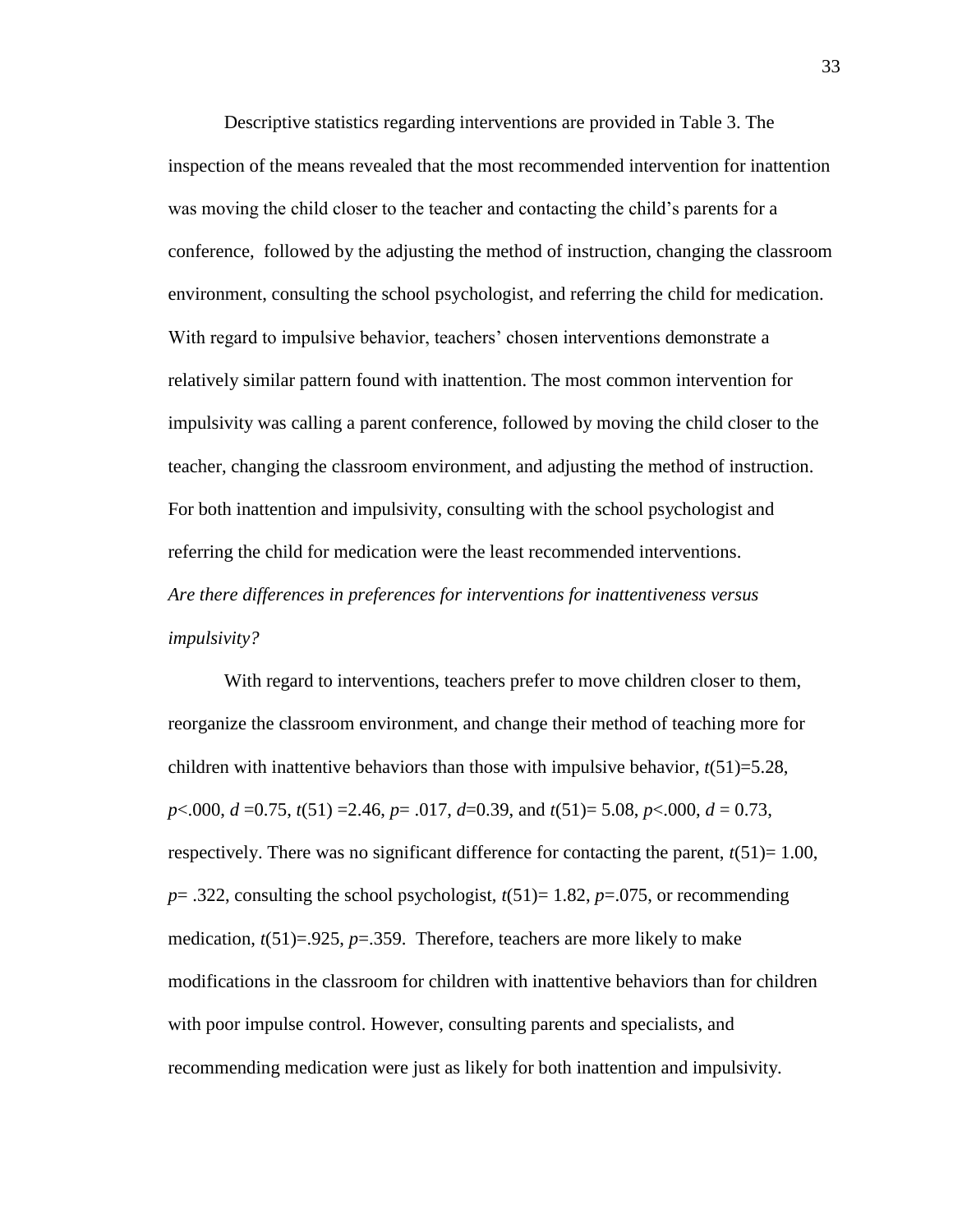# **Research Question 4**

*Are there any associations between causal attribution of inattentiveness and impulsivity and intervention choice?* 

# Table 4

|                      | Move    | Change      | Change    | Contact | School       | Medication |
|----------------------|---------|-------------|-----------|---------|--------------|------------|
|                      | Closer  | Environment | Method    | Parent  | Psychologist |            |
| Organic/             |         |             |           |         |              |            |
| <b>Biological</b>    | .255    | .114        | .121      | .110    | .049         | $.392**$   |
|                      |         |             |           |         |              |            |
| Family               |         |             |           |         |              |            |
|                      | .124    | $-.030$     | .119      | .074    | $-.067$      | .205       |
| Classroom            |         |             |           |         |              |            |
| Environment          | .014    | .155        | $.302*$   | $-.024$ | $-.047$      | .192       |
|                      |         |             |           |         |              |            |
| Instruction          |         |             |           |         |              |            |
| Appropriateness .120 |         | $.341*$     | $.642***$ | .272    | .195         | $-.041$    |
|                      |         |             |           |         |              |            |
| Child's              |         |             |           |         |              |            |
| Motivation           | $-.012$ | .181        | .160      | .264    | .163         | .138       |
|                      |         |             |           |         |              |            |
|                      |         |             |           |         |              |            |

*Correlations between Causal Attribution and Recommended Intervention for Inattention*

*\* p< .05 \*\* p<.01 \*\*\*p<.001*

Table 4 displays the correlations between causal attribution and chosen behavior practice for inattention. With regard to inattentive behaviors, there was a significant positive correlation between teachers attribution of inattentiveness to the appropriateness of instruction and recommendation to change the method of teaching and change the classroom environment,  $r = .642$ ,  $p < .000$  and  $r = 341$ ,  $p = .013$ , respectively. When teachers believe that the environment of the classroom causes inattention, there is a stronger desire to adjust the method of instruction,  $r = .302$ ,  $p = .030$ . Teachers' attribution of inattentive behavior to organic/biological factors positively correlated with the recommendation of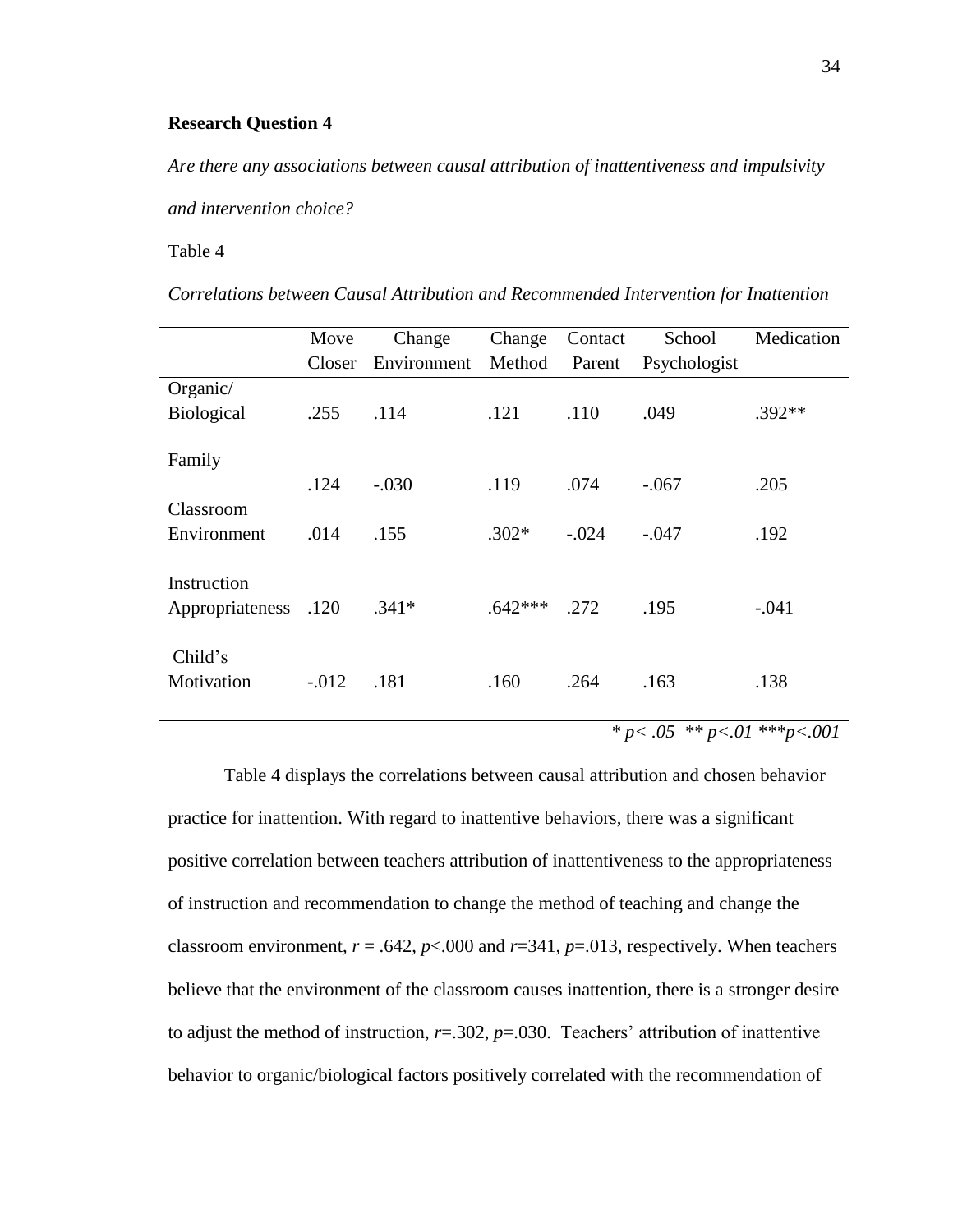medication,  $r = .392$ ,  $p = .004$ . As anticipated, when teachers attribute inattention to biological/organic factors, they are likely to suggest medication; however, when the behavior is attributed to environmental factors, teachers recommend changes to the classroom environment and instruction.

Table 5

|                       | Move    | Change      | Change   | Contact   | School                                  | Medication |
|-----------------------|---------|-------------|----------|-----------|-----------------------------------------|------------|
|                       | Closer  | Environment | Method   | Parent    | Psychologist                            |            |
| Organic/              |         |             |          |           |                                         |            |
| <b>Biological</b>     | .226    | $.359**$    | $.413**$ | .298      | .223                                    | .497***    |
|                       |         |             |          |           |                                         |            |
| Family                |         |             |          |           |                                         |            |
|                       | .040    | $-.031$     | $-.012$  | $.508***$ | .056                                    | .161       |
|                       |         |             |          |           |                                         |            |
| Classroom             |         |             |          |           |                                         |            |
| Environment           | .034    | .240        | .270     | .105      | .173                                    | .113       |
|                       |         |             |          |           |                                         |            |
| Instruction           |         |             |          |           |                                         |            |
| Appropriateness -.255 |         | .140        | .296     | .012      | $-.048$                                 | $-165$     |
|                       |         |             |          |           |                                         |            |
| Child's               |         |             |          |           |                                         |            |
| Motivation            | $-.197$ | $-.017$     | $.304*$  | .271      | .058                                    | $-.030$    |
|                       |         |             |          |           |                                         |            |
|                       |         |             |          |           | * $p < .05$ ** $p < .01$ *** $p < .001$ |            |
|                       |         |             |          |           |                                         |            |

*Correlations between Causal Attribution and Recommended Intervention for Impulsivity*

As captured in Table 5, attribution of impulsivity to organic/biological factors was positively associated with a desire to change the method of instruction, adjust the classroom environment, and recommend medication, *r*= .413, *p*=.002, *r*=.359, *p*=.009, and  $r = 0.497$ ,  $p < 0.00$ , respectively. These results confirm the hypothesis in part, as teachers who attributed impulsivity to biological factors recommended medication. However, the positive correlation between attributing impulsivity to organic factors and recommending changes to the classroom and instruction was not expected. Teachers' attribution of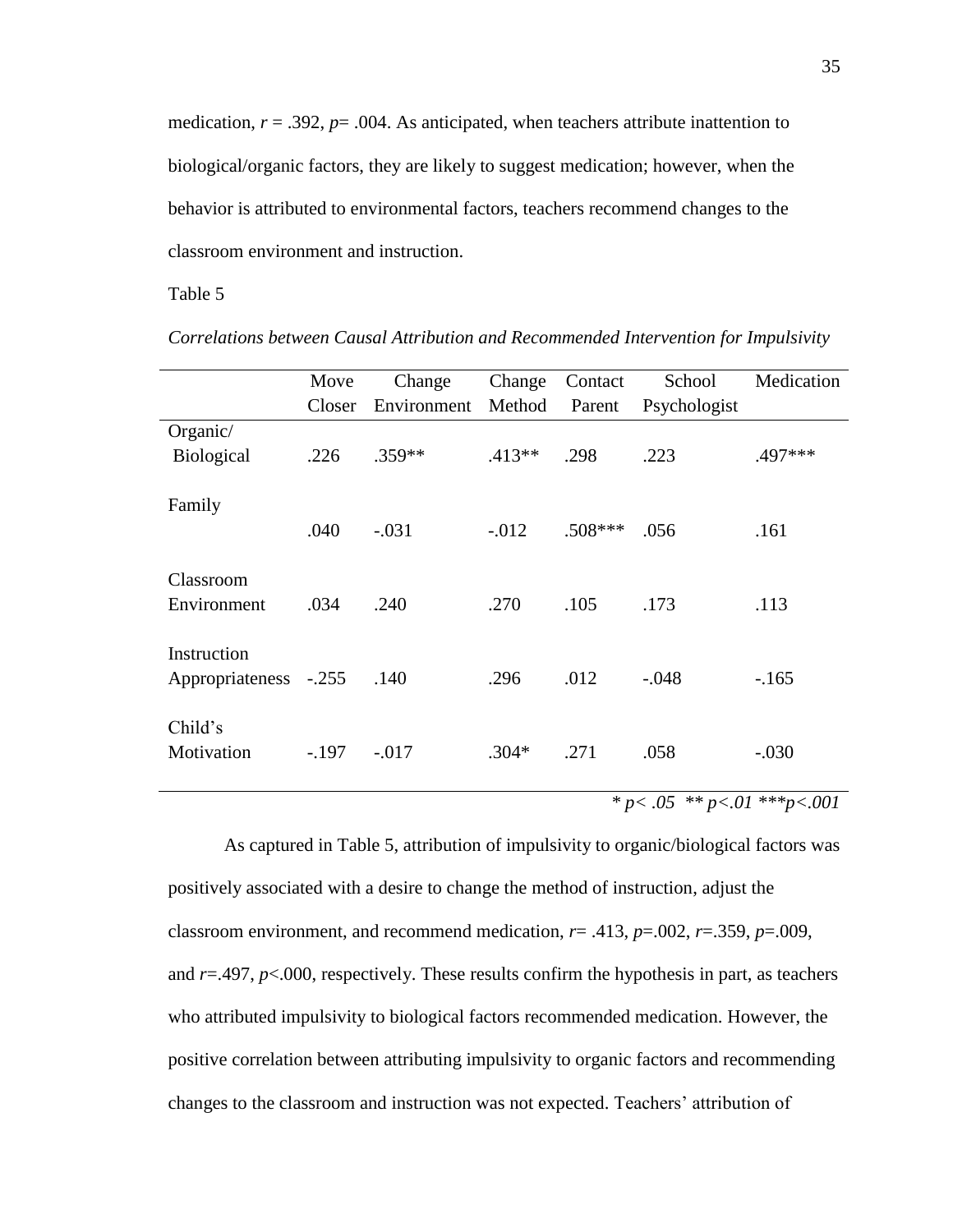impulsivity to child's family positively correlated with teachers 's desire to contact parents,  $r = .508$ ,  $p < .000$ . Furthermore, there was an unexpected positive correlation between attributing impulsivity to the child's motivation and recommending modifying the method of classroom instruction,  $r = .304$ ,  $p < .05$ .

# *Gender Differences*

Teachers also indicated if the behavior described in each scenario was more common for a boy or girl. Regarding inattention, 57.7% of teachers believed the child to be a boy, 1.9%, girl, and 40.4% indicated that the behavior could be a child of either gender. When assessing likely gender for impulsive behaviors, 61.5% of teachers believed the child in the scenario could be of either gender, 32.7% thought it may be a boy, and 5.8% indicated a girl.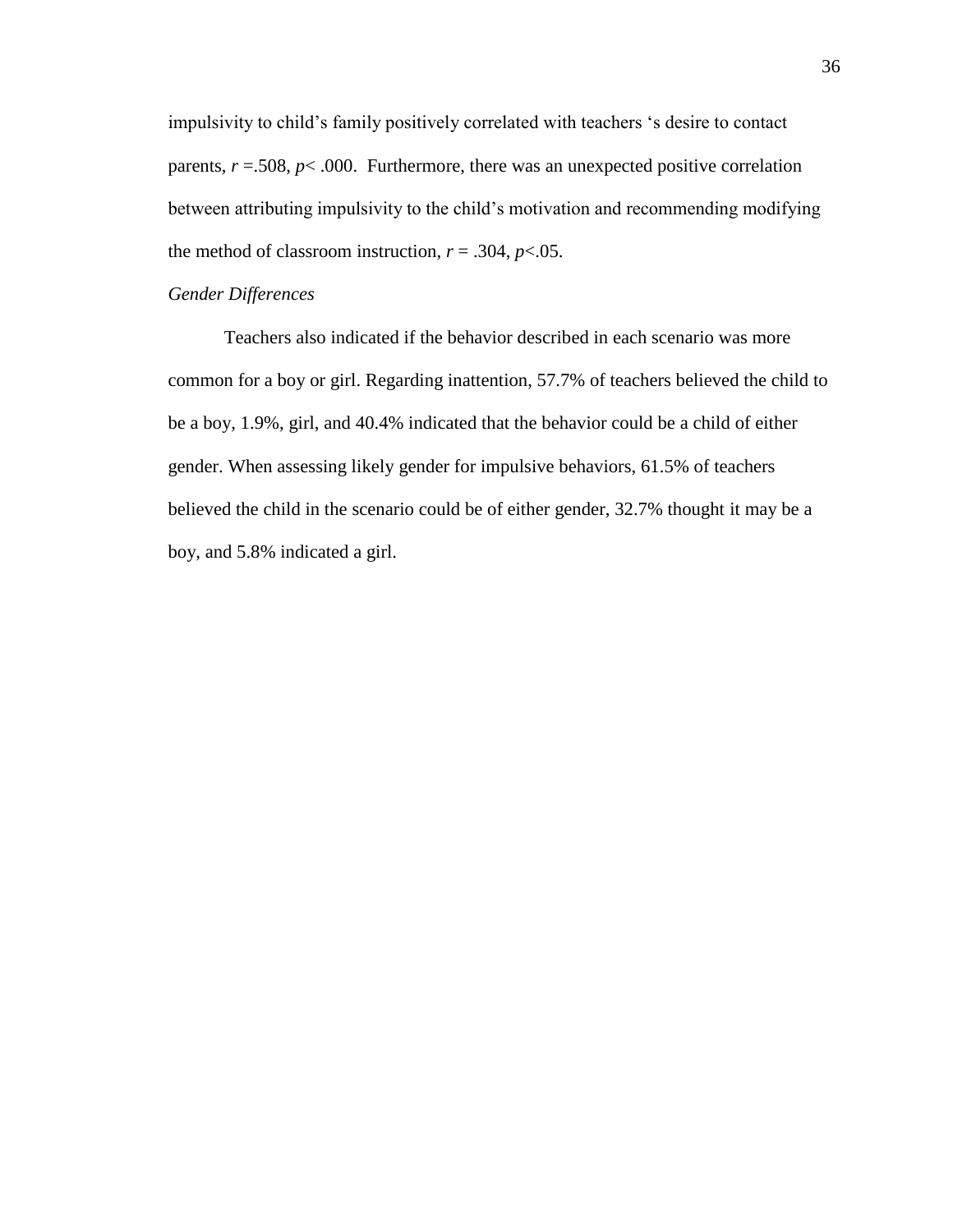### **CHAPTER 5. DISCUSSION**

The purpose of this study was to determine the attributions teachers make regarding inattention and impulsivity, along with the consequent interventions chosen. The current research contributes to a small, yet growing body of research related to the beliefs, values, and practices of elementary school teachers as related to self-regulatory behavior in students.

### *Results for Causal Attributions*

Results from this study suggest that teachers attribute both inattention and impulsivity most to the family, biological factors, and the child's intrinsic motivation. Factors related to the classroom, i.e. appropriateness of instruction and the organization of the classroom were least perceived by teachers as causing inattention and impulsivity. The teachers' distancing of themselves from behavioral problems in students corroborated results from previous research (Savina et al., 2014; Ho, 2004; Bibou-Nakou et al., 2000; Kulinna, 2008). The finding suggests that teachers may identify themselves as less efficacious in imparting change for students with poor self-regulation as they believe the causes are outside school environment and internal. However, research states otherwise. The manner in which instruction is presented and the environment of the classroom has a significant impact on the child's sustained attention and control of impulsive behavior (Cameron & Morrison, 2011;Lambert, Cartledge, Heward, & Ya-yu Lo, 2006; Nowacek, McKinney, & Hallahan, 1990; Archer & Hughes, 2011;Marzano & Pickering, 2011).

The results of paired *t*-tests indicated that teachers attributed inattention to the child's motivation and the appropriateness of instruction more than they attributed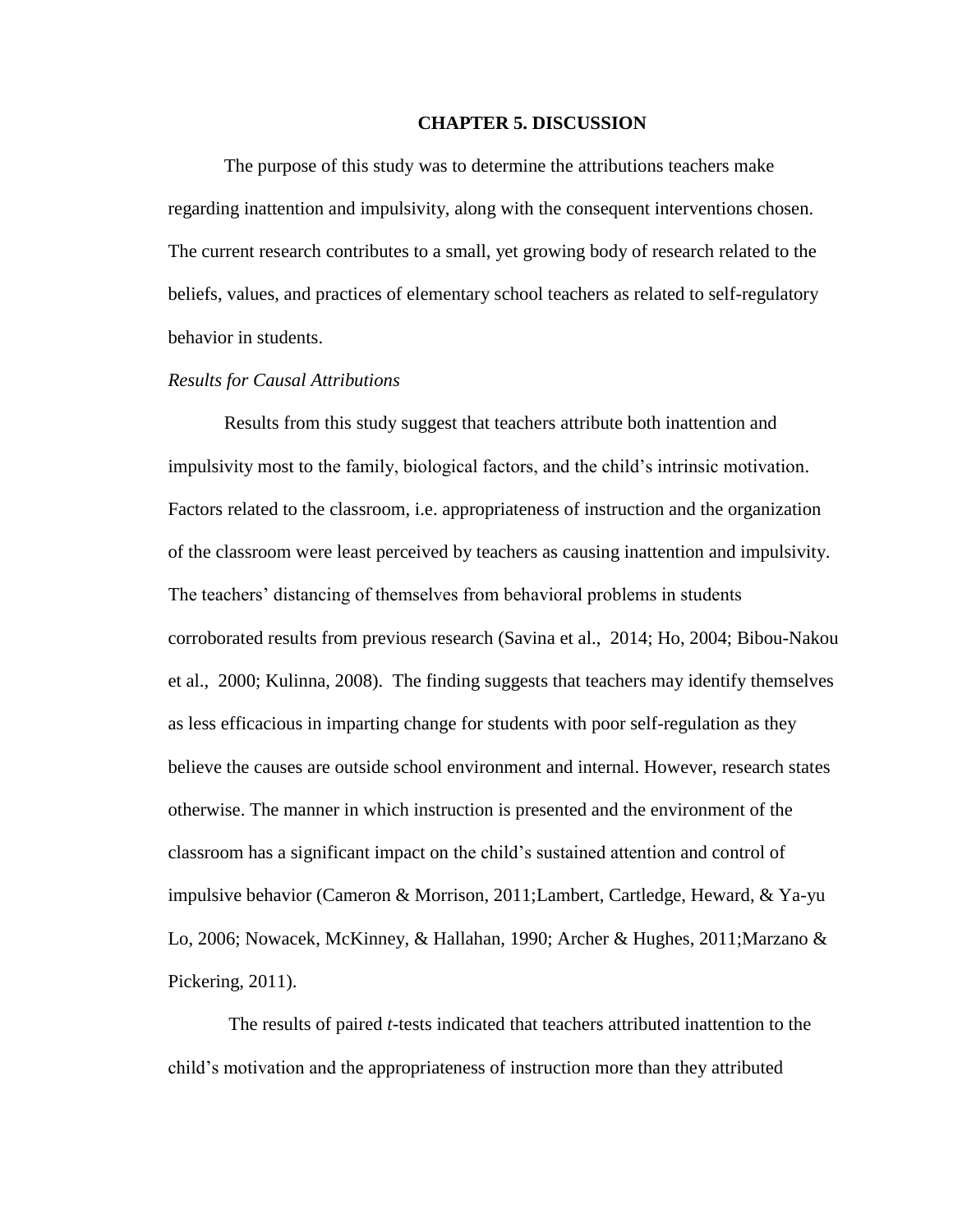impulsivity to motivation. At the same time, they attributed impulsivity to organic/biological factors and the family to a greater degree than inattention. Confirming the hypothesis, this finding suggests that teachers believe that inattention can be influenced by instructional practices to a greater degree than impulsivity. The discrepancy between attributions for inattention versus impulsivity may be due to teachers' experiences with and understanding of the two behaviors. Historically, teachers have demonstrated deficits in their understanding of the causes of and comprehensive treatment of inattention and impulsivity as manifested in ADHD (Arcia, Frank, Sanchez-LaCay, & Fernandez, 2000).

There was no significant difference in the perceptions of the difficulty managing the problematic behavior, whether it was inattention or impulsivity. Although, according the participating teachers, inattentive behavior is more likely observed in male students, while impulsivity may be found in either gender. It is surprising that teachers differentiate gender when regarding inattention, yet not in impulsivity. Historically, teachers have demonstrated a referral bias, recommending that boys receive services for hyperactive, inattentive, and hyperactive-aggressive behaviors more than girls (Sciutto, 2004).

#### *Results for Preferred Interventions*

When provided a fictional scenario of a child with inattention or impulsivity, teachers chose two interventions most commonly. For the child with difficulty attending, teachers recommended moving the child closer to the teacher; while, in the case of impulsive behavior, teachers were more likely to recommend contacting the child's parents. Herein there is an implication that teachers differentiate impulsivity from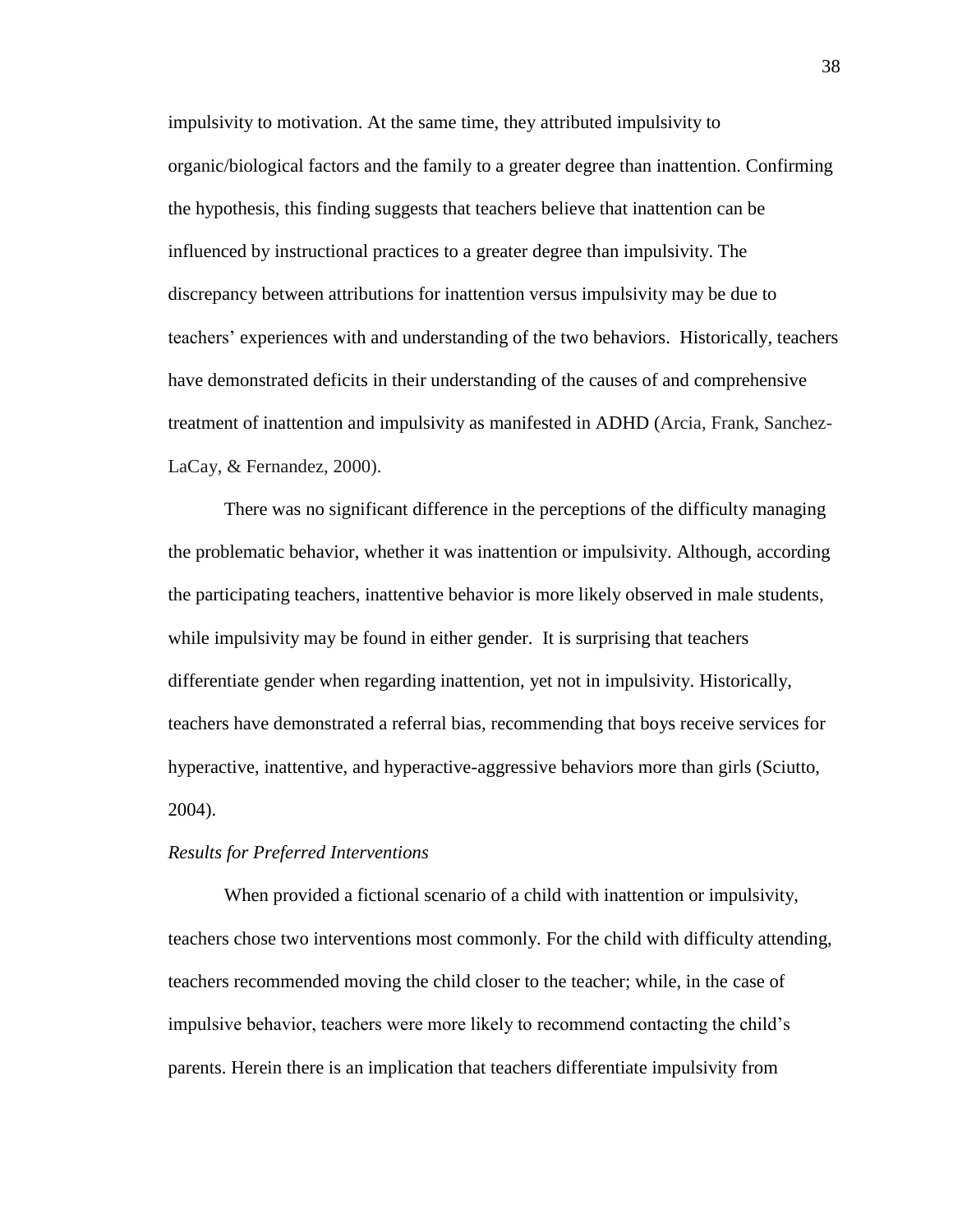inattention in some way. The results suggest that teachers believe that proximity to them can influence the behavior of an inattentive child. However, children with impulsive behaviors are perhaps thought to respond less to changes in the classroom, requiring input from the child's parents.

Other interventions provided as options including changing the classroom environment, adjusting the method of instruction, consulting the school psychologist and recommending a referral for medication were the practices less likely to be used. It is surprising that contacting the school psychologist is one of the least likely chosen interventions. As indicated by the results, teachers' may prefer tiered approach wherein interventions begin in the classroom and may progress to more specialized responses as deemed necessary.

#### *Beliefs-Practice Correlations*

In the area of inattention, the obtained results indicated that teachers who attributed inattention to inappropriate instruction favored educational interventions such as changing the environment and modifying the method of teaching to a greater degree than contacting parents or recommending medication. Data further indicates a positive correlation between the attribution of inattention to the classroom environment and a desire to change the method of instruction. In addition, teachers who attributed inattention to organic/biological factors recommended medication to a greater degree. Previous studies corroborate the results finding that teachers who attribute inattention to factors related to the school recommend modifying the classroom environment and curriculum (Andreou & Rapti, 2010). However, teachers in this study recommended therapy for children when they attributed inattention to biological factors.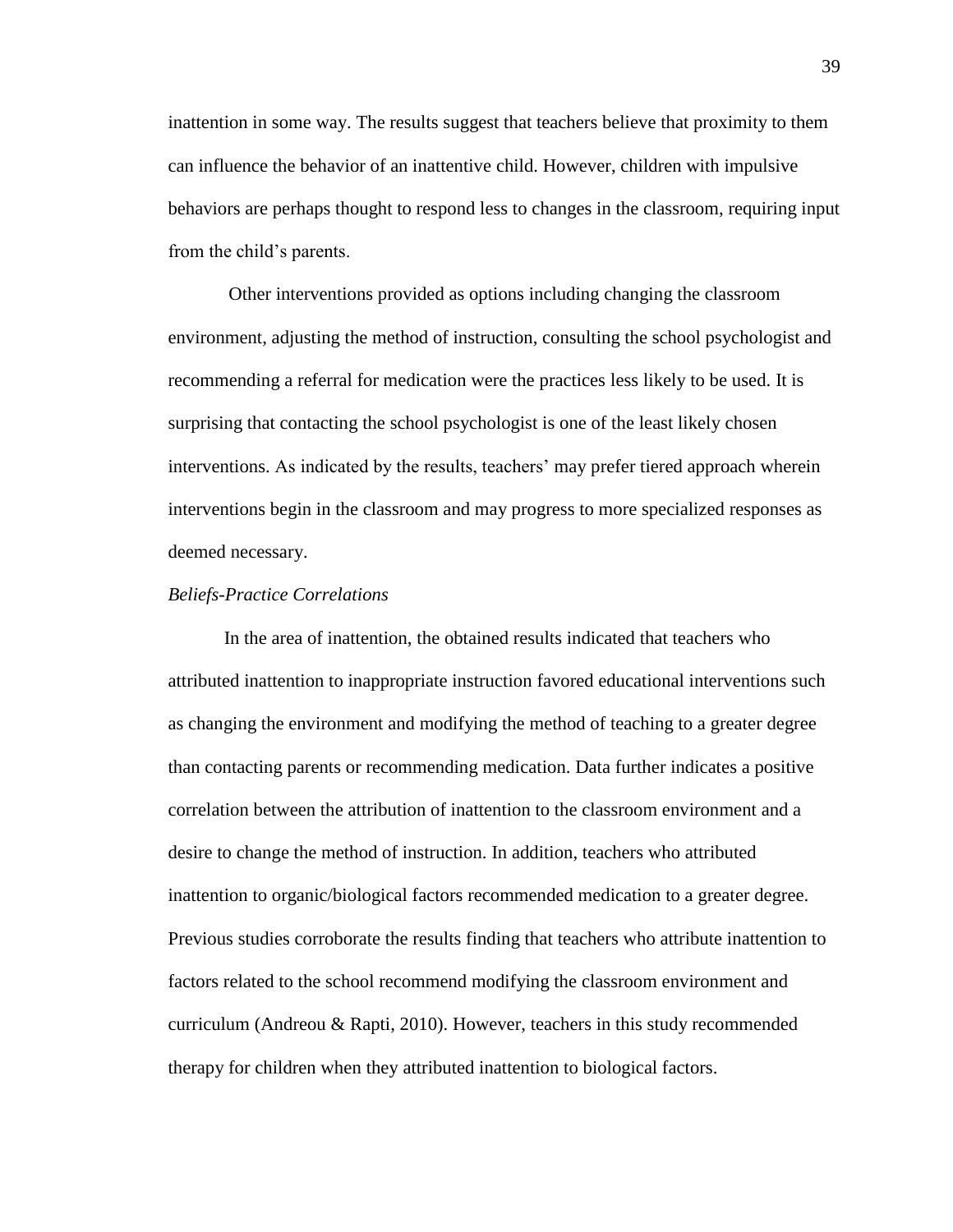Regarding impulsivity, the data indicated a positive correlation between teachers attributing impulsivity to the family environment and contacting the parent as an intervention. Furthermore, there was a significant positive correlation between attributing impulsivity to the child's poor motivation and changing the method of teaching as an intervention. In this regard, teachers may be considering shaping the child's internal motivation via more engaging and more appropriate instruction. There were, however, unexpected positive correlations. Teachers who attributed impulsivity to biological factors in the child, not only suggested medication but also recommended adjusting the classroom environment and modifying the method of instruction. This finding may indicate that teachers recognize that in the case of impulsivity, not only medication, but also changing the classroom environment would be appropriate interventions.

Overall, the teachers' responses suggest a higher level of agreement in attribution and choice of intervention for inattention rather than impulsivity. This may be due to more familiarity with inattention in students or more training with that particular disruptive behavior. With each of the target behaviors, teachers are most likely to contact parents, move the child, and change the classroom environment to address the behavior. However, they are least likely to contact the school psychologist or recommend medication. Teachers may not feel comfortable suggesting medication to parents as they are not medical professionals and the scenarios did not specify a particular diagnosis. Recent research provides evidence that teachers have limited knowledge of the use of stimulant medication to address symptoms of ADHD (Snider, Busch, & Arrowood, 2003). Given the limited knowledge of and training teachers have regarding medication, it is positive that the results indicate teachers do not favor medication as an intervention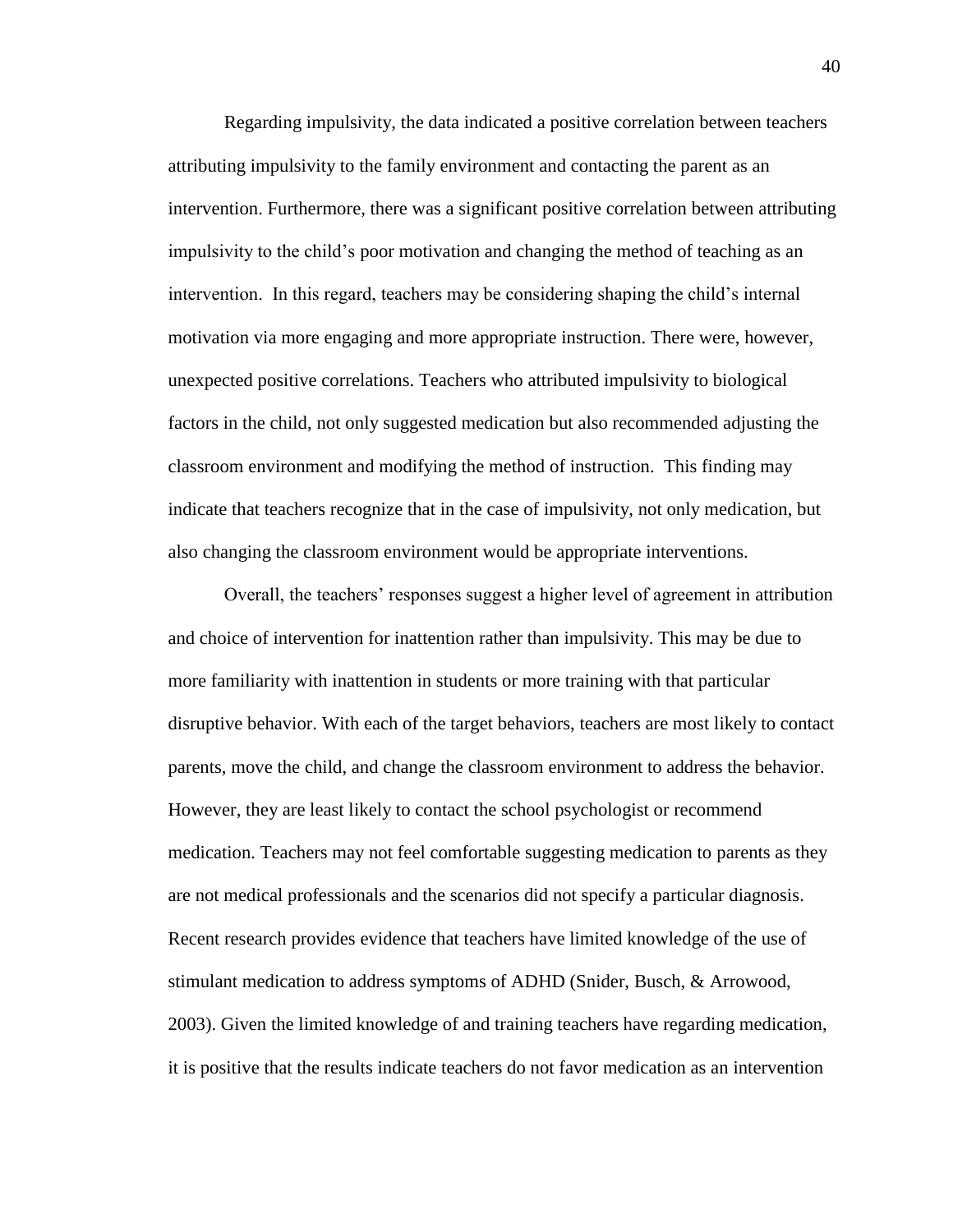for disruptive behavior. With regard to the school psychologist, there seems to be an impediment limiting how teachers consult with psychologists. This instance may be related to teachers past experiences with school psychologists. Some teachers believe that school psychologists are not accessible due to the number of students they have to serve, may be dismissive of teachers' perspectives, serve in a reactive versus proactive manner, are difficult to form a relationship with due to their transient nature, and are less active in helping students (Roth, Leavey, & Best, 2008).

#### *Limitations*

An apparent limitation of the current study is the small number of participants. Future research may benefit from additional recruitment efforts. Furthermore, soliciting participation of teachers from a greater number of school systems may add to the generalizability of the results.

Both the causal attributions and interventions were pre-selected. It may have been helpful to allow teachers to write in other attributions or interventions. Additionally, the use of hypothetical student scenarios may not fully capture the actual interventions teacher employ to address poor self-regulation.

#### *Implications for Practice*

Given the current results, the following recommendations are being made with regard to the beliefs and practices teachers hold for poor self-regulation:

1. Teacher training programs may benefit from exploring the development of selfregulatory behavior along with discussing the impact teachers' beliefs regarding the cause of inattention and impulsivity have on classroom management. Though participants in the current research were less likely to attribute disruptive behavior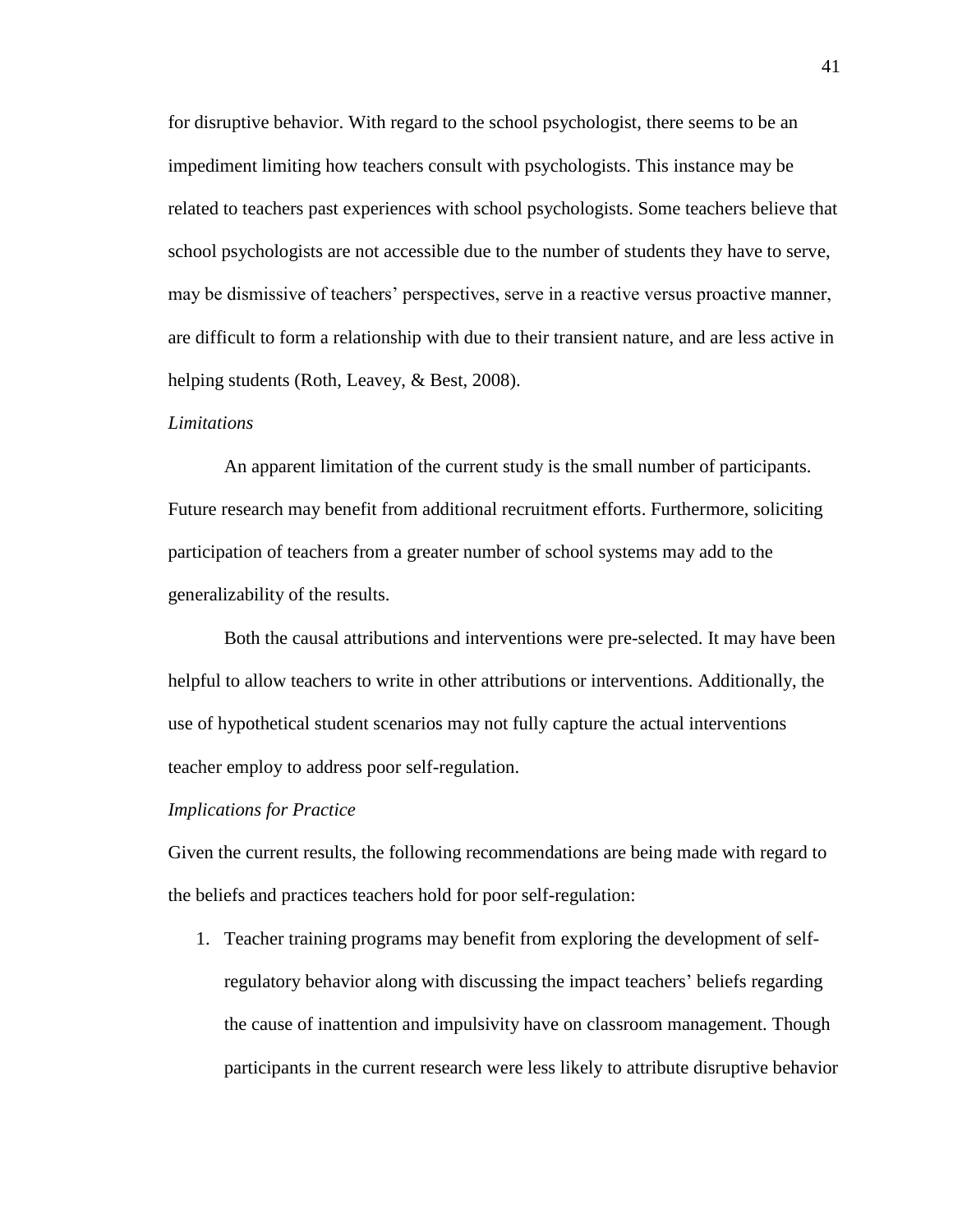to factors in the classroom, they did endorse changing the instruction to address the behavior concerns of students as one of the top three interventions when ranked. The choice to change classroom factors indicates that teachers may benefit from further training in impact of class and school factors on shaping selfregulation.

2. The likelihood that teachers would consult a school psychologist was lower than the use of other suggested interventions. It may be beneficial for psychologists to be aware of these data and engage in outreach with teachers to perhaps advertise their skills and accessibility.

# *Future Research*

As little research has been done in this area, the current findings can be used to inform future interventions for teachers as well as to inform pre-service teachers training. Future research may explore the correlation between poor self-regulatory skills, specifically inattention and impulsivity, and family environment. Additionally, clarification on teachers' operative definition of inattention and impulsivity would be imperative to understanding their causal attributions and preferred interventions for disruptive behavior.

The actual practices of teachers in relation to impulsive and inattentive behavior could be explored further as well. Additional research could be conducted to explore sources of and influences on teacher beliefs. In particular, it would be of interest to explore the impact of training courses and pre-service experiences on teachers' causal attributions.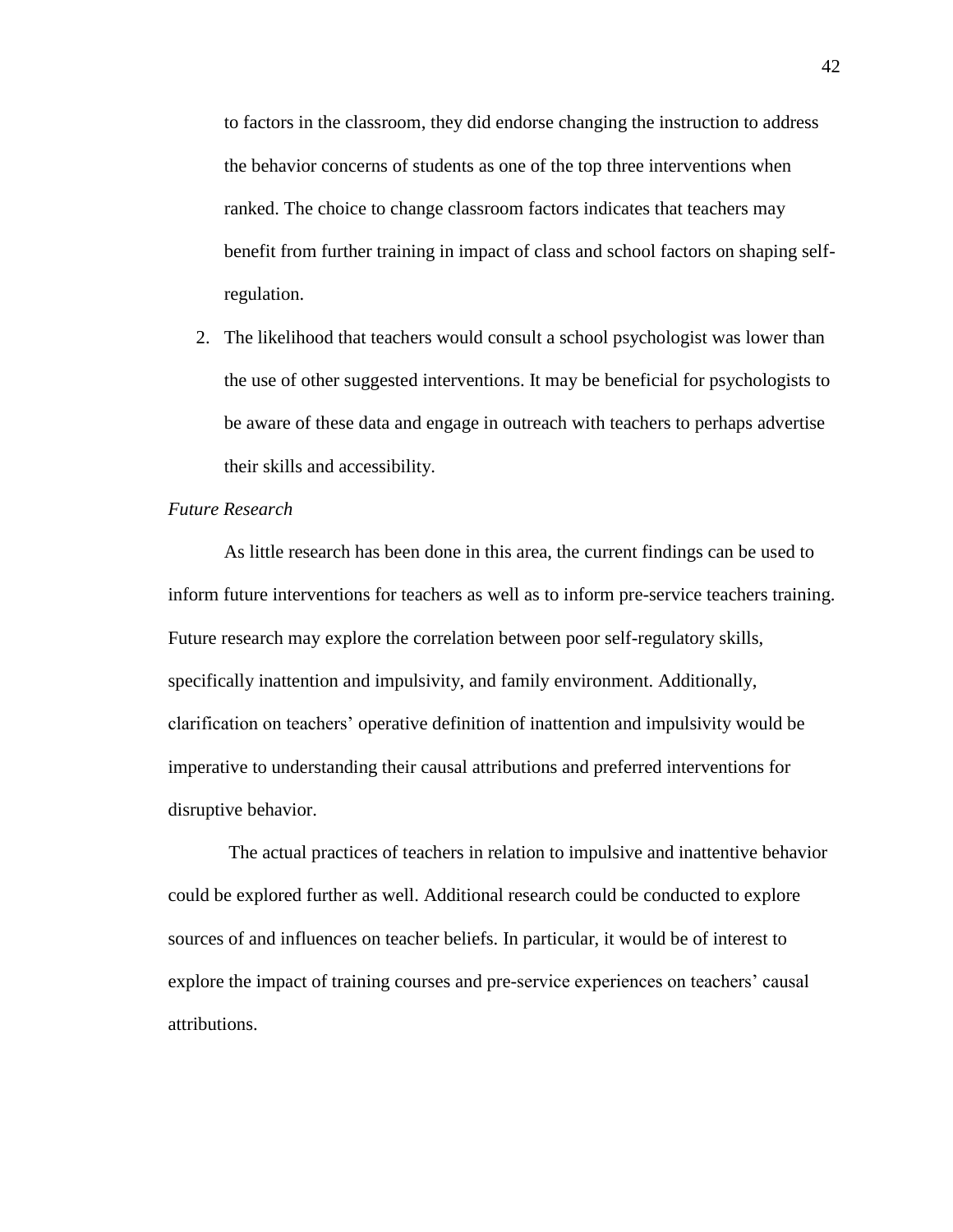#### **REFERENCES**

- Algozzine, B., Ysseldyke, J. E., Christenson, S., & Thurlow, M. L. (1983). A factor analysis of teachers' intervention choices for dealing with students' behavior and learning problems. *The Elementary School Journal*, 189-197.
- American Psychiatric Association. (2013). *Diagnostic and statistical manual of mental disorders* (5th ed.). Washington, DC: Author.
- Ames, C. & Ames, R. (1984). Systems of student and teacher motivation: Toward a qualitative definition. *Journal of Educational Psychology, 76(4)*, 535-556.
- Amodio, D. M., Master, S. L., Yee, C. M., & Taylor, S. E. (2007). Neurocognitive components of the behavioral inhibition and activation systems: Implications for theories of self‐regulation. *Psychophysiology*, *45*(1), 11-19.
- Anderson, Donnah; Watt, Susan, & Shanley, Dianne. A multi-dimensional model of the origins of attitude certainty: teachers' attitudes toward attentiondeficit/hyperactivity disorder

*Social Psychology of Education.* Mar2014, Vol. 17 Issue 1, p19-50. 32p.

- Andreou, E., & Rapti, A. (2010). Teachers' causal attributions for behaviour problems and perceived efficacy for class management in relation to selected interventions. *Behaviour Change*, *27*(1), 53-67.
- Arbeau, K. A., & Coplan, R. J. (2007). Kindergarten teachers' beliefs and responses to hypothetical prosocial, asocial, and antisocial children. *Merrill-Palmer Quarterly*, *53*(2), 291-318.
- Archer, A., & Hughes, C. (2011). *Explicit instruction: Effective and efficient teaching*. Guilford Press.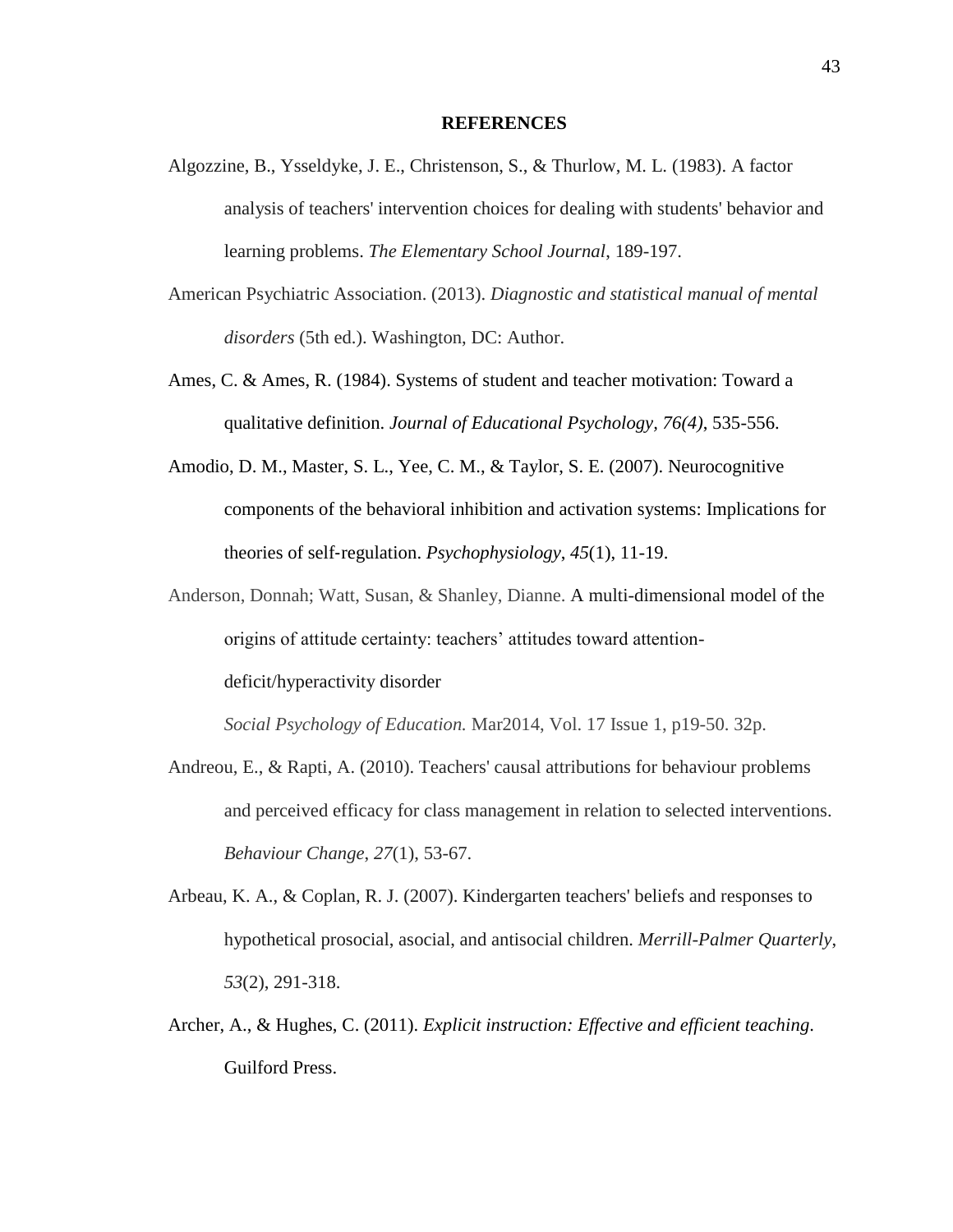- Arcia, E., Frank, R., Sanchez-LaCay, A., & Fernandez, M. C. (2000). Teacher understanding of ADHD as reflected in attributions and classroom strategies. *Journal of Attention Disorders*, *4*(2), 91-101.
- Arlin, M. (1979). Teacher transitions can disrupt time flow in classrooms. *American Educational Research Journal*, *16*(1), 42-56.

Armendariz, F. & Umbreit, J. (1999). Using active responding to reduce disruptive behavior in a general education classroom. *Journal of Positive Behavior Interventions*, *1(3),* 152-158.

- Baddeley, A.D. & Hitch, G. (1974). Working memory*.* In G.H. Bower (Ed.), *The psychology of learning and motivation: Advances in research and theory*, Vol. 8, pp. 47-89. New York, NY: Academic Press.
- Banfield, J. F., Wyland, C. L., Macrae, C. N., Munte, T. F., & Heatherton, T. F. (2004). The cognitive neuroscience of self-regulation. *Handbook of self-regulation: Research, theory, and applications*, 62-83.
- Barkley, R.A. (2001). The executive functions and self-regulation: An evolutionary neuropsychological perspective. *Neuropsychology Review, 11(1), 1-29.*
- Bezdjian, S., Baker, L. A., Lozano, D. I., & Raine, A. (2009). Assessing inattention and impulsivity in children during the Go/No Go task. *British Journal of Developmental Psychology*, *27*(2), 365-383.
- Bibou-Nakou, I., Kiosseoglou, G., & Stogiannidou, A. (2000). Elementary teachers' perceptions regarding school behavior problems: Implications for school psychological services. *Psychology In The Schools*, *37*(2), 123

Bohn, C. M., Roehrig, A. D., & Pressley, M. (2004). The first days of school in the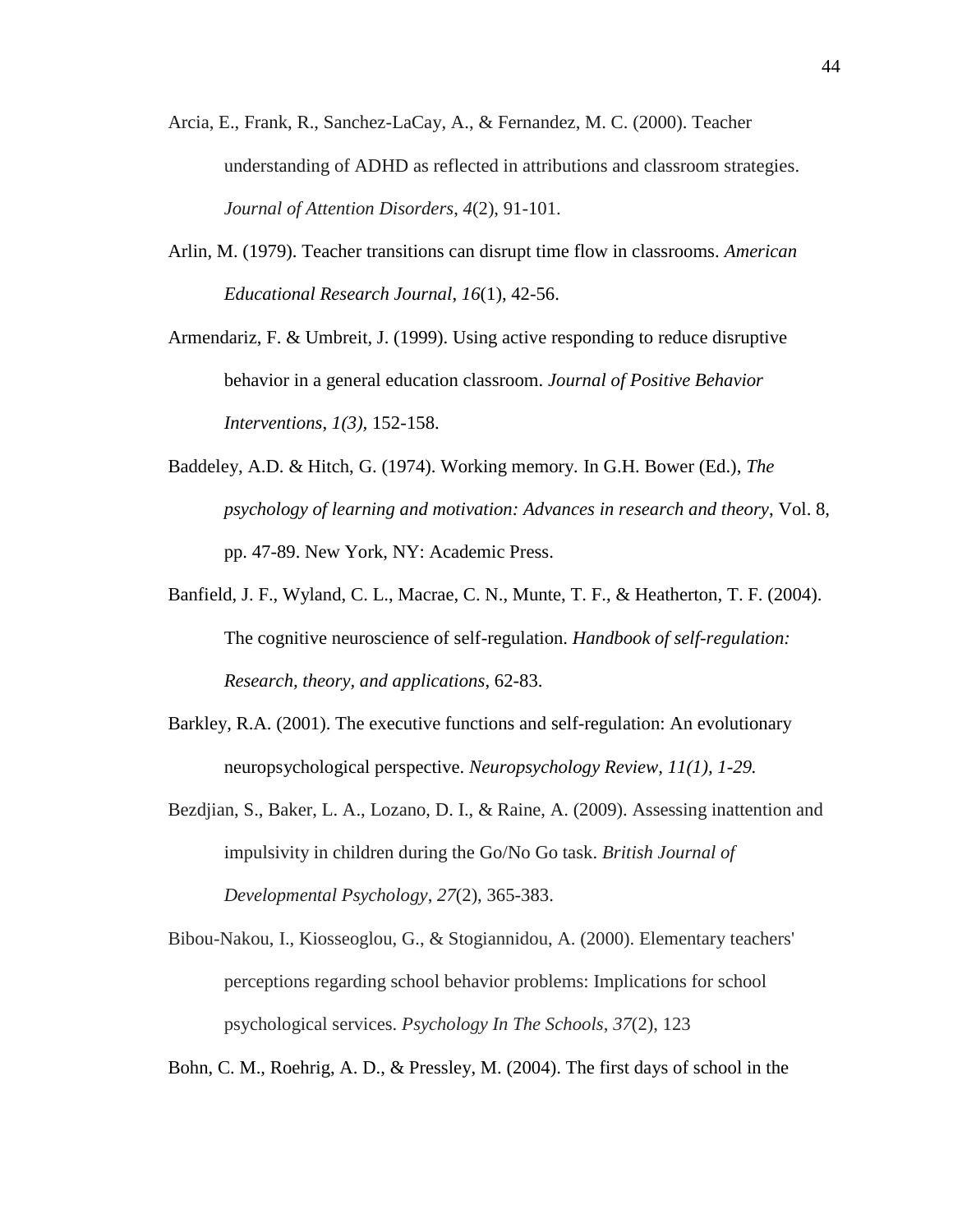classrooms of two more effective and four less effective primary-grades teachers. *The Elementary School Journal*, 269-287.

- Borkowski, J.G. & Burke, J.E. (1996). Theories, models, and measurements of executive functioning: An information processing perspective. In *Attention, memory, and executive function,* eds. Lyon, G.R. & Krasnegor, N.A. Paul H. Brookes Publishing Co.: Baltimore, MD.
- Bradley, R., Danielson, L., & Doolittle, J. (2005). Response to intervention. *Journal of Learning Disabilities*, *38*(6), 485-486.
- Cameron, C. E., Connor, C. M., & Morrison, F. J. (2005). Effects of variation in teacher organization on classroom functioning. *Journal of School Psychology*, *43*(1), 61- 85.
- Cameron, C. E., Connor, C. M., Morrison, F. J., & Jewkes, A. M. (2008). Effects of classroom organization on letter–word reading in first grade. *Journal of School Psychology*, *46*(2), 173-192.
- Cameron, C. E., & Morrison, F. J. (2011). Teacher activity orienting predicts preschoolers' academic and self-regulatory skills. *Early Education & Development*, *22*(4), 620-648.
- Capizzi, A.M. (2009). Start the year off right: Designing and evaluating a supportive classroom management plan. *Focus on Exceptional Children 42(3), 1-13.*
- Carr, M., Alexander, J., & Folds‐Bennett, T. (1994). Metacognition and mathematics strategy use. *Applied Cognitive Psychology*, *8*(6), 583-595.
- Catroppa, C & Anderson, V. (2008). Intervention approaches for executive dysfunction following brain injury in childhood. In Anderson, V., & Jacobs, R. (Eds.).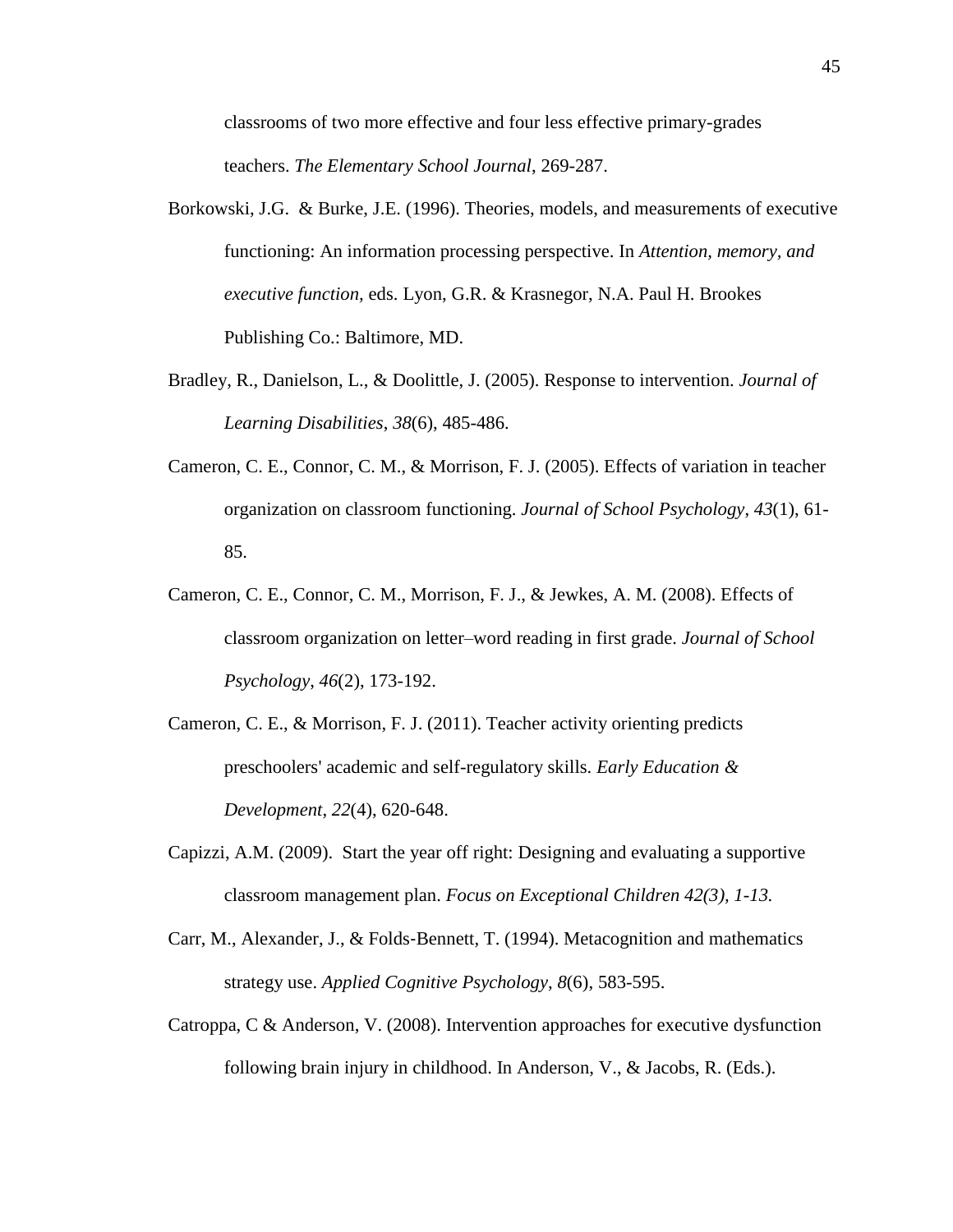*Executive functions and the frontal lobes: A lifespan perspective*. Psychology Press.

- Connor, C.M., Ponitz, C.C., Phillips, B.M., Travis, Q.M., Glasney, S., & Morrison, F.J. (2010). First graders' literacy and self-regulation gains: The effect of individualizing student instruction. *Journal of School Psychology 48*, 433–455.
- Curtis, D. F., Pisecco, S., Hamilton, R. J., & Moore, D. W. (2006). Teacher perceptions of classroom interventions for children with ADHD: A cross-cultural comparison of teachers in the United States and New Zealand. *School Psychology Quarterly*, *21*(2), 171.
- Dehn, M.J. (2008). *Working memory and academic learning: Assessment and intervention*. John Wiley and Sons: Hoboken, N.J.
- Dembo, M. H. & Eaton, M.J. (2000). Self-regulation of academic learning in middlelevel schools. *The Elementary School Journal*, *100 (5),* 473-490.
- Deniz, C.B. (2001). Teachers' perceptions of children's private speech: A pilot study. Unpublished manuscript, George Mason University.
- Deniz, C.B. (2009). Early childhood teachers' awareness, beliefs, and practices toward children's private speech. In Winsler, A., Fernyhough, C., & Montero, I. (Eds.). (2009). *Private speech, executive functioning, and the development of verbal selfregulation*. New York: Cambridge University Press.
- Ding, M., Li, Y., Li, X., & Kulm, G. (2010). Chinese teachers' attributions and coping strategies for student classroom misbehaviour. *Asia Pacific Journal of Education*, *30*(3), 321-337.

Flavell, J. H. (1979). Metacognition and cognitive monitoring: A new area of cognitive–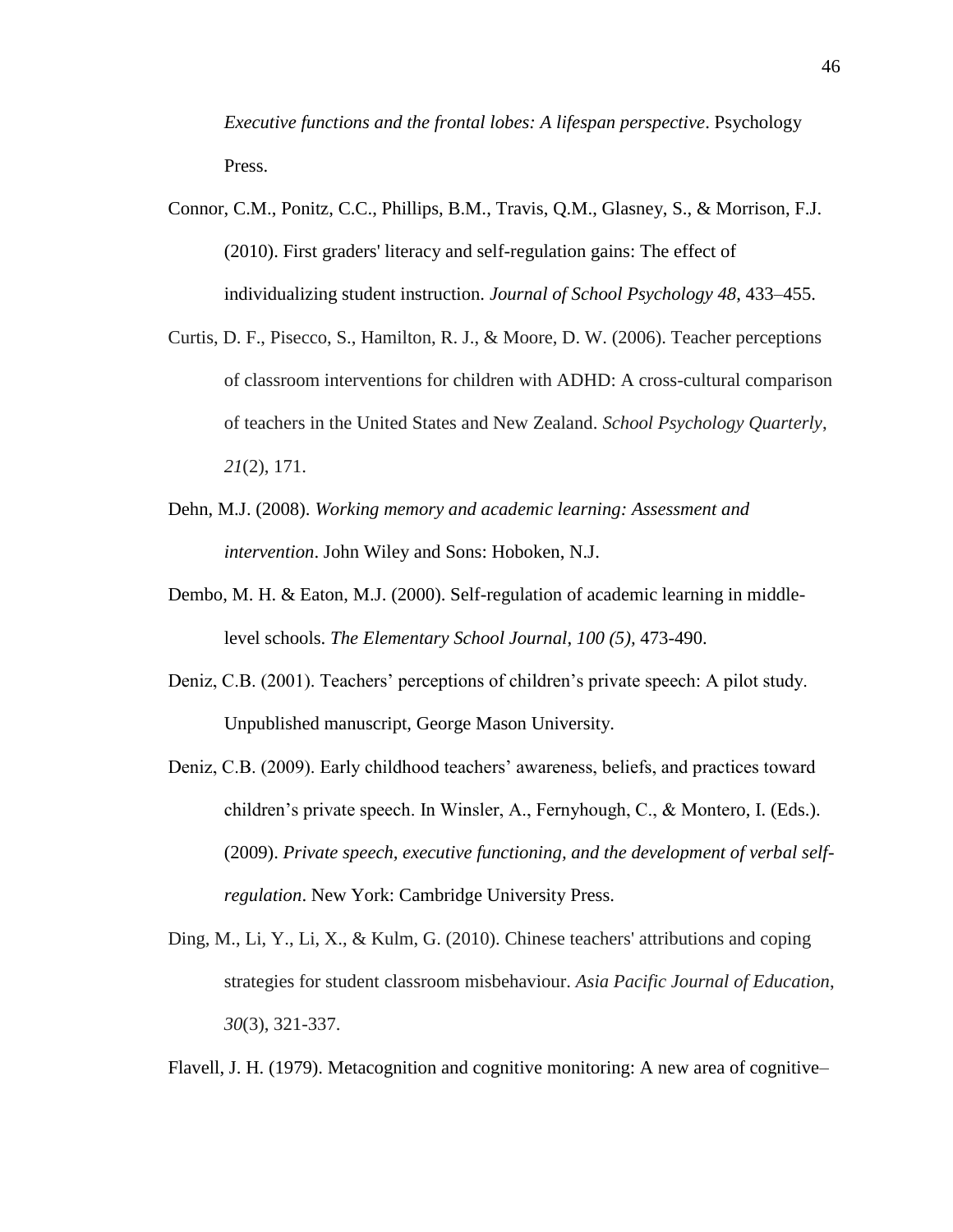developmental inquiry. *American psychologist*, *34*(10), 906.

- Gaskins, I. W., & Pressley, M. I. C. H. A. E. L. (2007). Teaching metacognitive strategies that address executive function processes within a schoolwide curriculum. *Executive function in education: From theory to practice*, 261-286.
- Guardino, C. A., & Fullerton, E. (2010). Changing behaviors by changing the classroom environment. *Teaching Exceptional Children*, *42*(6), 8-13.
- Hamre, B.K. & Pianta, R.C. (2001). Early teacher-child relationships and the trajectory of children's school outcomes through eighth grade. *Child Development, 72*(2), 625- 638.
- Harris, K. R., & Graham, S. (1992). Self-regulated strategy development: A part of the writing process.
- Havey, J. M., Olson, J. M., McCormick, C., & Cates, G. L. (2005). Teachers' perceptions of the incidence and management of attention-deficit hyperactivity disorder. *Applied Neuropsychology*, *12*(2), 120-127.
- Ho, I. T. (2004). A comparison of Australian and Chinese teachers' attributions for student problem behaviors. *Educational Psychology*, *24*(3), 375-391.
- Hofmann, W., Schmeichel, B. J., & Baddeley, A. D. (2012). Executive functions and self-regulation. *Trends in cognitive sciences*.
- Johnson, L. J., & Pugach, M. C. (1990). Classroom teachers' views of intervention strategies for learning and behavior problems: Which.. *Journal Of Special Education*, *24*(1), 69.
- Jones, E. E., & Nisbett, R. E. (1971). *The actor and the observer: Divergent perceptions of the causes of behavior* (pp. 79-94). Morristown, NJ: General Learning Press.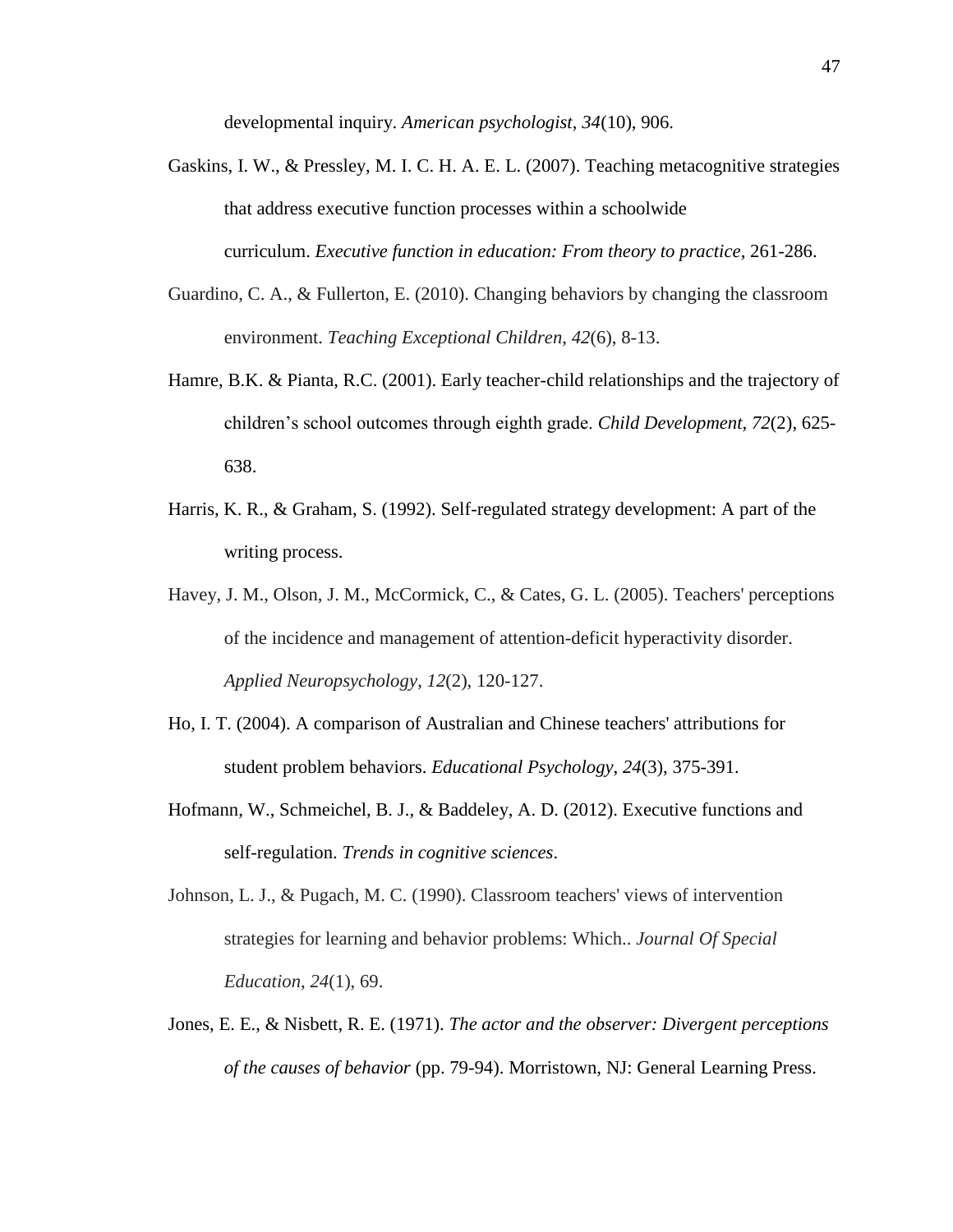- Junod, R. E. V., DuPaul, G. J., Jitendra, A. K., Volpe, R. J., & Cleary, K. S. (2006). Classroom observations of students with and without ADHD: Differences across types of engagement. *Journal of School Psychology*, *44*(2), 87-104.
- Karoly, P. (1993). Mechanisms of self-regulation: A systems view. *Annual review of psychology*, *44*(1), 23-52
- Kieling, R. R., Kieling, C., Aguiar, A. P., Costa, A. C., Dorneles, B. V., & Rohde, L. A. (2014). Searching for the best approach to assess teachers' perception of inattention and hyperactivity problems at school. *European child & adolescent psychiatry*, *23*(6), 451-459
- Kelley, H. H., & Michela, J. L. (1980). Attribution theory and research. *Annual Review of Psychology*, 31(1), 457-501
- Kopp, C.B. (1982). Antecedents of self-regulation: A developmental perspective. *Developmental Psychology*, *18(2),* 199-214.
- Kulinna, P.H. (2008). Teachers' attributions and strategies for misbehavior. *Journal of Classroom Interaction*, *42.2*, 21-30.
- Labuhn, A. S., Zimmerman, B. J., & Hasselhorn, M. (2010). Enhancing students' selfregulation and mathematics performance: the influence of feedback and selfevaluative standards. *Metacognition and Learning*, *5*(2), 173-194.
- Lambert, M.C., Cartledge, G., Heward, W. L. & Lo, Y. (2006). Effects of response cards on disruptive behavior and academic responding during math lessons by fourthgrade urban students. *Journal of Positive Behavior Interventions*, *8(2), 88–99.*
- La Paro, K. M., Pianta, R. C., & Stuhlman, M. (2004). The classroom assessment scoring system: Findings from the prekindergarten year. *The Elementary School Journal*,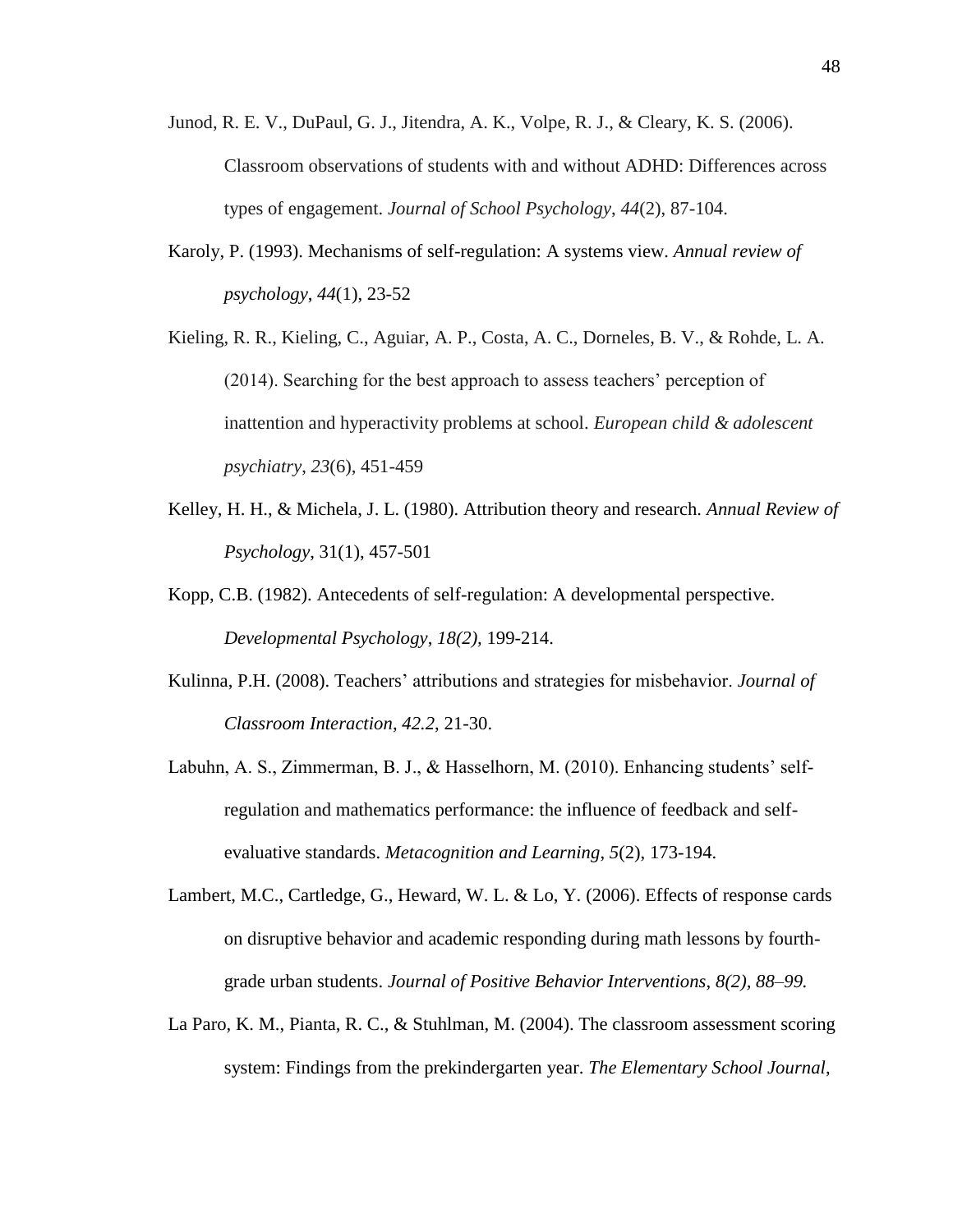409-426.

- Leinhardt, G., Weidman, C., & Hammond, K. M. (1987). Introduction and integration of classroom routines by expert teachers. *Curriculum Inquiry*, 135-176.
- Lovejoy, M. C. (1996). Social inferences regarding inattentive-overactive and aggressive child behavior and their effects on teacher reports of discipline. *Journal of Clinical Child Psychology*, *25*(1), 33-42.
- Luria, A. R. (1960). Experimental analysis of the development of voluntary action in children. *Perspectives in personality research*, 139-149.
- Malone, B.G. & Tietjens, C.L. (2000): Re-examination of classroom rules. *Special Services in the Schools*, 16(1), 159-170.
- Marzano, R.J. & Pickering, D.J. (2011). *The highly engaged classroom*. Marzano Research Laboratory: Bloomington, IN.
- McClelland, M.M. & Cameron, C.E. (2012). Self-regulation in early childhood: Improving

conceptual clarity and developing ecologically valid measures. *Child Development Perspectives 6 (1),* 136-142.

- McQuade, J. D., Hoza, B., Murray-Close, D., Waschbusch, D. A., & Owens, J. S. (2011). Changes in self-perceptions in children with ADHD: A longitudinal study of depressive symptoms and attributional style. *Behavior Therapy*, *42*(2), 170-182.
- Meltzer, L., Pollica, L. S., & Barzillai, M. (2007). Executive function in the classroom: Embedding strategy instruction into daily teaching practices. *Executive function in education: From theory to practice*, 165-193.

Morrow, L. M., Tracey, D. H., Woo, D. G., & Pressley, M. (1999). Characteristics of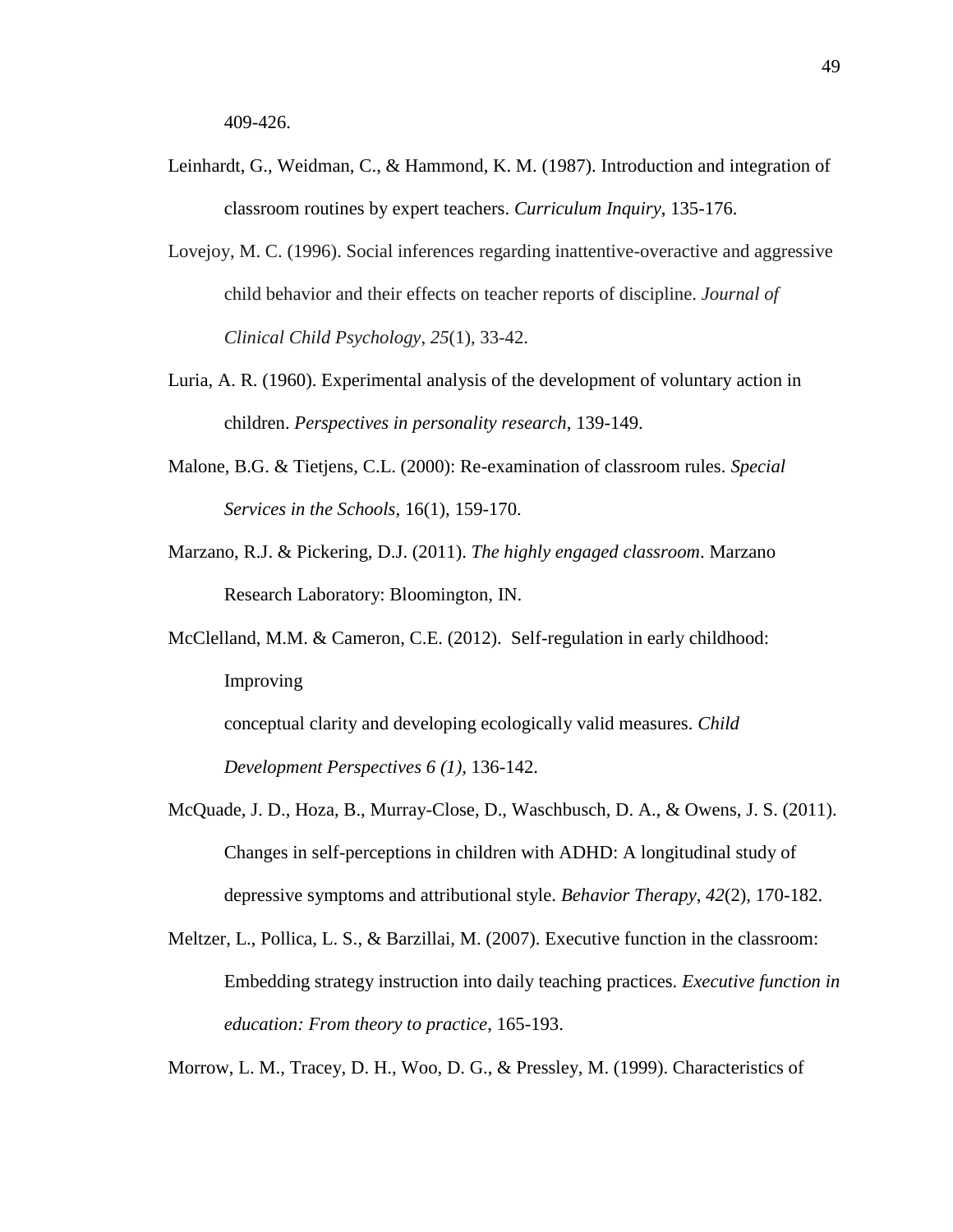exemplary first-grade literacy instruction. *The Reading Teacher*, 462-476.

- Muraven, M. & Baumeister, R.F. (2000). Self-regulation and depletion of limited resources: Does self-control resemble a muscle? *Psychological Bulletin*, *126 (2),*  247-259.
- Myung-sook, K., & Sunwoo, S. (2014). A comparative study of elementary teachers' beliefs and strategies on classroom and behavior management in the USA and Korean school systems. *International Journal of Progressive Education*, *10*(3), 18-33.

National Association for the Education of Young Children (2009).

Developmentally appropriate practice in early childhood programs serving children from birth through age 8 [Position Statement]. Retrieved from https://www.naeyc.org/files/naeyc/file/positions/position%20statement%20Web.p df.

National Board of Professional Teaching Standards (2002). What teachers should know and be able to do? Retrieved from

http://www.nbpts.org/sites/default/files/what\_teachers\_should\_know.pdf.

- Nowacek, E. J., McKinney, J. D., & Hallahan, D. P. (1990). Instructional behaviors of more and less effective beginning regular and special educators. *Exceptional Children*.
- Ornstein, P. A., Grammer, J., & Coffman, J. (2010). Teachers' "mnemonic style" and the development of skilled memory. *Metacognition, strategy use, and instruction*, 23- 53.

Poulou, M., & Norwich, B. (2000). Teachers' causal attributions, cognitive, emotional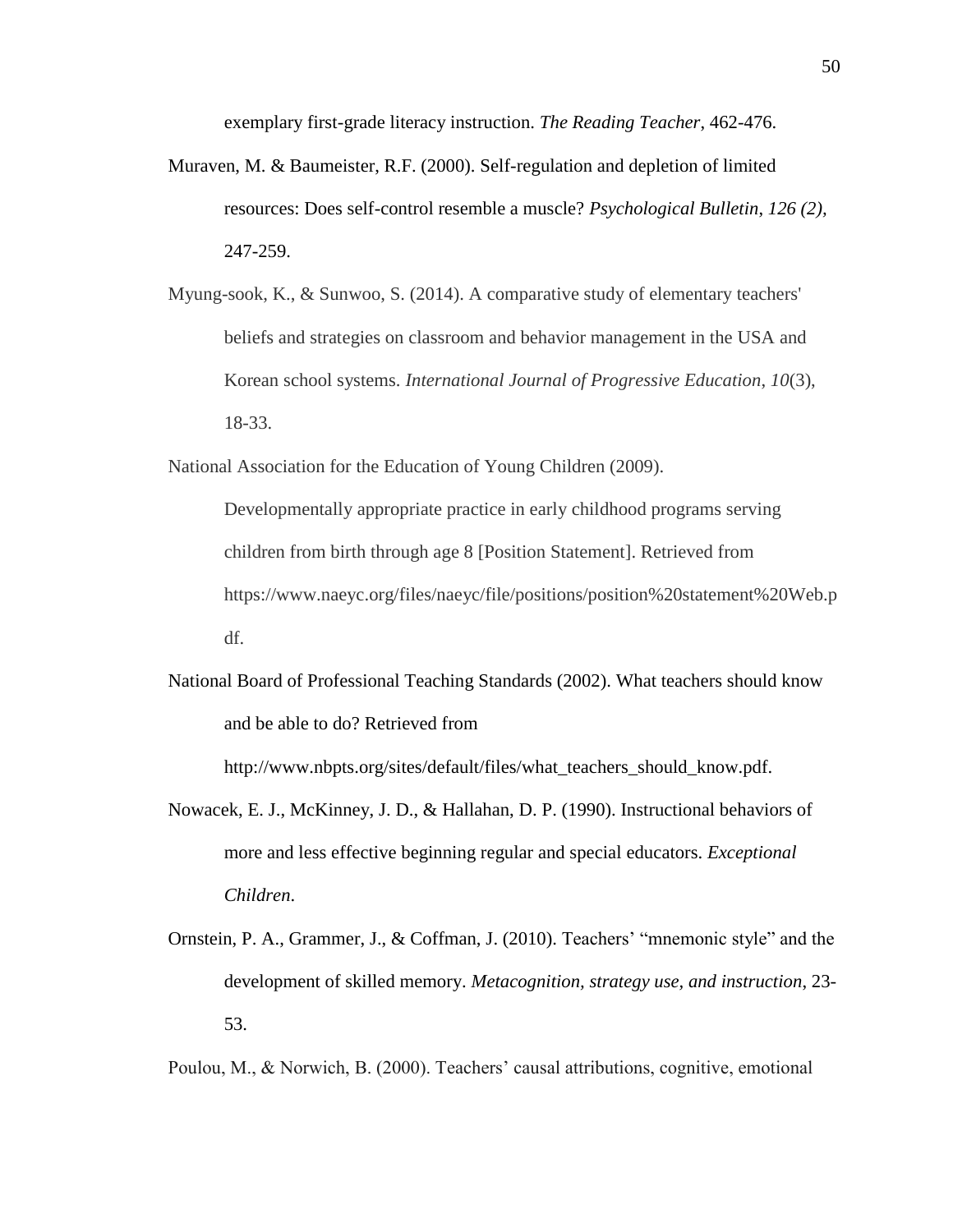and behavioural responses to students with emotional and behavioural difficulties. *British Journal of Educational Psychology*, *70*(4), 559-581.

- Prabhakaran, V., Narayanan, K., Zhao, Z. & Gabrieli, J.D.E. (2000). Integration of diverse information in working memory within the frontal lobe**.** *Nature Neuroscience***,** 3(1), 85-90.
- Rimm-Kaufman, S. E., Curby, T. W., Grimm, K. J., Nathanson, L., & Brock, L. L. (2009). The contribution of children's self-regulation and classroom quality to children's adaptive behaviors in the kindergarten classroom. *Developmental psychology*, *45*(4), 958.
- Rimm-Kaufman, S.E. & Chiu (2007). Promoting social and academic competence in the classroom: An intervention study examining the contribution of the Responsive Classroom approach. *Psychology in the Schools, 44*(4), 397-410.
- Rimm-Kaufman, S.E., Storm, M.D., Sawyer, B.E., Pianta, R.C., & LaParo, K.M. (2006). The Teacher Belief Q-Sort: A measure of teachers' priorities in relation to disciplinary practices, teaching practices, and beliefs about children. *Journal of School Psychology, 44*, 141-165.
- Rimm-Kaufman, S. E., Fan, X., Chiu, Y. J., & You, W. (2007). The contribution of the Responsive Classroom Approach on children's academic achievement: Results from a three-year longitudinal study. *Journal of School Psychology*, *45*(4), 401- 421.
- Ross, L. (1977). The intuitive psychologist and his shortcomings: Distortions in the attribution process. In Berkowitz, L. (ed.), *Advances in Experimental Social Psychology*, Vol.10. New York: Academic Press.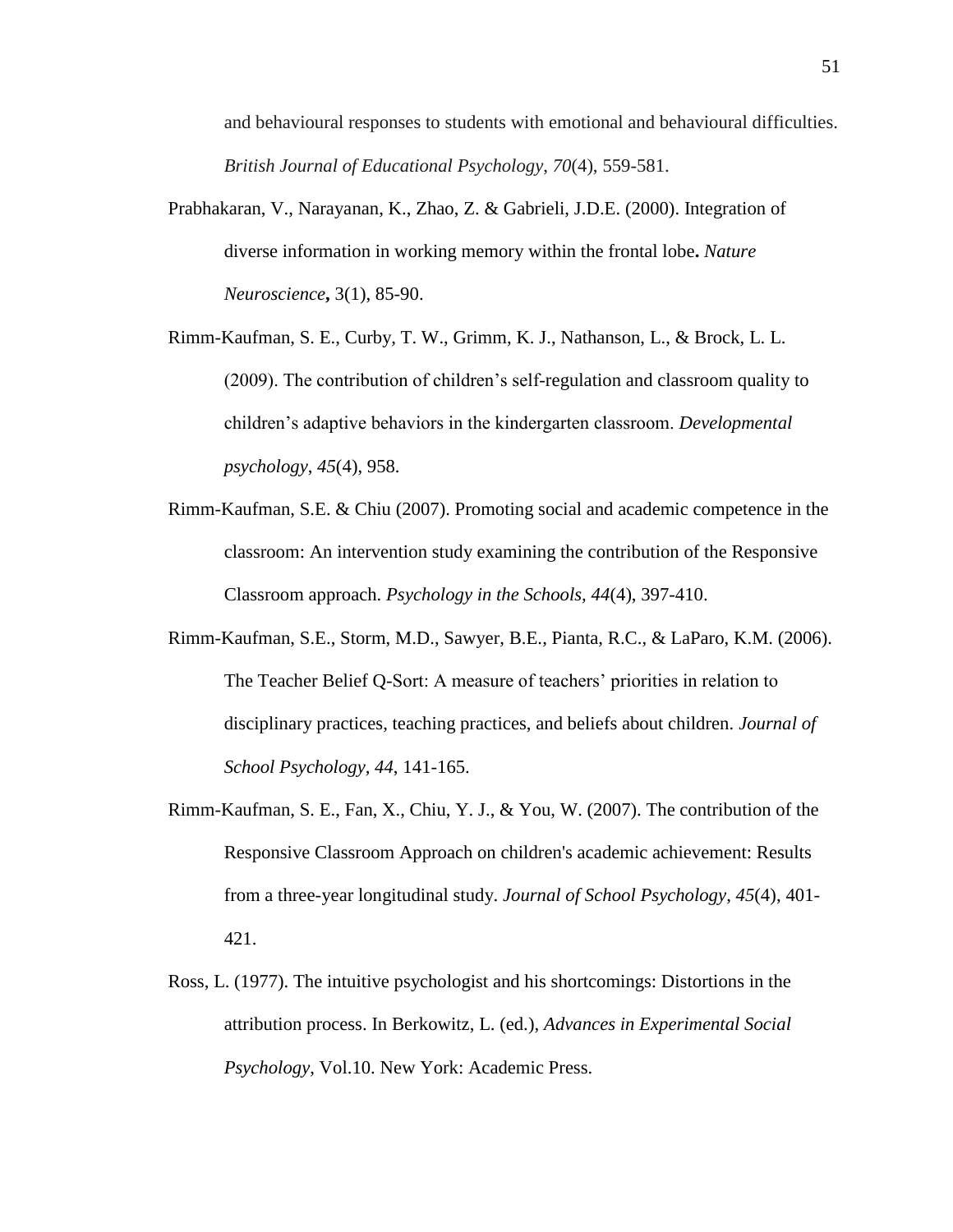- Ross, L., Bierbrauer, G., & Polly, S. (1974). Attribution of educational outcomes by professional and nonprofessional instructors. *Journal of Personality and Social Psychology*, *29*(5), 609.
- Rothì, D. M., Leavey, G., & Best, R. (2008). Recognising and managing pupils with mental health difficulties: teachers' views and experiences on working with educational psychologists in schools. *Pastoral Care in Education*, *26*(3), 127-142.
- Rush, C. & Harrison, P. (2008). Ascertaining teachers' perceptions of working with adolescents diagnosed with attention-deficit/hyperactivity disorder. *Educational Psychology in Practice*, 4(3), 207-223.
- Savina, E., Moskovtseva, L., Naumenko, O., & Zilberberg, A. (2014). How Russian teachers, mothers and school psychologists perceive internalising and externalising behaviours in children. *Emotional and Behavioural Difficulties*, *19*(4), 371-385.
- Sciutto, M. C. (2004). Effects of Child Gender and Symptom Type on Referrals for ADHD by Elementary School Teachers. *Journal Of Emotional & Behavioral Disorders*, *12*(4), 247-253. Sehgman, M., Kaslow, N. J., Alloy, L. B., Peterson, C., Tanenbaum, R. L., & Abramson, L. Y. (1984). Attributional style and depressive symptoms among children. *Journal of Abnormal Psychology*, *93*(2), 235-238.
- Skibbe, L.E., Phillips, B.M., Day, S.L., Brophy-Herb, H.E., & Connor, C.M. (2012). Children's early literacy growth in relation to classmates' self-regulation. *Journal of Educational Psychology, 104(3)*, 541–553.

Snider, V. E., Busch, T., & Arrowood, L. (2003). Teacher knowledge of stimulant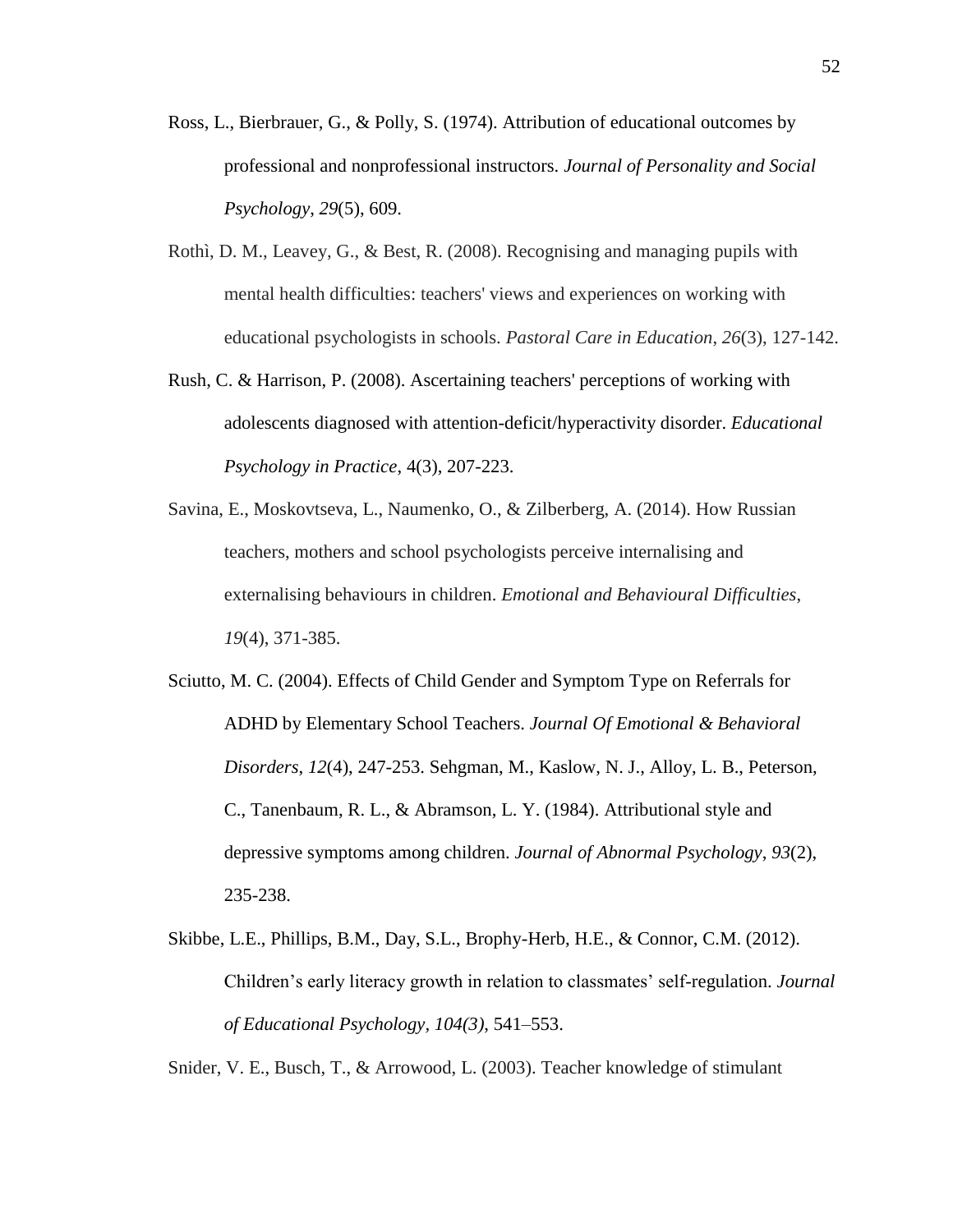medication and ADHD. *Remedial and Special Education*, *24*(1), 46-56.

- Tabassam, W. & Grainger, J. (2002). Self-concept, attributional style and self-efficacy beliefs of students with learning disabilities with and without Attention Deficit Hyperactivity Disorder. *Learning Disability Quarterly, 25(2),* 141-151.
- Trussell, R.P. (2008). Classroom universals to prevent problem behaviors**.** *Intervention in School and Clinic*, 43 (3), 179–185.
- United States Department of Education. (2009). *How Does ADHD Affect School Performance*. Retrieved from

http://www2.ed.gov/rschstat/research/pubs/adhd/adhd-identifying\_pg4.html

- Vygotsky, L. (1978). *Mind in society: The development of higher psychological processes*. Cambridge, MA: Harvard University Press (M. Cole, V. John-Steiner, S. Scribner, & E. Souberman, Eds. & trans.
- Wachtel, P. L. (1980). Transference, schema, and assimilation. *The relevance of Piaget to the psychoanalytic theory of transference. Annu Psychoanal*, *8*, 59-76.
- Wannarka, R., & Ruhl, K. (2008). Seating arrangements that promote positive academic and behavioural outcomes: A review of empirical research. *Support for Learning*, *23*(2), 89-93.
- Ward, L. & Traweek, D. (1993). Application of a metacognitive strategy to assessment, intervention, and consultation: A think-aloud technique. *Journal of School Psychology, 31*, 469-485.
- Weiner, B. (2010). The development of an attribution-based theory of motivation: A history of ideas. *Educational Psychologist*, *45*(1), 28-36.

Winsler, A. (2009). Still talking to ourselves after all these years. In Private speech,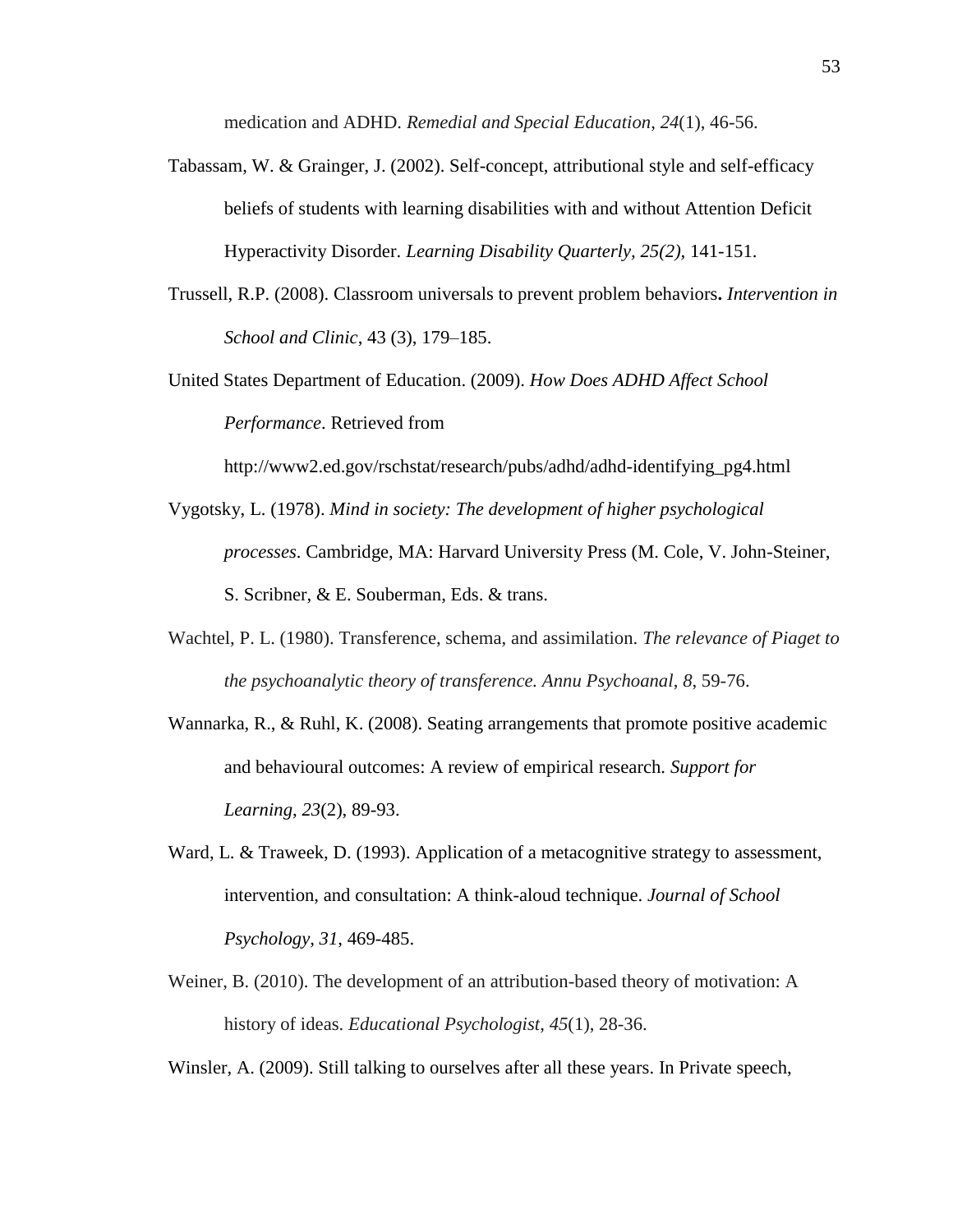executive functioning, and the development of verbal self-regulation, Eds. Winlser, A., Fernyyhouhg, C. & Montero, I. pp. 3-41. Cambridge University Press: New York, NY.

- Wirth, J., & Leutner, D. (2008). Self-regulated learning as a competence: Implications of theoretical models for assessment methods. *Zeitschrift für Psychologie/Journal of Psychology*, *216*(2), 102.
- Zimmerman, B. J. (2000). Self-efficacy: An essential motive to learn. *Contemporary Educational Psychology*, *25*(1), 82-91.
- Zimmerman, B. J. (2002). Becoming a self-regulated learner: An overview. *Theory into practice*, *41*(2), 64-70.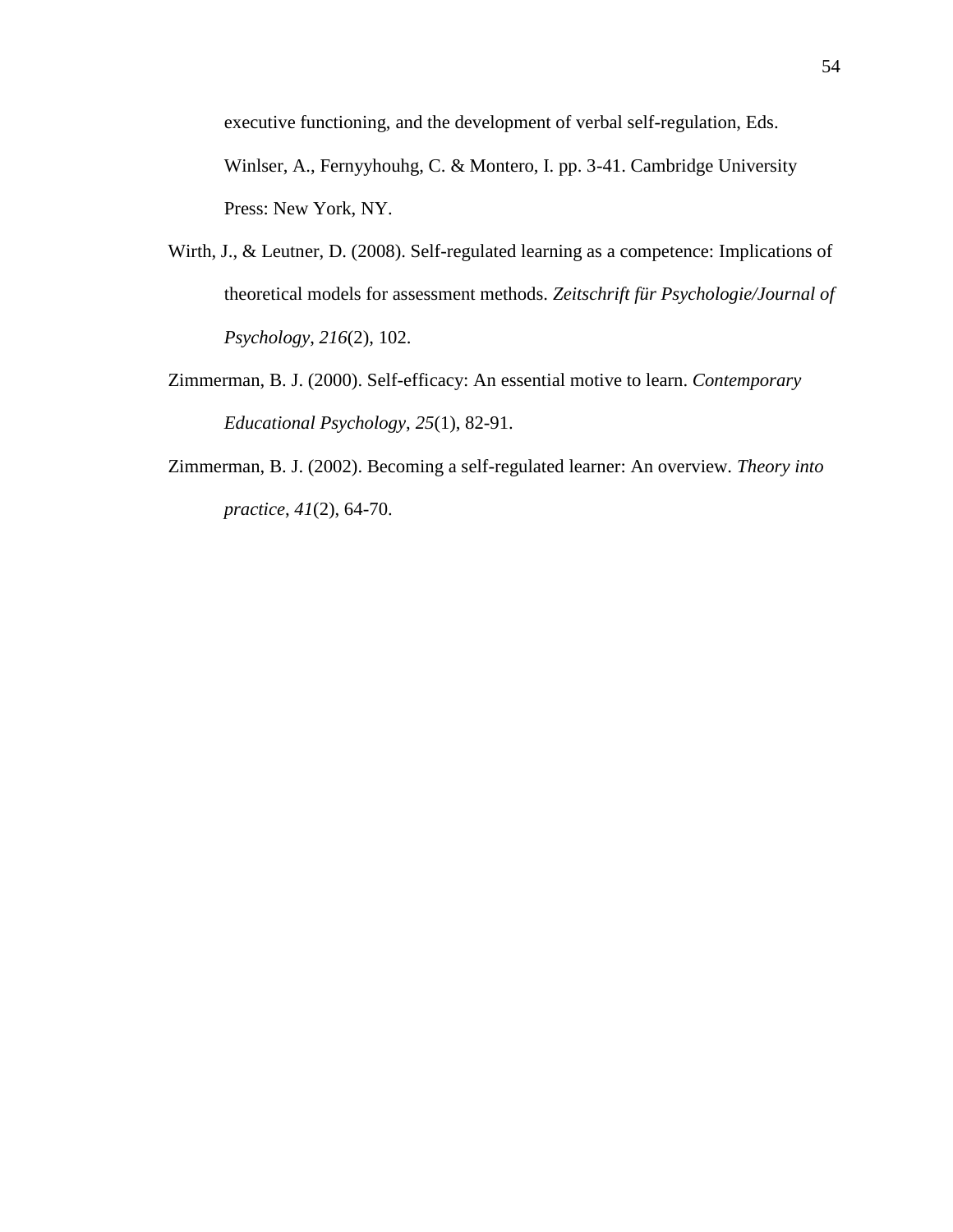### Appendix A

# *Self-Regulation Survey*

**We would like to ask your opinion about students' inattentive and impulsive behaviors. There are no correct or incorrect answers to those questions. Please, answer how you think. Before filling out this survey, please provide the following information:** 

Gender: F M

 $Age$ 

Years of experience: \_\_\_\_\_\_\_

Grade you are teaching: \_\_\_\_\_\_\_\_\_\_

**Some students have difficulty with focusing and staying on task. In your opinion,** 

**what are probable causes for inattention in students? Please circle your answer.**

*Organic/biological causes (Brain malfunction, genetics, etc.)* 

*0\_\_\_\_1 \_\_\_\_2 \_\_\_\_3 \_\_\_\_4 \_\_\_\_5 \_\_\_\_ 6 \_\_\_\_\_ 7 \_\_\_\_ 8 \_\_\_\_9*

 *Very unlikely Very likely*

*Family environment (chaotic family, poor parenting)*

*0\_\_\_\_1 \_\_\_\_2 \_\_\_\_3 \_\_\_\_4 \_\_\_\_5 \_\_\_\_ 6 \_\_\_\_\_ 7 \_\_\_\_ 8 \_\_\_\_9*

 *Very unlikely Very likely*

*Classroom environment (i.e. far distance from teacher, background noise,* 

*visual/auditory distracters, etc.)* 

 $0 \quad 1 \quad 2 \quad 3 \quad 4 \quad 5 \quad 6 \quad 7 \quad 8 \quad 9$ 

 *Very unlikely Very likely*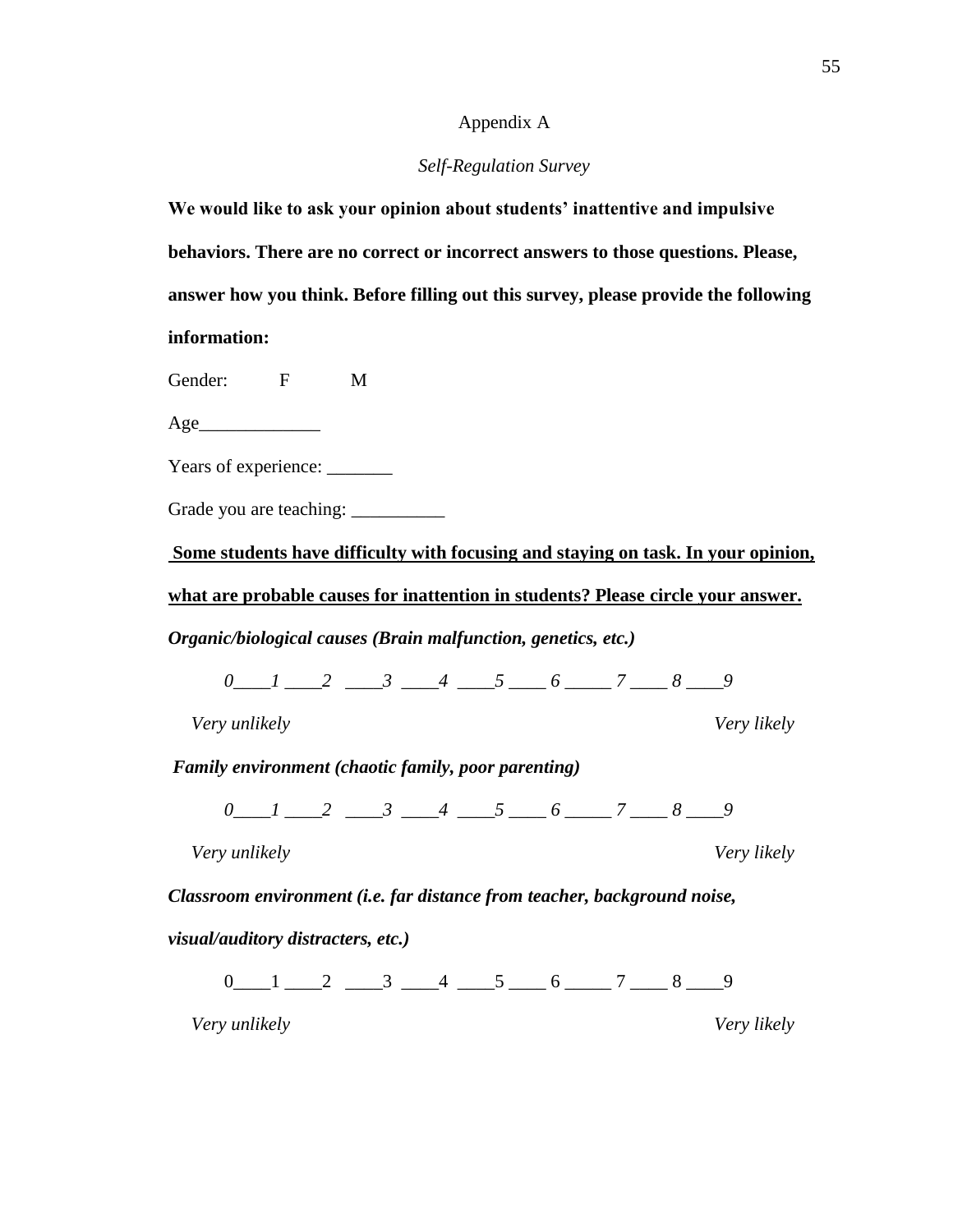| Learning material is to easy/too difficult for child's) |  |  |                                                                                      |  |             |
|---------------------------------------------------------|--|--|--------------------------------------------------------------------------------------|--|-------------|
|                                                         |  |  | $0 \qquad 1 \qquad 2 \qquad 3 \qquad 4 \qquad 5 \qquad 6 \qquad 7 \qquad 8 \qquad 9$ |  |             |
| Very unlikely                                           |  |  |                                                                                      |  | Very likely |
| <b>Student's lack of Interest/motivation</b>            |  |  |                                                                                      |  |             |
|                                                         |  |  | $0 \t 1 \t 2 \t 3 \t 4 \t 5 \t 6 \t 7 \t 8 \t 9$                                     |  |             |
| Very unlikely                                           |  |  |                                                                                      |  | Very likely |

# **Do you experience difficulty working with inattentive students?**

*0\_\_\_\_1 \_\_\_\_2 \_\_\_\_3 \_\_\_\_4 \_\_\_\_5 \_\_\_\_ 6 \_\_\_\_\_ 7 \_\_\_\_ 8 \_\_\_\_9 Not at all Very often*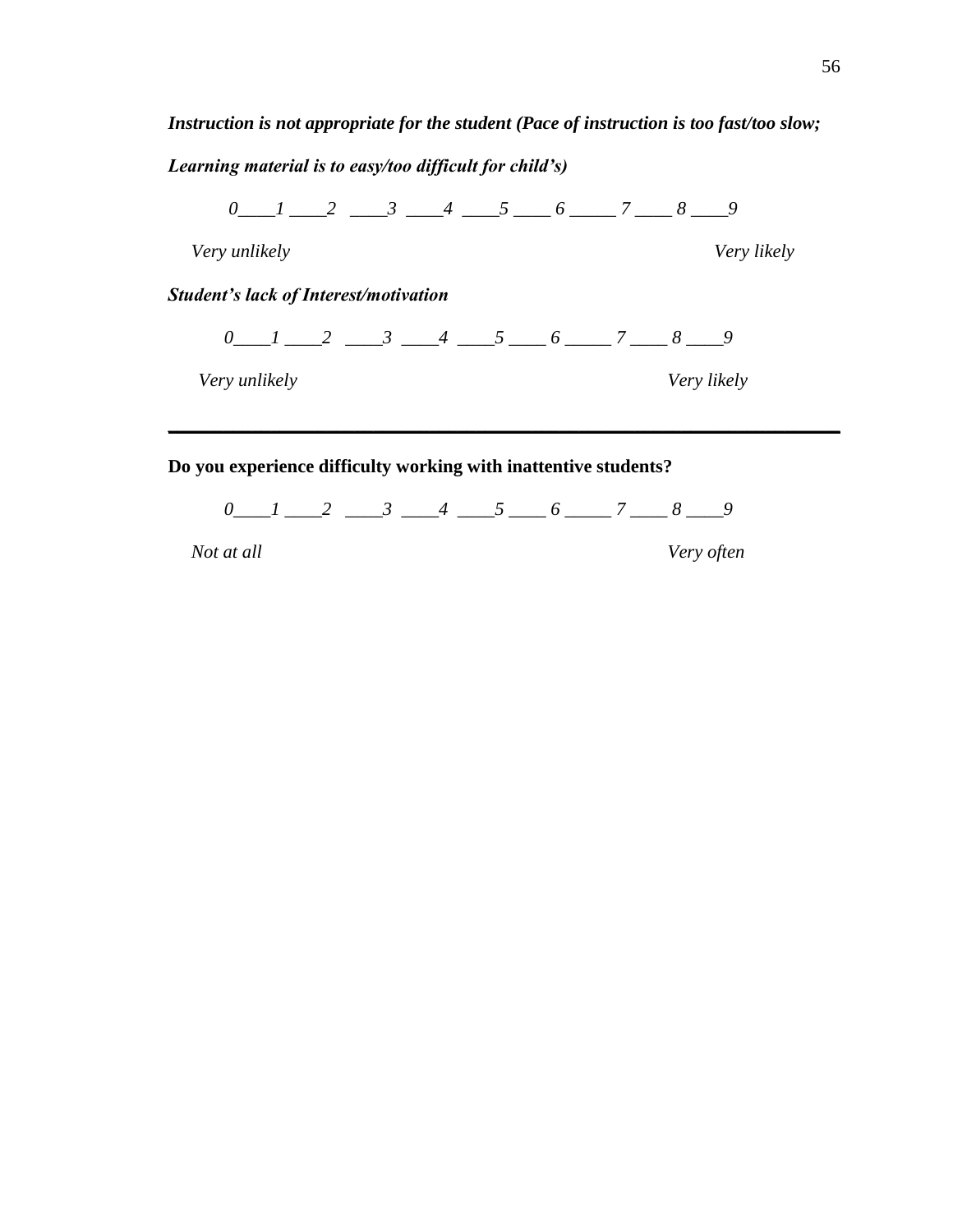**Please read the following passage. Imagining that this is your classroom, how would you respond to each situation?** 

**Scenario 1.** *You noticed that one student in your classroom is often inattentive. He/she looks at the windows or talks to his/her peers. He/she often misses verbal instructions given by you and because of that, he does not complete his work.* What would you do in this situation? (Please, circle the number that corresponds to your opinion):

*1. Move the student A closer to you and supervise him/her more often*



*likely* 

*2. Revise how you organize your classroom (remove potential auditory and visual distracters)*

|               |  | $\sim$ 3 | $\overline{4}$ 5 |  |  |  |
|---------------|--|----------|------------------|--|--|--|
| Very unlikely |  |          |                  |  |  |  |

*likely*

*3. Modify your instruction to make it more interesting and engaging*

*0\_\_\_\_1 \_\_\_\_2 \_\_\_\_3 \_\_\_\_4 \_\_\_\_5 \_\_\_\_ 6 \_\_\_\_\_ 7 \_\_\_\_ 8 \_\_\_\_9*

 *Very unlikely Very likely*

*4. Discuss this problem with the student's parents*

*0\_\_\_\_1 \_\_\_\_2 \_\_\_\_3 \_\_\_\_4 \_\_\_\_5 \_\_\_\_ 6 \_\_\_\_\_ 7 \_\_\_\_ 8 \_\_\_\_9*

 *Very unlikely Very likely*

*5. Discuss this problem with school psychologist*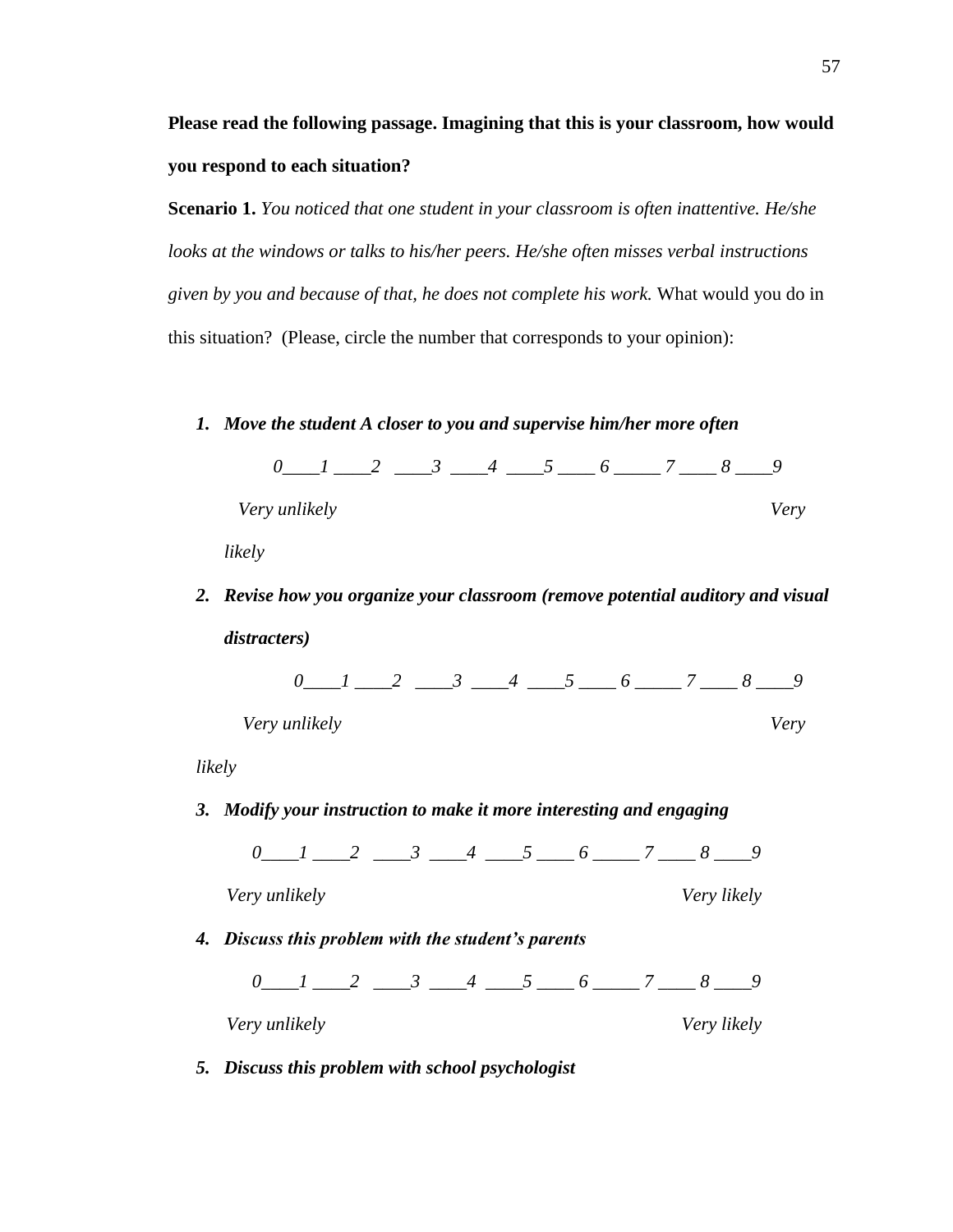

# *In your opinion, would medication be helpful for this student?*

*0\_\_\_1 \_\_\_2 \_\_\_3 \_\_\_4 \_\_\_5 \_\_\_6 \_\_\_\_7 \_\_\_\_8 \_\_\_9* 

*Not helpful at all Very helpful*

# *In your opinion, is the behavior in Scenario 1 more typical for?*

 *Boys girls gender does not matter (circle your answer)*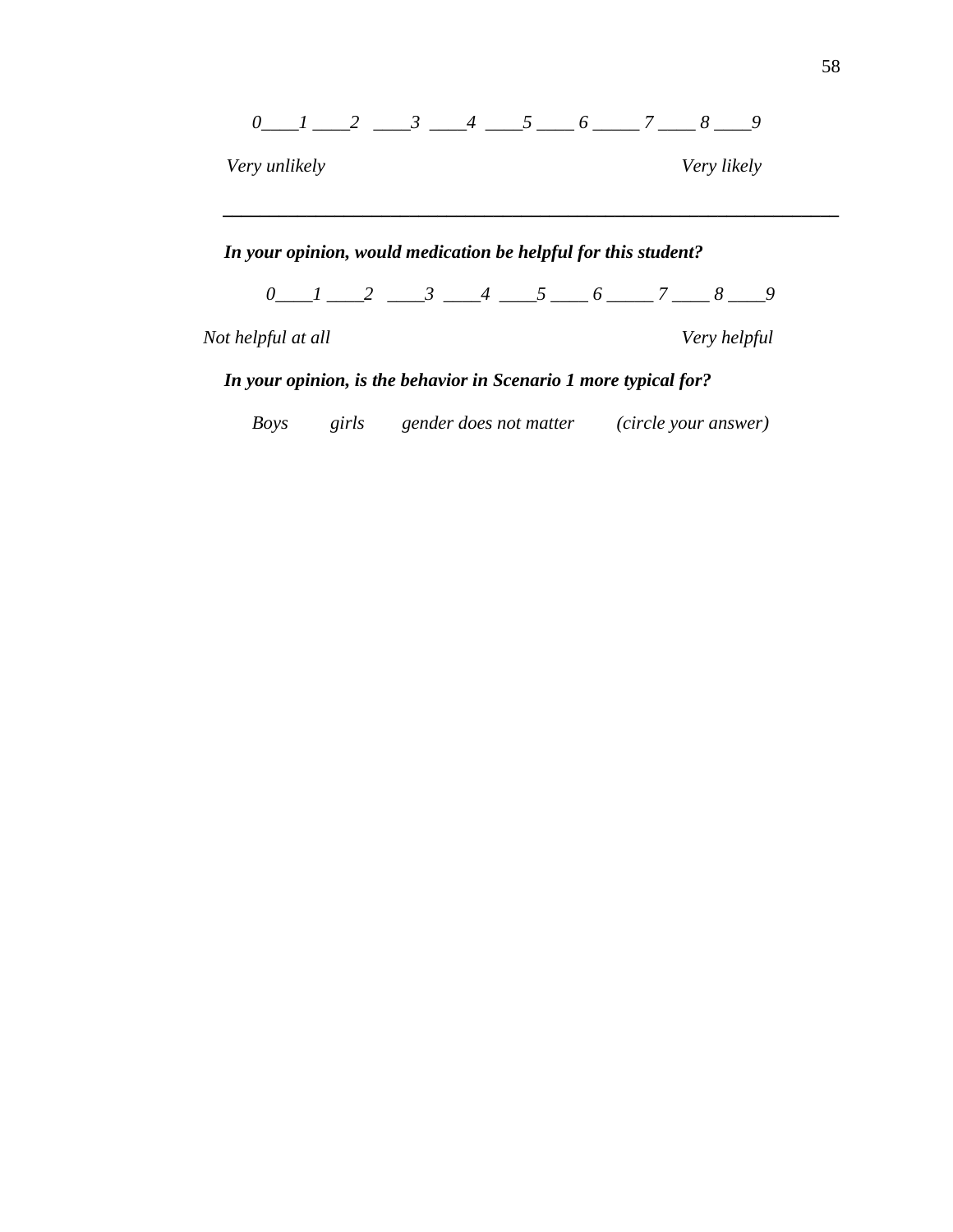**Some students are very impulsive, they have difficulty inhibiting their reactions, regulation their emotions and act without thinking. In your opinion, what are some causes for impulsive behavior in students? Please circle your answer.** *Organic/biological causes (Brain malfunction, genetics, etc.) 0\_\_\_\_1 \_\_\_\_2 \_\_\_\_3 \_\_\_\_4 \_\_\_\_5 \_\_\_\_ 6 \_\_\_\_\_ 7 \_\_\_\_ 8 \_\_\_\_9 Very unlikely Very likely Family environment (chaotic family, poor parenting) 0\_\_\_\_1 \_\_\_\_2 \_\_\_\_3 \_\_\_\_4 \_\_\_\_5 \_\_\_\_ 6 \_\_\_\_\_ 7 \_\_\_\_ 8 \_\_\_\_9 Very unlikely Very likely Classroom environment (i.e. far distance from teacher, background noise, visual/auditory distracters, etc.) 0\_\_\_\_1 \_\_\_\_2 \_\_\_\_3 \_\_\_\_4 \_\_\_\_5 \_\_\_\_ 6 \_\_\_\_\_ 7 \_\_\_\_ 8 \_\_\_\_9 Very unlikely Very likely Instruction is not appropriate for the student (Pace of instruction is too fast/too slow; Learning material is to easy/too difficult for child's) 0 1* 2 3 4 5 6 7 8 9

 *Very unlikely Very likely*

*Student's lack of Interest/motivation*

*0\_\_\_\_1 \_\_\_\_2 \_\_\_\_3 \_\_\_\_4 \_\_\_\_5 \_\_\_\_ 6 \_\_\_\_\_ 7 \_\_\_\_ 8 \_\_\_\_9*

 *Very unlikely Very likely*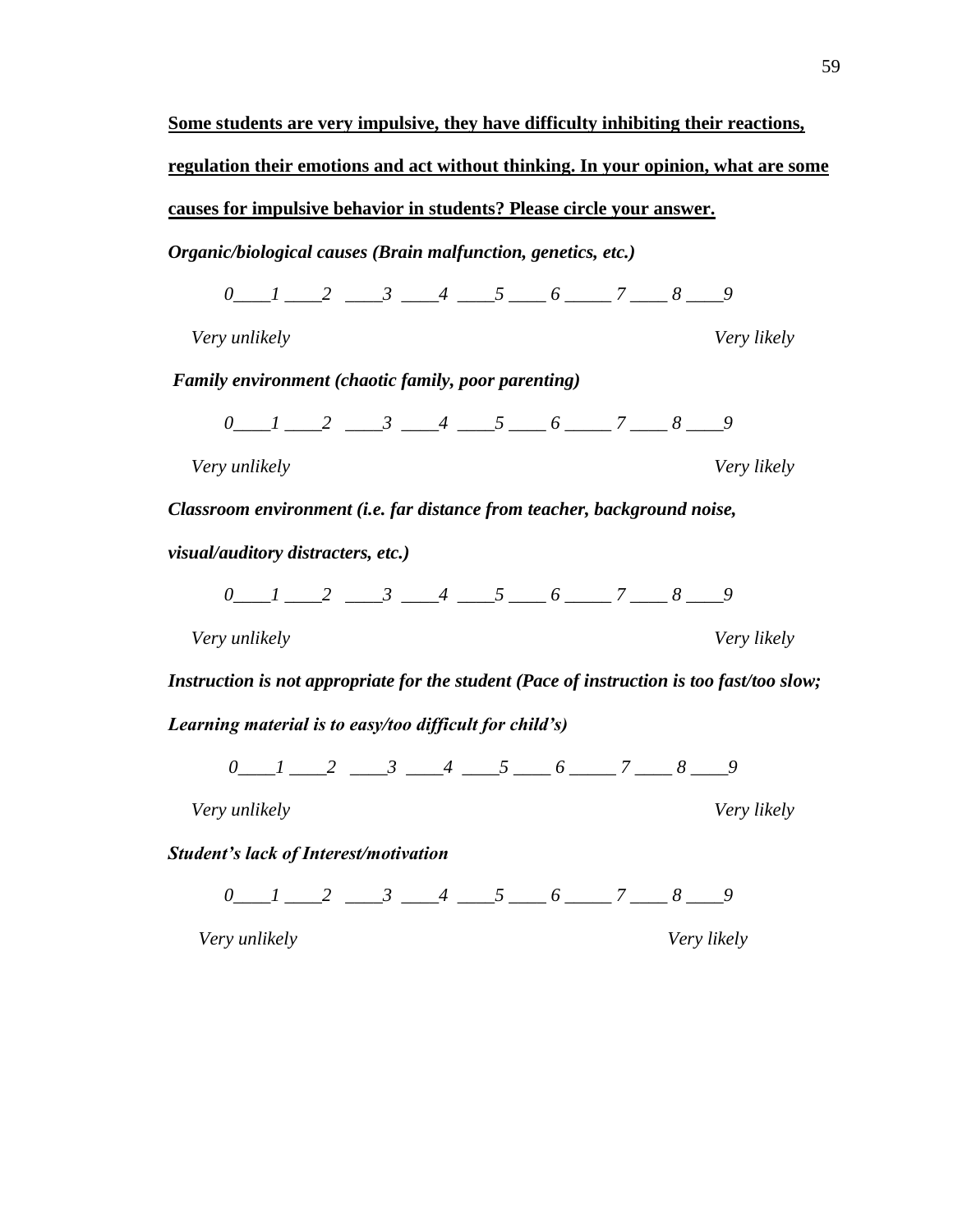**Do you experience difficulty working with impulsive students?** 

*0\_\_\_\_1 \_\_\_\_2 \_\_\_\_3 \_\_\_\_4 \_\_\_\_5 \_\_\_\_ 6 \_\_\_\_\_ 7 \_\_\_\_ 8 \_\_\_\_9*

**\_\_\_\_\_\_\_\_\_\_\_\_\_\_\_\_\_\_\_\_\_\_\_\_\_\_\_\_\_\_\_\_\_\_\_\_\_\_\_\_\_\_\_\_\_\_\_\_\_\_\_\_\_\_\_\_\_\_\_\_\_\_\_\_\_\_\_\_\_**

**\_**

 *Not at all Very often*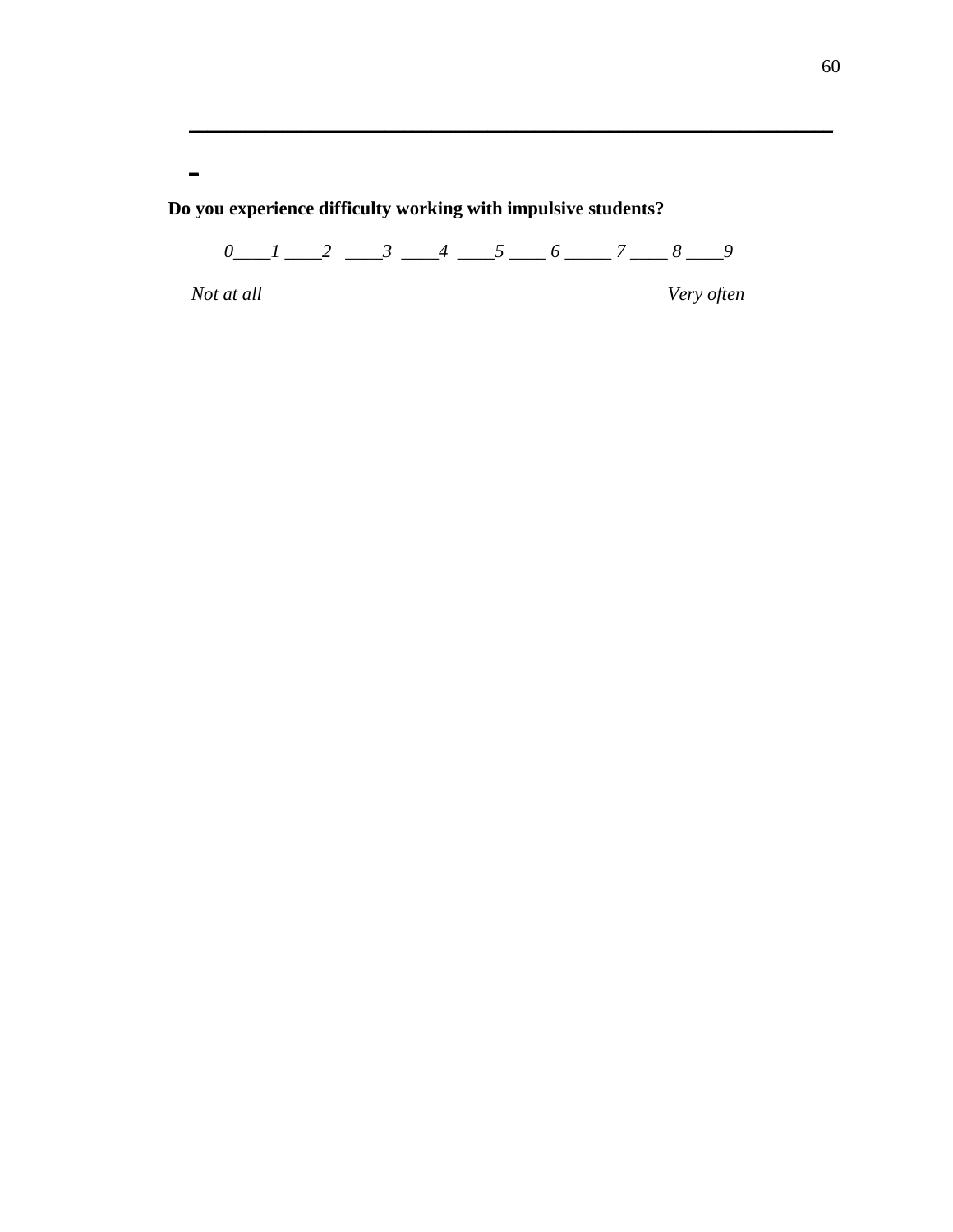**Please read the following passage. Imagining that this is your classroom, how would you respond to each situation?** 

**Scenario 2.** *You noticed that one student in your classroom is very impulsive. He/she shouts his/her answers before your finish a question and often interrupts you.* What would you do in this situation? (Please, circle the number that corresponds to your opinion):

*1. Move the student A closer to you and supervise him/her more often*

|               | $\theta$ |  |  |  | 2 3 4 5 6 7 8 9 |  |
|---------------|----------|--|--|--|-----------------|--|
| Very unlikely |          |  |  |  |                 |  |

*likely* 

*2. Revise how you organize your classroom (remove potential auditory and visual distracters)*

|               |  |  |  | 2 3 4 5 6 7 8 9 |  |
|---------------|--|--|--|-----------------|--|
| Very unlikely |  |  |  |                 |  |

*likely*

*3. Modify your instruction to make it more interesting and engaging*

*0\_\_\_\_1 \_\_\_\_2 \_\_\_\_3 \_\_\_\_4 \_\_\_\_5 \_\_\_\_ 6 \_\_\_\_\_ 7 \_\_\_\_ 8 \_\_\_\_9*

 *Very unlikely Very likely*

*4. Discuss this problem with the student's parents*

*0\_\_\_\_1 \_\_\_\_2 \_\_\_\_3 \_\_\_\_4 \_\_\_\_5 \_\_\_\_ 6 \_\_\_\_\_ 7 \_\_\_\_ 8 \_\_\_\_9*

 *Very unlikely Very likely*

*5. Discuss this problem with school psychologist*

*0\_\_\_\_1 \_\_\_\_2 \_\_\_\_3 \_\_\_\_4 \_\_\_\_5 \_\_\_\_ 6 \_\_\_\_\_ 7 \_\_\_\_ 8 \_\_\_\_9*